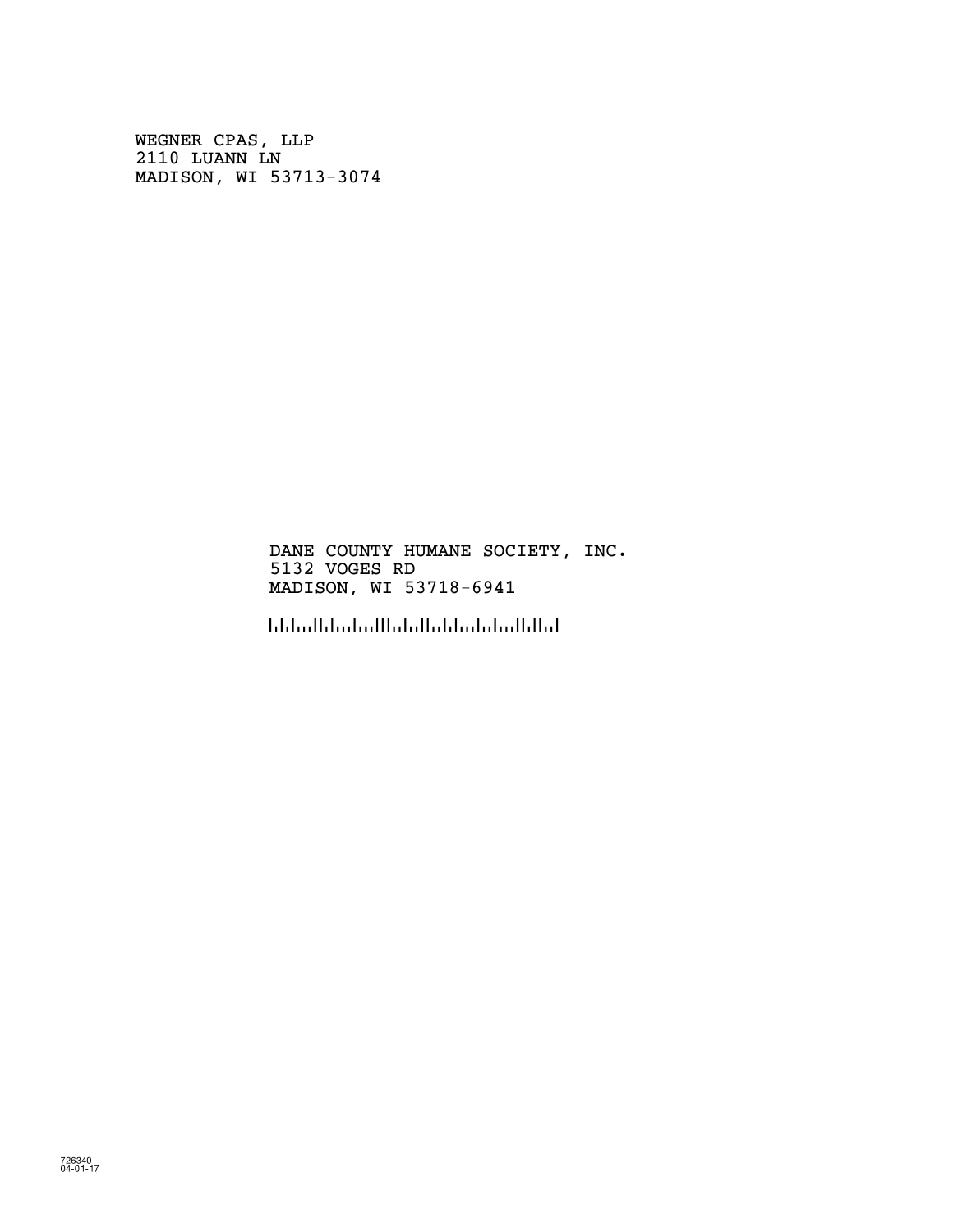## PUBLIC DISCLOSURE COPY - STATE REGISTRATION NO. 622-800

Form

Department of the Treasury Internal Revenue Service

### **Under section 501(c), 527, or 4947(a)(1) of the Internal Revenue Code (except private foundations) 990 Return of Organization Exempt From Income Tax 1990 2017 Divide the section 501(c)**, 527, or 4947(a)(1) of the Internal Revenue Code (except private foundations) **2017**

**▶ Do not enter social security numbers on this form as it may be made public. ○ Open to Public ▶ Go to www.irs.gov/Form990 for instructions and the latest information.** Inspection **| Go to www.irs.gov/Form990 for instructions and the latest information. Inspection**



|                                    |                          | A For the 2017 calendar year, or tax year beginning                                                                                                                     | and ending                                                        |                                                     |                                                             |  |  |  |  |  |
|------------------------------------|--------------------------|-------------------------------------------------------------------------------------------------------------------------------------------------------------------------|-------------------------------------------------------------------|-----------------------------------------------------|-------------------------------------------------------------|--|--|--|--|--|
| в                                  | Check if<br>applicable:  | C Name of organization                                                                                                                                                  |                                                                   | D Employer identification number                    |                                                             |  |  |  |  |  |
|                                    | Address<br>change        | DANE COUNTY HUMANE SOCIETY, INC.                                                                                                                                        |                                                                   |                                                     |                                                             |  |  |  |  |  |
|                                    | Name<br>change           | Doing business as                                                                                                                                                       |                                                                   |                                                     | 39-0806335                                                  |  |  |  |  |  |
|                                    | <b>Initial</b><br>return | Number and street (or P.O. box if mail is not delivered to street address)                                                                                              | Room/suite                                                        | E Telephone number                                  |                                                             |  |  |  |  |  |
|                                    | Final<br>return/         | 5132 VOGES RD                                                                                                                                                           |                                                                   |                                                     | $608 - 838 - 0413$                                          |  |  |  |  |  |
|                                    | termin-<br>ated          | City or town, state or province, country, and ZIP or foreign postal code                                                                                                |                                                                   | G Gross receipts \$                                 | 4, 262, 582.                                                |  |  |  |  |  |
|                                    | Amended<br>return        | 53718-6941<br>MADISON, WI                                                                                                                                               |                                                                   | $H(a)$ is this a group return                       |                                                             |  |  |  |  |  |
|                                    | Applica-<br>pending      | F Name and address of principal officer: PAM MCCLOUD SMITH                                                                                                              |                                                                   | for subordinates?                                   | $\sqrt{}$ Yes $\sqrt{}$ $\overline{\rm X}$ No               |  |  |  |  |  |
|                                    |                          | SAME AS C ABOVE                                                                                                                                                         |                                                                   | $H(b)$ Are all subordinates included? $\Box$ Yes    | No                                                          |  |  |  |  |  |
|                                    |                          | Tax-exempt status: $X \overline{301(c)(3)}$<br>$\sqrt{\frac{1}{1}}$ (insert no.)<br>$4947(a)(1)$ or<br>$501(c)$ (                                                       | 527                                                               |                                                     | If "No," attach a list. (see instructions)                  |  |  |  |  |  |
|                                    |                          | J Website: WWW.GIVESHELTER.ORG                                                                                                                                          |                                                                   | $H(c)$ Group exemption number $\blacktriangleright$ |                                                             |  |  |  |  |  |
|                                    |                          | <b>K</b> Form of organization: $\boxed{\mathbf{X}}$ Corporation<br>Association<br>Other $\blacktriangleright$<br>Trust                                                  |                                                                   |                                                     | L Year of formation: $1921$ M State of legal domicile: $WI$ |  |  |  |  |  |
|                                    | Part II                  | Summary                                                                                                                                                                 |                                                                   |                                                     |                                                             |  |  |  |  |  |
|                                    | 1                        | Briefly describe the organization's mission or most significant activities: PROVIDE CARE, EDUCATION,<br>ADOPTION SERVICES TO REDUCE THE POPULATION OF UNWANTED ANIMALS. |                                                                   |                                                     | AND                                                         |  |  |  |  |  |
| <b>Activities &amp; Governance</b> |                          |                                                                                                                                                                         |                                                                   |                                                     |                                                             |  |  |  |  |  |
|                                    | 2<br>з                   | Check this box $\blacktriangleright$ $\Box$ if the organization discontinued its operations or disposed of more than 25% of its net assets.                             |                                                                   | 3                                                   | 10                                                          |  |  |  |  |  |
|                                    | $\overline{a}$           |                                                                                                                                                                         | Number of voting members of the governing body (Part VI, line 1a) |                                                     |                                                             |  |  |  |  |  |
|                                    | 5                        |                                                                                                                                                                         |                                                                   |                                                     |                                                             |  |  |  |  |  |
|                                    | 6                        |                                                                                                                                                                         |                                                                   | 5<br>$\overline{6}$                                 | $\overline{126}$<br>1381                                    |  |  |  |  |  |
|                                    |                          |                                                                                                                                                                         |                                                                   | 7a                                                  | $\overline{0}$ .                                            |  |  |  |  |  |
|                                    |                          |                                                                                                                                                                         |                                                                   | 7 <sub>b</sub>                                      | σ.                                                          |  |  |  |  |  |
|                                    |                          |                                                                                                                                                                         |                                                                   | <b>Prior Year</b>                                   | <b>Current Year</b>                                         |  |  |  |  |  |
|                                    | 8                        | Contributions and grants (Part VIII, line 1h)                                                                                                                           |                                                                   | 2,778,301.                                          | 2,582,459.                                                  |  |  |  |  |  |
| Revenue                            | 9                        | Program service revenue (Part VIII, line 2g)                                                                                                                            |                                                                   | 1,186,755.                                          | 1,289,346.                                                  |  |  |  |  |  |
|                                    | 10                       |                                                                                                                                                                         |                                                                   | 1,060.                                              | 53,054.                                                     |  |  |  |  |  |
|                                    | 11                       | Other revenue (Part VIII, column (A), lines 5, 6d, 8c, 9c, 10c, and 11e)                                                                                                |                                                                   | $-12,093.$                                          | $-623.$                                                     |  |  |  |  |  |
|                                    | 12                       | Total revenue - add lines 8 through 11 (must equal Part VIII, column (A), line 12)                                                                                      |                                                                   | 3,954,023.                                          | 3,924,236.                                                  |  |  |  |  |  |
|                                    | 13                       | Grants and similar amounts paid (Part IX, column (A), lines 1-3)                                                                                                        |                                                                   | 0.                                                  | 13,000.                                                     |  |  |  |  |  |
|                                    | 14                       | Benefits paid to or for members (Part IX, column (A), line 4)                                                                                                           |                                                                   | $\overline{0}$ .                                    | Ω.                                                          |  |  |  |  |  |
|                                    | 15                       | Salaries, other compensation, employee benefits (Part IX, column (A), lines 5-10)                                                                                       |                                                                   | 2, 216, 457.                                        | 2,475,133.                                                  |  |  |  |  |  |
| Expenses                           |                          | 16a Professional fundraising fees (Part IX, column (A), line 11e)                                                                                                       |                                                                   | Ω.                                                  | ο.                                                          |  |  |  |  |  |
|                                    |                          | 540,076.<br><b>b</b> Total fundraising expenses (Part IX, column (D), line 25)<br>▶                                                                                     |                                                                   |                                                     |                                                             |  |  |  |  |  |
|                                    | 17                       |                                                                                                                                                                         |                                                                   | 1,077,322.<br>3, 293, 779.                          | 1, 230, 935.<br>3,719,068.                                  |  |  |  |  |  |
|                                    | 18                       | Total expenses. Add lines 13-17 (must equal Part IX, column (A), line 25)                                                                                               |                                                                   |                                                     |                                                             |  |  |  |  |  |
|                                    | 19                       |                                                                                                                                                                         |                                                                   | 660, 244.                                           | 205, 168.                                                   |  |  |  |  |  |
| Net Assets or<br>Fund Balances     |                          |                                                                                                                                                                         |                                                                   | <b>Beginning of Current Year</b><br>6,755,688.      | <b>End of Year</b><br>6,986,984.                            |  |  |  |  |  |
|                                    | 20                       | Total assets (Part X, line 16)                                                                                                                                          |                                                                   | 204, 473.                                           | 175, 553.                                                   |  |  |  |  |  |
|                                    | 21                       | Total liabilities (Part X, line 26)                                                                                                                                     |                                                                   | 6,551,215.                                          | 6,811,431.                                                  |  |  |  |  |  |
|                                    | 22<br><b>Part II</b>     | Signature Block                                                                                                                                                         |                                                                   |                                                     |                                                             |  |  |  |  |  |
|                                    |                          |                                                                                                                                                                         |                                                                   |                                                     |                                                             |  |  |  |  |  |

Under penalties of perjury, I declare that I have examined this return, including accompanying schedules and statements, and to the best of my knowledge and belief, it is true, correct, and complete. Declaration of preparer (other than officer) is based on all information of which preparer has any knowledge.

| Sign<br>Here                                                                                                                                 | Signature of officer<br>SMITH, EXECUTIVE DIRECTOR<br>PAM MCCLOUD<br>Type or print name and title             | Date |  |  |  |  |  |  |  |  |
|----------------------------------------------------------------------------------------------------------------------------------------------|--------------------------------------------------------------------------------------------------------------|------|--|--|--|--|--|--|--|--|
| Date<br>PTIN<br>Check<br>Print/Type preparer's name<br>Preparer's signature<br>P00084908<br>SCOTT HAUMERSEN,<br>Paid<br>CPA<br>self-emploved |                                                                                                              |      |  |  |  |  |  |  |  |  |
| Preparer                                                                                                                                     | 39-0974031<br>Firm's $EIN$                                                                                   |      |  |  |  |  |  |  |  |  |
| Firm's address $\angle$ 2110 LUANN LN<br>Use Only                                                                                            |                                                                                                              |      |  |  |  |  |  |  |  |  |
| MADISON, WI 53713-3074<br>Phone no. $608 - 274 - 4020$                                                                                       |                                                                                                              |      |  |  |  |  |  |  |  |  |
| X <sup>1</sup><br><b>No</b><br>Yes<br>May the IRS discuss this return with the preparer shown above? (see instructions)                      |                                                                                                              |      |  |  |  |  |  |  |  |  |
|                                                                                                                                              | Form 990 (2017)<br>LHA For Paperwork Reduction Act Notice, see the separate instructions.<br>732001 11-28-17 |      |  |  |  |  |  |  |  |  |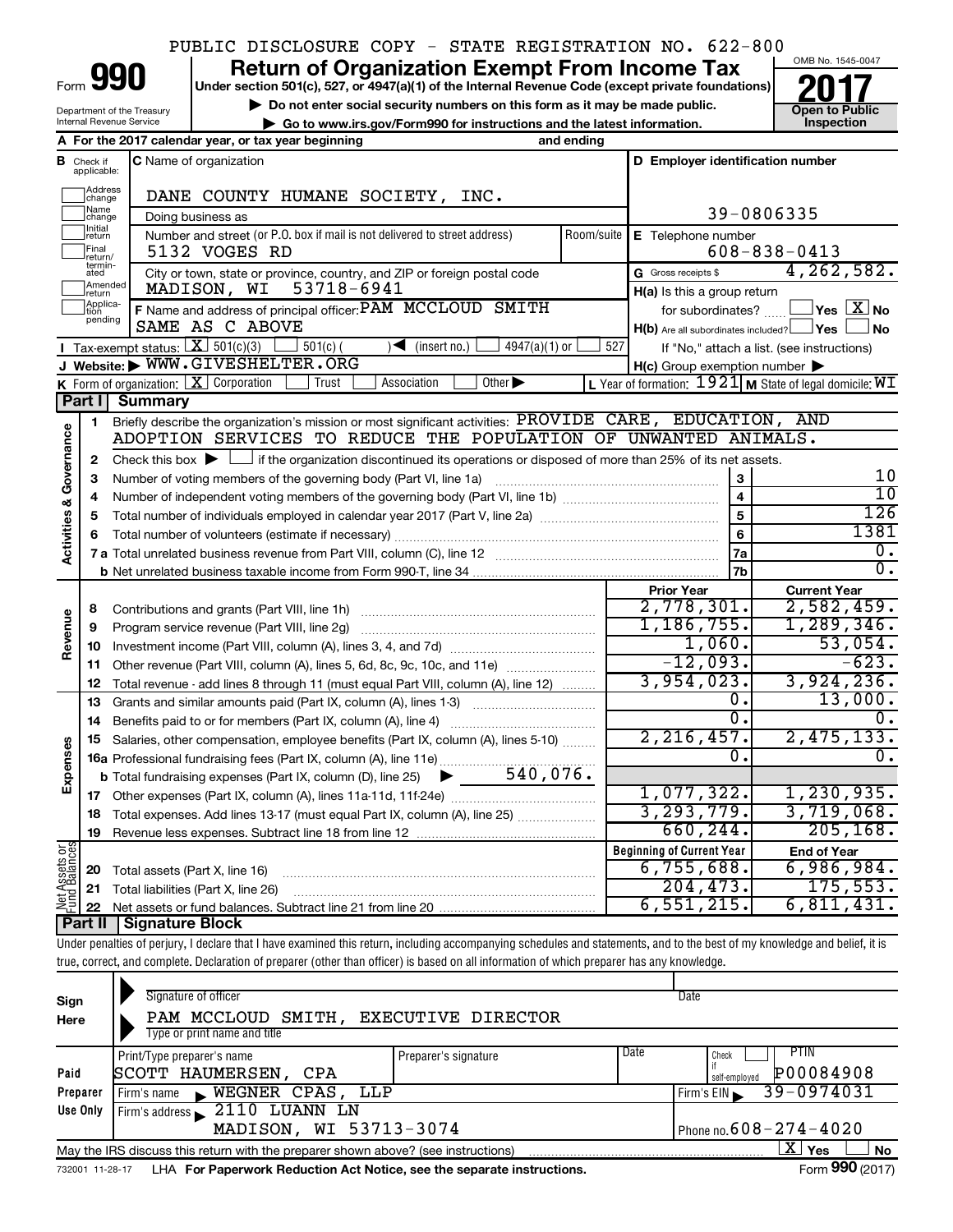|              | 39-0806335<br>DANE COUNTY HUMANE SOCIETY, INC.<br>Page 2<br>Form 990 (2017)<br>Part III   Statement of Program Service Accomplishments                                                                                                                                               |
|--------------|--------------------------------------------------------------------------------------------------------------------------------------------------------------------------------------------------------------------------------------------------------------------------------------|
|              | $\boxed{\textbf{X}}$                                                                                                                                                                                                                                                                 |
| $\mathbf{1}$ | Briefly describe the organization's mission:                                                                                                                                                                                                                                         |
|              | DANE COUNTY HUMANE SOCIETY (DCHS) IS A LEADER IN CREATING A MORE<br>HUMANE COMMUNITY FOCUSING ON THE HUMAN RELATIONSHIP WITH COMPANION                                                                                                                                               |
|              | DCHS'S MISSION FOCUSES ON "HELPING PEOPLE HELP ANIMALS."<br>ANIMALS.                                                                                                                                                                                                                 |
|              | DCHS IS EFFECTIVE IN ITS MISSION THROUGH (CONTINUED ON SCHEDULE O)                                                                                                                                                                                                                   |
| $\mathbf{2}$ | Did the organization undertake any significant program services during the year which were not listed on the                                                                                                                                                                         |
|              | $ {\mathsf Y}\mathsf{es}\ \boxed{{\mathsf X}}$ No<br>prior Form 990 or 990-EZ?                                                                                                                                                                                                       |
|              | If "Yes," describe these new services on Schedule O.                                                                                                                                                                                                                                 |
| 3            | $ {\mathsf Y}\mathsf{es}\ \boxed{{\mathsf X}}$ No<br>Did the organization cease conducting, or make significant changes in how it conducts, any program services?                                                                                                                    |
|              | If "Yes," describe these changes on Schedule O.                                                                                                                                                                                                                                      |
| 4            | Describe the organization's program service accomplishments for each of its three largest program services, as measured by expenses.<br>Section 501(c)(3) and 501(c)(4) organizations are required to report the amount of grants and allocations to others, the total expenses, and |
|              | revenue, if any, for each program service reported.                                                                                                                                                                                                                                  |
| 4a           | $13,000.$ (Revenue \$)<br>531,449.<br>1,631,966.<br>including grants of \$<br>) (Expenses \$<br>(Code:                                                                                                                                                                               |
|              | DCHS'S ANIMAL SERVICES INCLUDE OPEN-ADMISSION ANIMAL INTAKE,<br><b>CUSTOMER</b>                                                                                                                                                                                                      |
|              | SERVICE, DAILY CARE OF ANIMALS, SPAY/NEUTER SERVICES, HUMANE                                                                                                                                                                                                                         |
|              | EUTHANASIA, AND PARTIPICATION IN THE SHELTERING ANIMALS OF ABUSE                                                                                                                                                                                                                     |
|              | VICTIMS PROGRAM.<br>IN ADDITION, DCHS WORKED WITH MADISON AND DANE COUNTY                                                                                                                                                                                                            |
|              | ANIMAL SERVICES AND THE CITY OF EDGERTON TO ENSURE IT PROPERLY FULFILLS<br>THE SERVICES OUTLINED IN ITS CONTRACTS WITH THESE MUNICIPALITIES.<br>ΙN                                                                                                                                   |
|              | 2017, MEDICAL STAFF AND VOLUNTEER VETERINARIANS PERFORMED ABOUT 3,000                                                                                                                                                                                                                |
|              | SURGERIES.                                                                                                                                                                                                                                                                           |
|              |                                                                                                                                                                                                                                                                                      |
|              |                                                                                                                                                                                                                                                                                      |
|              |                                                                                                                                                                                                                                                                                      |
|              |                                                                                                                                                                                                                                                                                      |
| 4b           | 547,985.<br>661, 264.<br>including grants of \$<br>(Code:<br>(Expenses \$<br>) (Revenue \$                                                                                                                                                                                           |
|              | DCHS'S ADOPTION AND RECEPTION SERVICES INCLUDE CUSTOMER SERVICE AND                                                                                                                                                                                                                  |
|              | ANIMAL ADOPTIONS AT DCHS'S MAIN LOCATION, MOUNDS PET FOOD WAREHOUSE<br>SATELLITE CENTERS, AND ADOPTION CENTER WEST.<br>THE MAIN ADOPTION CENTER                                                                                                                                      |
|              | AND ADOPTION CENTER WEST ALSO OFFER MERCHANDISE SUCH AS EDUCATIONAL                                                                                                                                                                                                                  |
|              | BOOKS AND PET SUPPLIES FOR SALE TO INDIVIDUALS ADOPTING ANIMALS AS WELL                                                                                                                                                                                                              |
|              | AS TO OTHER PATRONS.<br>IN 2017, ABOUT 3,400 ANIMALS WERE ADOPTED FROM                                                                                                                                                                                                               |
|              | DCHS'S 2017 ANIMAL<br>THE MAIN SHELTER AND THE FOUR SATELLITE CENTERS.                                                                                                                                                                                                               |
|              | SAVE RATE WAS 90%.                                                                                                                                                                                                                                                                   |
|              |                                                                                                                                                                                                                                                                                      |
|              |                                                                                                                                                                                                                                                                                      |
|              |                                                                                                                                                                                                                                                                                      |
| 4c           | 310,039. including grants of \$<br>) (Expenses \$<br>) (Revenue \$<br>(Code:                                                                                                                                                                                                         |
|              | DCHS'S WILDLIFE REHABILITATION PROGRAM PROVIDES CARE FOR THE ILL,                                                                                                                                                                                                                    |
|              | INJURED, AND ORPHANED WILDLIFE OF SOUTH CENTRAL WISCONSIN.<br>IN 2017,                                                                                                                                                                                                               |
|              | DCHS STAFF AND VOLUNTEERS HELPED 4,101 WILD ANIMALS INCLUDING                                                                                                                                                                                                                        |
|              | SONGBIRDS, MAMMALS, RAPTORS, WATERFOWL, AND REPTILES.                                                                                                                                                                                                                                |
|              |                                                                                                                                                                                                                                                                                      |
|              |                                                                                                                                                                                                                                                                                      |
|              |                                                                                                                                                                                                                                                                                      |
|              |                                                                                                                                                                                                                                                                                      |
|              |                                                                                                                                                                                                                                                                                      |
|              |                                                                                                                                                                                                                                                                                      |
|              |                                                                                                                                                                                                                                                                                      |
|              |                                                                                                                                                                                                                                                                                      |
|              | 4d Other program services (Describe in Schedule O.)                                                                                                                                                                                                                                  |
|              | 128,799.<br>324, 287. including grants of \$<br>(Expenses \$<br>(Revenue \$                                                                                                                                                                                                          |
|              | 2,814,277.<br>4e Total program service expenses                                                                                                                                                                                                                                      |
|              | Form 990 (2017)<br>732002 11-28-17                                                                                                                                                                                                                                                   |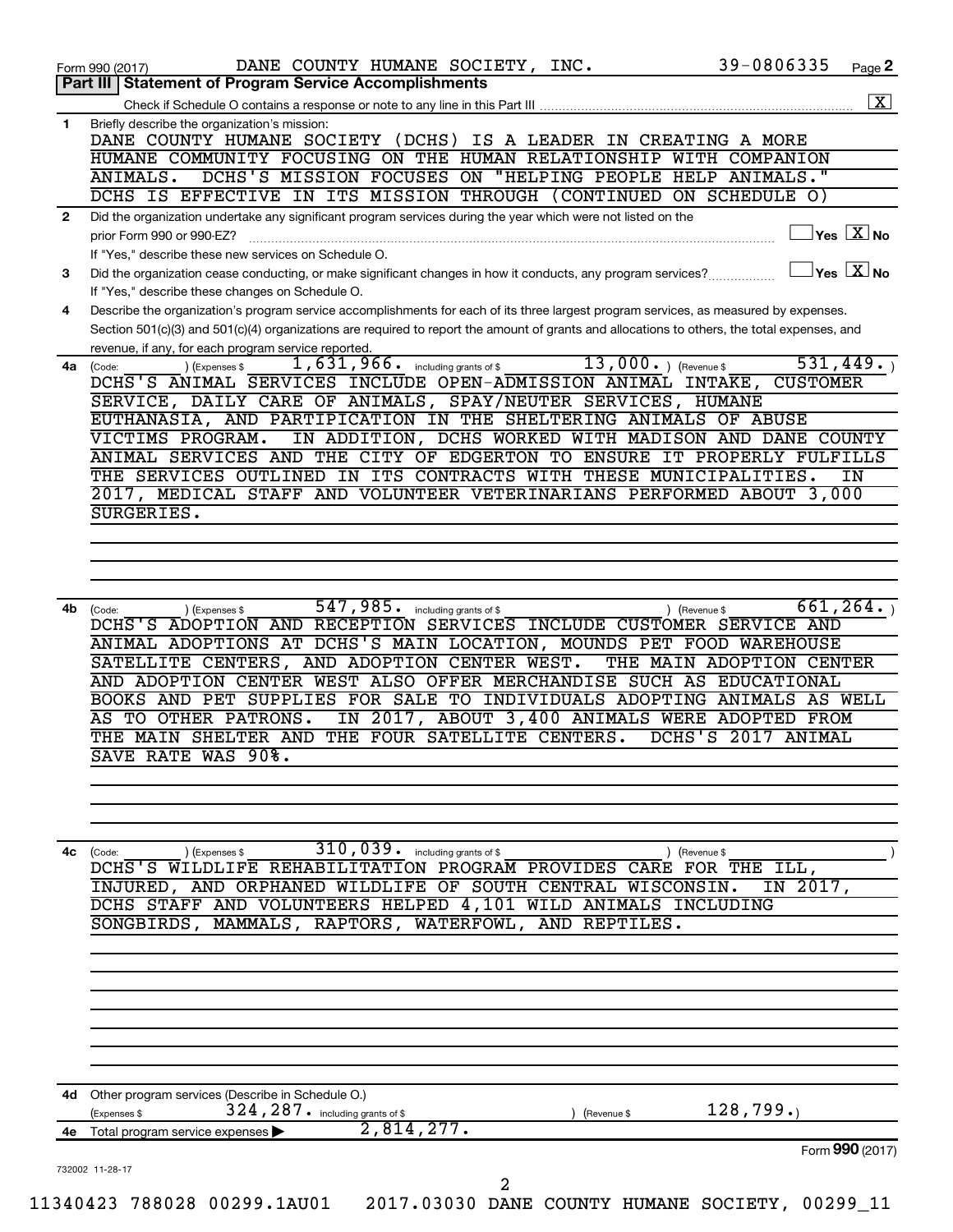| Form 990 (2017) |  |  |
|-----------------|--|--|

Form 990 (2017) Page DANE COUNTY HUMANE SOCIETY, INC. 39-0806335

|     | <b>Part IV   Checklist of Required Schedules</b>                                                                                                                                                                                    |                |                         |                         |
|-----|-------------------------------------------------------------------------------------------------------------------------------------------------------------------------------------------------------------------------------------|----------------|-------------------------|-------------------------|
|     |                                                                                                                                                                                                                                     |                | Yes                     | No                      |
| 1   | Is the organization described in section 501(c)(3) or 4947(a)(1) (other than a private foundation)?                                                                                                                                 |                |                         |                         |
|     |                                                                                                                                                                                                                                     | 1              | х                       |                         |
| 2   |                                                                                                                                                                                                                                     | $\mathbf{2}$   | $\overline{\textbf{x}}$ |                         |
| 3   | Did the organization engage in direct or indirect political campaign activities on behalf of or in opposition to candidates for                                                                                                     |                |                         |                         |
|     |                                                                                                                                                                                                                                     | 3              |                         | x                       |
| 4   | Section 501(c)(3) organizations. Did the organization engage in lobbying activities, or have a section 501(h) election in effect                                                                                                    |                |                         |                         |
|     |                                                                                                                                                                                                                                     | 4              |                         | x                       |
| 5   | Is the organization a section 501(c)(4), 501(c)(5), or 501(c)(6) organization that receives membership dues, assessments, or                                                                                                        |                |                         |                         |
|     |                                                                                                                                                                                                                                     | 5              |                         | x                       |
| 6   | Did the organization maintain any donor advised funds or any similar funds or accounts for which donors have the right to                                                                                                           |                |                         |                         |
|     | provide advice on the distribution or investment of amounts in such funds or accounts? If "Yes," complete Schedule D, Part I                                                                                                        | 6              |                         | X                       |
|     |                                                                                                                                                                                                                                     |                |                         |                         |
| 7   | Did the organization receive or hold a conservation easement, including easements to preserve open space,                                                                                                                           |                |                         | х                       |
|     |                                                                                                                                                                                                                                     | $\overline{7}$ |                         |                         |
| 8   | Did the organization maintain collections of works of art, historical treasures, or other similar assets? If "Yes," complete                                                                                                        |                |                         | х                       |
|     | Schedule D, Part III <b>Marting Community</b> Construction of the Construction of the Construction of the Construction of the Construction of the Construction of the Construction of the Construction of the Construction of the C | 8              |                         |                         |
| 9   | Did the organization report an amount in Part X, line 21, for escrow or custodial account liability, serve as a custodian for                                                                                                       |                |                         |                         |
|     | amounts not listed in Part X; or provide credit counseling, debt management, credit repair, or debt negotiation services?                                                                                                           |                |                         |                         |
|     | If "Yes," complete Schedule D, Part IV                                                                                                                                                                                              | 9              |                         | x                       |
| 10  | Did the organization, directly or through a related organization, hold assets in temporarily restricted endowments, permanent                                                                                                       |                |                         |                         |
|     |                                                                                                                                                                                                                                     | 10             |                         | x                       |
| 11  | If the organization's answer to any of the following questions is "Yes," then complete Schedule D, Parts VI, VII, VIII, IX, or X                                                                                                    |                |                         |                         |
|     | as applicable.                                                                                                                                                                                                                      |                |                         |                         |
|     | a Did the organization report an amount for land, buildings, and equipment in Part X, line 10? If "Yes," complete Schedule D,                                                                                                       |                |                         |                         |
|     |                                                                                                                                                                                                                                     | 11a            | X                       |                         |
|     | <b>b</b> Did the organization report an amount for investments - other securities in Part X, line 12 that is 5% or more of its total                                                                                                |                |                         |                         |
|     |                                                                                                                                                                                                                                     | 11b            |                         | x                       |
|     | c Did the organization report an amount for investments - program related in Part X, line 13 that is 5% or more of its total                                                                                                        |                |                         |                         |
|     |                                                                                                                                                                                                                                     | 11c            |                         | х                       |
|     | d Did the organization report an amount for other assets in Part X, line 15 that is 5% or more of its total assets reported in                                                                                                      |                |                         |                         |
|     |                                                                                                                                                                                                                                     | 11d            |                         | х                       |
|     |                                                                                                                                                                                                                                     | 11e            | х                       |                         |
|     | f Did the organization's separate or consolidated financial statements for the tax year include a footnote that addresses                                                                                                           |                |                         |                         |
|     | the organization's liability for uncertain tax positions under FIN 48 (ASC 740)? If "Yes," complete Schedule D, Part X                                                                                                              | 11f            |                         | X                       |
|     | 12a Did the organization obtain separate, independent audited financial statements for the tax year? If "Yes," complete                                                                                                             |                |                         |                         |
|     | Schedule D, Parts XI and XII                                                                                                                                                                                                        | 12a            | х                       |                         |
|     | <b>b</b> Was the organization included in consolidated, independent audited financial statements for the tax year?                                                                                                                  |                |                         |                         |
|     | If "Yes," and if the organization answered "No" to line 12a, then completing Schedule D, Parts XI and XII is optional                                                                                                               | 12b            |                         | х                       |
| 13  |                                                                                                                                                                                                                                     | 13             |                         | $\overline{\mathbf{X}}$ |
| 14a |                                                                                                                                                                                                                                     | 14a            |                         | X                       |
|     | <b>b</b> Did the organization have aggregate revenues or expenses of more than \$10,000 from grantmaking, fundraising, business,                                                                                                    |                |                         |                         |
|     | investment, and program service activities outside the United States, or aggregate foreign investments valued at \$100,000                                                                                                          |                |                         |                         |
|     |                                                                                                                                                                                                                                     | 14b            |                         | х                       |
| 15  | Did the organization report on Part IX, column (A), line 3, more than \$5,000 of grants or other assistance to or for any                                                                                                           |                |                         |                         |
|     |                                                                                                                                                                                                                                     | 15             |                         | х                       |
| 16  | Did the organization report on Part IX, column (A), line 3, more than \$5,000 of aggregate grants or other assistance to                                                                                                            |                |                         |                         |
|     |                                                                                                                                                                                                                                     | 16             |                         | х                       |
| 17  | Did the organization report a total of more than \$15,000 of expenses for professional fundraising services on Part IX,                                                                                                             |                |                         |                         |
|     |                                                                                                                                                                                                                                     | 17             |                         | х                       |
| 18  | Did the organization report more than \$15,000 total of fundraising event gross income and contributions on Part VIII, lines                                                                                                        |                |                         |                         |
|     |                                                                                                                                                                                                                                     | 18             | х                       |                         |
| 19  | Did the organization report more than \$15,000 of gross income from gaming activities on Part VIII, line 9a? If "Yes,"                                                                                                              |                |                         |                         |
|     |                                                                                                                                                                                                                                     | 19             |                         | x                       |
|     |                                                                                                                                                                                                                                     |                |                         |                         |

Form (2017) **990**

732003 11-28-17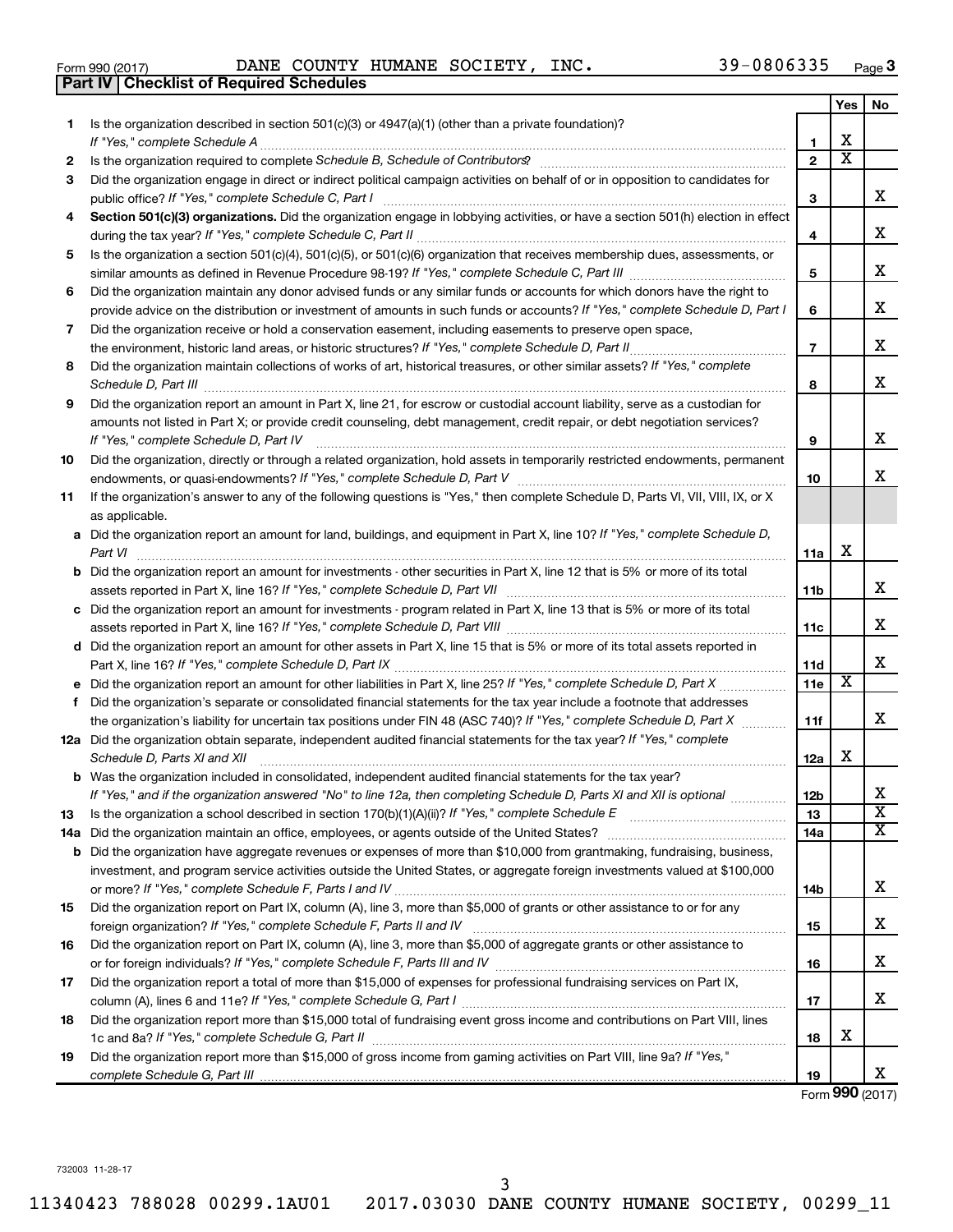*(continued)* **Part IV Checklist of Required Schedules**

Form 990 (2017) Page DANE COUNTY HUMANE SOCIETY, INC. 39-0806335

|    |                                                                                                                                                                                                                                                 |     | Yes                     | No                      |
|----|-------------------------------------------------------------------------------------------------------------------------------------------------------------------------------------------------------------------------------------------------|-----|-------------------------|-------------------------|
|    | 20a Did the organization operate one or more hospital facilities? If "Yes," complete Schedule H                                                                                                                                                 | 20a |                         | $\overline{\mathbf{X}}$ |
|    |                                                                                                                                                                                                                                                 | 20b |                         |                         |
| 21 | Did the organization report more than \$5,000 of grants or other assistance to any domestic organization or                                                                                                                                     |     |                         |                         |
|    | domestic government on Part IX, column (A), line 1? If "Yes," complete Schedule I, Parts I and II                                                                                                                                               | 21  | X                       |                         |
| 22 | Did the organization report more than \$5,000 of grants or other assistance to or for domestic individuals on                                                                                                                                   |     |                         |                         |
|    |                                                                                                                                                                                                                                                 | 22  |                         | x                       |
| 23 | Did the organization answer "Yes" to Part VII, Section A, line 3, 4, or 5 about compensation of the organization's current                                                                                                                      |     |                         |                         |
|    | and former officers, directors, trustees, key employees, and highest compensated employees? If "Yes," complete                                                                                                                                  |     |                         |                         |
|    | Schedule J                                                                                                                                                                                                                                      | 23  |                         | x                       |
|    | 24a Did the organization have a tax-exempt bond issue with an outstanding principal amount of more than \$100,000 as of the                                                                                                                     |     |                         |                         |
|    | last day of the year, that was issued after December 31, 2002? If "Yes," answer lines 24b through 24d and complete<br>Schedule K. If "No", go to line 25a                                                                                       | 24a |                         | X.                      |
|    |                                                                                                                                                                                                                                                 | 24b |                         |                         |
| с  | Did the organization maintain an escrow account other than a refunding escrow at any time during the year to defease                                                                                                                            |     |                         |                         |
|    |                                                                                                                                                                                                                                                 | 24c |                         |                         |
|    | d Did the organization act as an "on behalf of" issuer for bonds outstanding at any time during the year?                                                                                                                                       | 24d |                         |                         |
|    | 25a Section 501(c)(3), 501(c)(4), and 501(c)(29) organizations. Did the organization engage in an excess benefit                                                                                                                                |     |                         |                         |
|    |                                                                                                                                                                                                                                                 | 25a |                         | X.                      |
|    | b Is the organization aware that it engaged in an excess benefit transaction with a disqualified person in a prior year, and                                                                                                                    |     |                         |                         |
|    | that the transaction has not been reported on any of the organization's prior Forms 990 or 990-EZ? If "Yes," complete                                                                                                                           |     |                         |                         |
|    | Schedule L, Part I                                                                                                                                                                                                                              | 25b |                         | x                       |
| 26 | Did the organization report any amount on Part X, line 5, 6, or 22 for receivables from or payables to any current or<br>former officers, directors, trustees, key employees, highest compensated employees, or disqualified persons? If "Yes," |     |                         |                         |
|    | complete Schedule L, Part II                                                                                                                                                                                                                    | 26  |                         | x                       |
| 27 | Did the organization provide a grant or other assistance to an officer, director, trustee, key employee, substantial                                                                                                                            |     |                         |                         |
|    | contributor or employee thereof, a grant selection committee member, or to a 35% controlled entity or family member                                                                                                                             |     |                         |                         |
|    |                                                                                                                                                                                                                                                 | 27  |                         | X.                      |
| 28 | Was the organization a party to a business transaction with one of the following parties (see Schedule L, Part IV                                                                                                                               |     |                         |                         |
|    | instructions for applicable filing thresholds, conditions, and exceptions):                                                                                                                                                                     |     |                         |                         |
| а  | A current or former officer, director, trustee, or key employee? If "Yes," complete Schedule L, Part IV                                                                                                                                         | 28a |                         | x                       |
| b  | A family member of a current or former officer, director, trustee, or key employee? If "Yes," complete Schedule L, Part IV                                                                                                                      | 28b |                         | $\overline{\mathtt{x}}$ |
|    | c An entity of which a current or former officer, director, trustee, or key employee (or a family member thereof) was an officer,                                                                                                               |     |                         |                         |
|    |                                                                                                                                                                                                                                                 | 28c | $\overline{\mathbf{X}}$ | x                       |
| 29 |                                                                                                                                                                                                                                                 | 29  |                         |                         |
| 30 | Did the organization receive contributions of art, historical treasures, or other similar assets, or qualified conservation                                                                                                                     | 30  |                         | x                       |
| 31 | Did the organization liquidate, terminate, or dissolve and cease operations?                                                                                                                                                                    |     |                         |                         |
|    |                                                                                                                                                                                                                                                 | 31  |                         | x                       |
| 32 | Did the organization sell, exchange, dispose of, or transfer more than 25% of its net assets? If "Yes," complete                                                                                                                                |     |                         |                         |
|    | Schedule N, Part II                                                                                                                                                                                                                             | 32  |                         | x                       |
| 33 | Did the organization own 100% of an entity disregarded as separate from the organization under Regulations                                                                                                                                      |     |                         |                         |
|    |                                                                                                                                                                                                                                                 | 33  |                         | x                       |
| 34 | Was the organization related to any tax-exempt or taxable entity? If "Yes," complete Schedule R, Part II, III, or IV, and                                                                                                                       |     |                         |                         |
|    | Part V, line 1                                                                                                                                                                                                                                  | 34  |                         | x                       |
|    |                                                                                                                                                                                                                                                 | 35a |                         | $\overline{\mathtt{x}}$ |
|    | b If "Yes" to line 35a, did the organization receive any payment from or engage in any transaction with a controlled entity                                                                                                                     |     |                         |                         |
| 36 | Section 501(c)(3) organizations. Did the organization make any transfers to an exempt non-charitable related organization?                                                                                                                      | 35b |                         |                         |
|    |                                                                                                                                                                                                                                                 | 36  |                         | x                       |
| 37 | Did the organization conduct more than 5% of its activities through an entity that is not a related organization                                                                                                                                |     |                         |                         |
|    |                                                                                                                                                                                                                                                 | 37  |                         | x                       |
| 38 | Did the organization complete Schedule O and provide explanations in Schedule O for Part VI, lines 11b and 19?                                                                                                                                  |     |                         |                         |
|    |                                                                                                                                                                                                                                                 | 38  | х                       |                         |

Form (2017) **990**

732004 11-28-17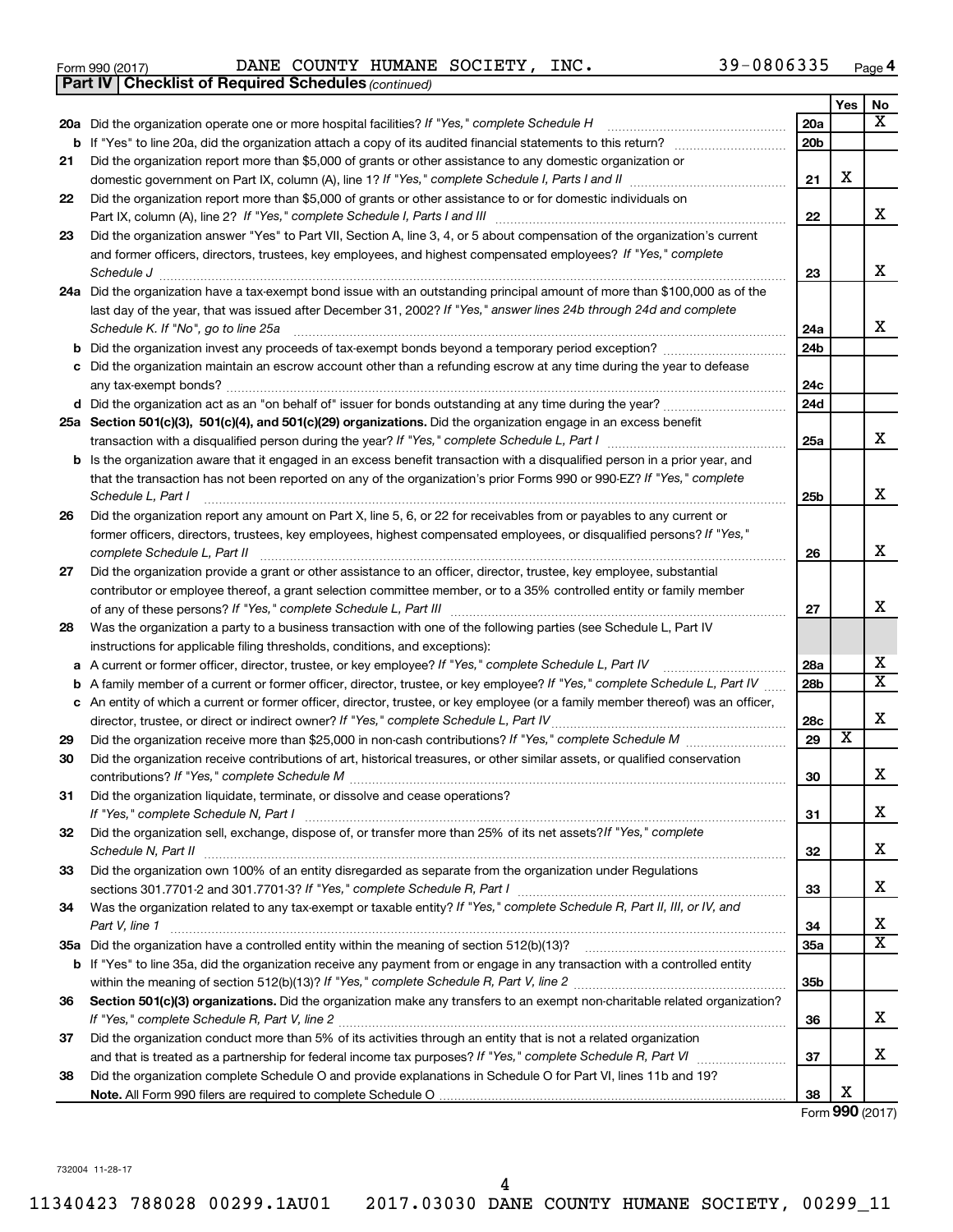|    | Part V<br><b>Statements Regarding Other IRS Filings and Tax Compliance</b><br>Check if Schedule O contains a response or note to any line in this Part V |                 |     |                 |                         |    |
|----|----------------------------------------------------------------------------------------------------------------------------------------------------------|-----------------|-----|-----------------|-------------------------|----|
|    |                                                                                                                                                          |                 |     |                 | Yes                     | No |
|    |                                                                                                                                                          | 1a              | 11  |                 |                         |    |
|    | Enter the number of Forms W-2G included in line 1a. Enter -0- if not applicable                                                                          | 1 <sub>b</sub>  | 0   |                 |                         |    |
|    | Did the organization comply with backup withholding rules for reportable payments to vendors and reportable gaming                                       |                 |     |                 |                         |    |
|    |                                                                                                                                                          |                 |     | 1c              |                         |    |
|    | 2a Enter the number of employees reported on Form W-3, Transmittal of Wage and Tax Statements,                                                           |                 |     |                 |                         |    |
|    | filed for the calendar year ending with or within the year covered by this return <i>[[[[[[[[[[[[[[]]]]</i> ]]                                           | 2a              | 126 |                 |                         |    |
| b  |                                                                                                                                                          |                 |     | 2 <sub>b</sub>  | х                       |    |
|    |                                                                                                                                                          |                 |     |                 |                         |    |
|    | 3a Did the organization have unrelated business gross income of \$1,000 or more during the year?                                                         |                 |     | За              |                         | х  |
|    |                                                                                                                                                          |                 |     | 3 <sub>b</sub>  |                         |    |
|    | 4a At any time during the calendar year, did the organization have an interest in, or a signature or other authority over, a                             |                 |     |                 |                         | x  |
|    | financial account in a foreign country (such as a bank account, securities account, or other financial account)?                                         |                 |     | 4a              |                         |    |
|    | <b>b</b> If "Yes," enter the name of the foreign country: $\blacktriangleright$                                                                          |                 |     |                 |                         |    |
|    | See instructions for filing requirements for FinCEN Form 114, Report of Foreign Bank and Financial Accounts (FBAR).                                      |                 |     | 5a              |                         | х  |
|    |                                                                                                                                                          |                 |     | 5 <sub>b</sub>  |                         | X  |
|    |                                                                                                                                                          |                 |     | 5с              |                         |    |
|    | 6a Does the organization have annual gross receipts that are normally greater than \$100,000, and did the organization solicit                           |                 |     |                 |                         |    |
|    |                                                                                                                                                          |                 |     | 6a              |                         | X  |
|    | <b>b</b> If "Yes," did the organization include with every solicitation an express statement that such contributions or gifts                            |                 |     |                 |                         |    |
|    | were not tax deductible?                                                                                                                                 |                 |     | 6b              |                         |    |
| 7  | Organizations that may receive deductible contributions under section 170(c).                                                                            |                 |     |                 |                         |    |
|    | Did the organization receive a payment in excess of \$75 made partly as a contribution and partly for goods and services provided to the payor?          |                 |     | 7a              | х                       |    |
|    |                                                                                                                                                          |                 |     | 7b              | $\overline{\textbf{x}}$ |    |
|    | c Did the organization sell, exchange, or otherwise dispose of tangible personal property for which it was required                                      |                 |     |                 |                         |    |
|    |                                                                                                                                                          |                 |     | 7с              |                         | X  |
|    |                                                                                                                                                          | 7d              |     |                 |                         |    |
|    | Did the organization receive any funds, directly or indirectly, to pay premiums on a personal benefit contract?                                          |                 |     | 7е              |                         | х  |
| Ť. |                                                                                                                                                          |                 |     | 7f              |                         | X  |
|    | If the organization received a contribution of qualified intellectual property, did the organization file Form 8899 as required?                         |                 |     | 7g              |                         |    |
| h  | If the organization received a contribution of cars, boats, airplanes, or other vehicles, did the organization file a Form 1098-C?                       |                 |     | 7h              | х                       |    |
| 8  | Sponsoring organizations maintaining donor advised funds. Did a donor advised fund maintained by the                                                     |                 |     |                 |                         |    |
|    |                                                                                                                                                          |                 |     | 8               |                         |    |
| 9  | Sponsoring organizations maintaining donor advised funds.                                                                                                |                 |     |                 |                         |    |
|    |                                                                                                                                                          |                 |     | эа              |                         |    |
| b  | Did the sponsoring organization make a distribution to a donor, donor advisor, or related person?                                                        |                 |     | 9b              |                         |    |
| 10 | Section 501(c)(7) organizations. Enter:                                                                                                                  |                 |     |                 |                         |    |
| а  |                                                                                                                                                          | 10a             |     |                 |                         |    |
| b  | Gross receipts, included on Form 990, Part VIII, line 12, for public use of club facilities                                                              | 10b             |     |                 |                         |    |
| 11 | Section 501(c)(12) organizations. Enter:                                                                                                                 |                 |     |                 |                         |    |
| а  | Gross income from other sources (Do not net amounts due or paid to other sources against                                                                 | 11a             |     |                 |                         |    |
| b  | amounts due or received from them.)                                                                                                                      | 11b             |     |                 |                         |    |
|    | 12a Section 4947(a)(1) non-exempt charitable trusts. Is the organization filing Form 990 in lieu of Form 1041?                                           |                 |     | 12a             |                         |    |
|    | <b>b</b> If "Yes," enter the amount of tax-exempt interest received or accrued during the year                                                           | 12b             |     |                 |                         |    |
| 13 | Section 501(c)(29) qualified nonprofit health insurance issuers.                                                                                         |                 |     |                 |                         |    |
| а  | Is the organization licensed to issue qualified health plans in more than one state?                                                                     |                 |     | 13a             |                         |    |
|    | Note. See the instructions for additional information the organization must report on Schedule O.                                                        |                 |     |                 |                         |    |
|    | <b>b</b> Enter the amount of reserves the organization is required to maintain by the states in which the                                                |                 |     |                 |                         |    |
|    |                                                                                                                                                          | 13b             |     |                 |                         |    |
|    |                                                                                                                                                          | 13 <sub>c</sub> |     |                 |                         |    |
|    | 14a Did the organization receive any payments for indoor tanning services during the tax year?                                                           |                 |     | 14a             |                         | х  |
|    | <b>b</b> If "Yes," has it filed a Form 720 to report these payments? If "No," provide an explanation in Schedule O                                       |                 |     | 14 <sub>b</sub> |                         |    |
|    |                                                                                                                                                          |                 |     |                 | Form 990 (2017)         |    |

Form 990 (2017) Page DANE COUNTY HUMANE SOCIETY, INC. 39-0806335

39-0806335 Page 5

732005 11-28-17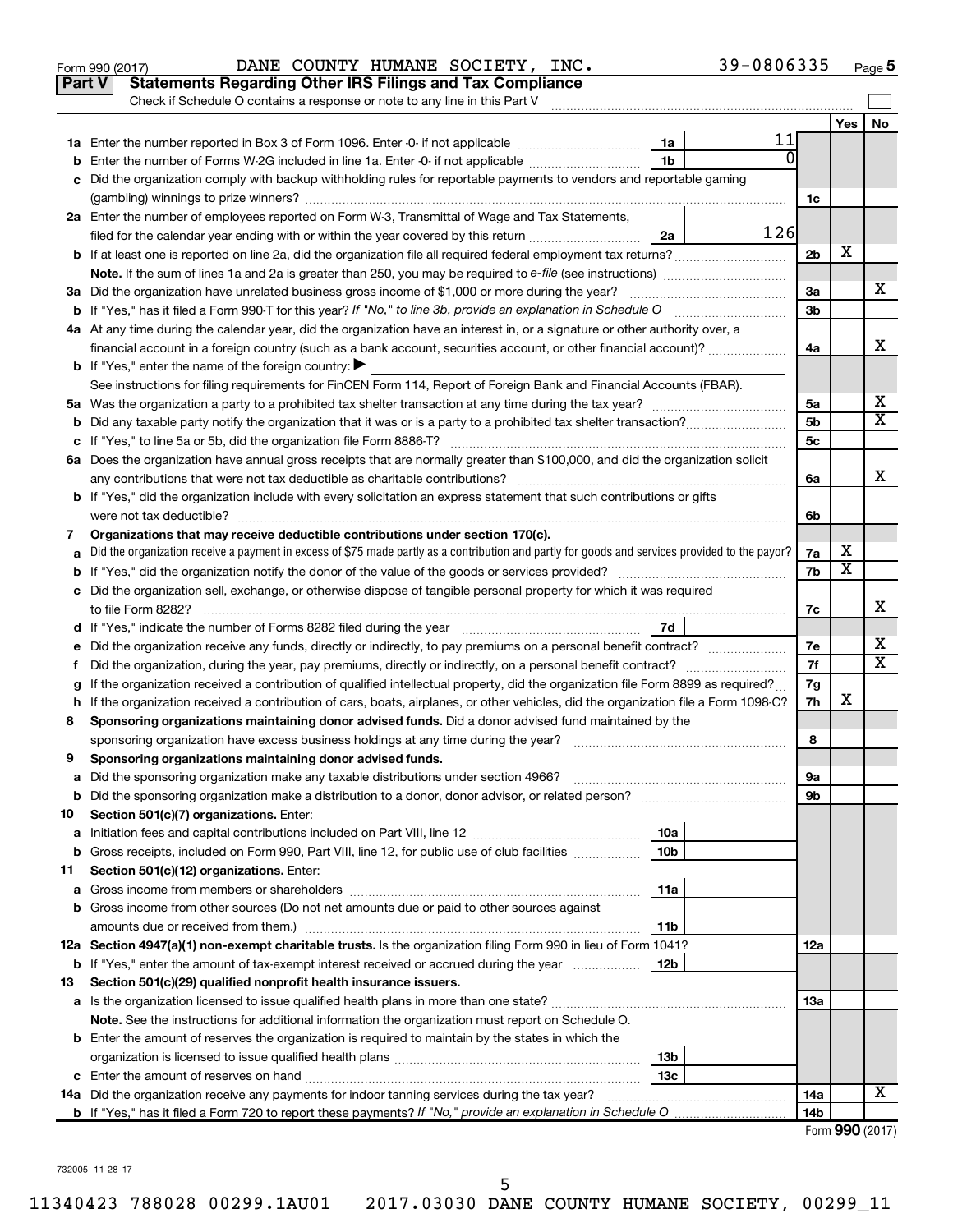|  |  |  | Form 990 (2017) |
|--|--|--|-----------------|
|--|--|--|-----------------|

Form 990 (2017) Page DANE COUNTY HUMANE SOCIETY, INC. 39-0806335

| Part VI   Governance, Management, and Disclosure For each "Yes" response to lines 2 through 7b below, and for a "No" response |  |
|-------------------------------------------------------------------------------------------------------------------------------|--|
| to line 8a, 8b, or 10b below, describe the circumstances, processes, or changes in Schedule O. See instructions.              |  |

|                                                                                                                                |                                                                                                                                                                                                                                                                              |  |    |                 |                 |                              | $\mathbf{X}$ |  |  |
|--------------------------------------------------------------------------------------------------------------------------------|------------------------------------------------------------------------------------------------------------------------------------------------------------------------------------------------------------------------------------------------------------------------------|--|----|-----------------|-----------------|------------------------------|--------------|--|--|
|                                                                                                                                | <b>Section A. Governing Body and Management</b>                                                                                                                                                                                                                              |  |    |                 |                 |                              |              |  |  |
|                                                                                                                                |                                                                                                                                                                                                                                                                              |  |    |                 |                 | Yes                          | No           |  |  |
|                                                                                                                                | 1a Enter the number of voting members of the governing body at the end of the tax year                                                                                                                                                                                       |  | 1a | 10 <sub>l</sub> |                 |                              |              |  |  |
|                                                                                                                                | If there are material differences in voting rights among members of the governing body, or if the governing                                                                                                                                                                  |  |    |                 |                 |                              |              |  |  |
|                                                                                                                                | body delegated broad authority to an executive committee or similar committee, explain in Schedule O.                                                                                                                                                                        |  |    |                 |                 |                              |              |  |  |
|                                                                                                                                | <b>b</b> Enter the number of voting members included in line 1a, above, who are independent <i>manumum</i>                                                                                                                                                                   |  | 1b | 10 <sub>l</sub> |                 |                              |              |  |  |
| 2                                                                                                                              | Did any officer, director, trustee, or key employee have a family relationship or a business relationship with any other                                                                                                                                                     |  |    |                 |                 |                              |              |  |  |
|                                                                                                                                | officer, director, trustee, or key employee?                                                                                                                                                                                                                                 |  |    |                 | $\mathbf{2}$    |                              |              |  |  |
| 3                                                                                                                              | Did the organization delegate control over management duties customarily performed by or under the direct supervision                                                                                                                                                        |  |    |                 |                 |                              |              |  |  |
|                                                                                                                                |                                                                                                                                                                                                                                                                              |  |    |                 | 3               |                              |              |  |  |
| 4                                                                                                                              | Did the organization make any significant changes to its governing documents since the prior Form 990 was filed?                                                                                                                                                             |  |    |                 | 4               |                              |              |  |  |
| 5                                                                                                                              |                                                                                                                                                                                                                                                                              |  |    |                 | 5               |                              |              |  |  |
| 6                                                                                                                              |                                                                                                                                                                                                                                                                              |  |    |                 | 6               | $\overline{\textbf{x}}$      |              |  |  |
| 7a                                                                                                                             | Did the organization have members, stockholders, or other persons who had the power to elect or appoint one or                                                                                                                                                               |  |    |                 |                 |                              |              |  |  |
|                                                                                                                                |                                                                                                                                                                                                                                                                              |  |    |                 |                 |                              |              |  |  |
|                                                                                                                                | <b>b</b> Are any governance decisions of the organization reserved to (or subject to approval by) members, stockholders, or                                                                                                                                                  |  |    |                 | 7a              | X                            |              |  |  |
|                                                                                                                                |                                                                                                                                                                                                                                                                              |  |    |                 | 7b              | X                            |              |  |  |
| 8                                                                                                                              | Did the organization contemporaneously document the meetings held or written actions undertaken during the year by the following:                                                                                                                                            |  |    |                 |                 |                              |              |  |  |
|                                                                                                                                |                                                                                                                                                                                                                                                                              |  |    |                 |                 | X                            |              |  |  |
| a                                                                                                                              |                                                                                                                                                                                                                                                                              |  |    |                 | 8а              | $\overline{\textbf{x}}$      |              |  |  |
|                                                                                                                                |                                                                                                                                                                                                                                                                              |  |    |                 | 8b              |                              |              |  |  |
| 9                                                                                                                              | Is there any officer, director, trustee, or key employee listed in Part VII, Section A, who cannot be reached at the                                                                                                                                                         |  |    |                 |                 |                              |              |  |  |
|                                                                                                                                |                                                                                                                                                                                                                                                                              |  |    |                 | 9               |                              |              |  |  |
|                                                                                                                                | Section B. Policies (This Section B requests information about policies not required by the Internal Revenue Code.)                                                                                                                                                          |  |    |                 |                 |                              |              |  |  |
|                                                                                                                                |                                                                                                                                                                                                                                                                              |  |    |                 |                 | Yes                          |              |  |  |
|                                                                                                                                |                                                                                                                                                                                                                                                                              |  |    |                 | 10a             |                              |              |  |  |
|                                                                                                                                | b If "Yes," did the organization have written policies and procedures governing the activities of such chapters, affiliates,                                                                                                                                                 |  |    |                 |                 |                              |              |  |  |
|                                                                                                                                |                                                                                                                                                                                                                                                                              |  |    |                 | 10 <sub>b</sub> |                              |              |  |  |
|                                                                                                                                | 11a Has the organization provided a complete copy of this Form 990 to all members of its governing body before filing the form?                                                                                                                                              |  |    |                 | 11a             | X                            |              |  |  |
|                                                                                                                                | <b>b</b> Describe in Schedule O the process, if any, used by the organization to review this Form 990.                                                                                                                                                                       |  |    |                 |                 |                              |              |  |  |
| 12a                                                                                                                            | Did the organization have a written conflict of interest policy? If "No," go to line 13                                                                                                                                                                                      |  |    |                 | 12a             | х<br>$\overline{\textbf{x}}$ |              |  |  |
| b                                                                                                                              | Were officers, directors, or trustees, and key employees required to disclose annually interests that could give rise to conflicts?<br>12 <sub>b</sub><br>Did the organization regularly and consistently monitor and enforce compliance with the policy? If "Yes," describe |  |    |                 |                 |                              |              |  |  |
| с                                                                                                                              |                                                                                                                                                                                                                                                                              |  |    |                 |                 |                              |              |  |  |
|                                                                                                                                |                                                                                                                                                                                                                                                                              |  |    |                 |                 |                              |              |  |  |
| 13                                                                                                                             |                                                                                                                                                                                                                                                                              |  |    |                 | 13              | $\overline{\mathbf{X}}$      |              |  |  |
| 14                                                                                                                             | Did the organization have a written document retention and destruction policy? [11] manufaction manufaction in                                                                                                                                                               |  |    |                 | 14              | $\overline{\mathbf{X}}$      |              |  |  |
| 15                                                                                                                             | Did the process for determining compensation of the following persons include a review and approval by independent                                                                                                                                                           |  |    |                 |                 |                              |              |  |  |
|                                                                                                                                | persons, comparability data, and contemporaneous substantiation of the deliberation and decision?                                                                                                                                                                            |  |    |                 |                 |                              |              |  |  |
|                                                                                                                                |                                                                                                                                                                                                                                                                              |  |    |                 | 15a             | X                            |              |  |  |
|                                                                                                                                |                                                                                                                                                                                                                                                                              |  |    |                 | 15b             |                              |              |  |  |
|                                                                                                                                | If "Yes" to line 15a or 15b, describe the process in Schedule O (see instructions).                                                                                                                                                                                          |  |    |                 |                 |                              |              |  |  |
|                                                                                                                                | 16a Did the organization invest in, contribute assets to, or participate in a joint venture or similar arrangement with a                                                                                                                                                    |  |    |                 |                 |                              |              |  |  |
|                                                                                                                                |                                                                                                                                                                                                                                                                              |  |    |                 |                 |                              |              |  |  |
|                                                                                                                                | taxable entity during the year?                                                                                                                                                                                                                                              |  |    |                 | 16a             |                              |              |  |  |
| b If "Yes," did the organization follow a written policy or procedure requiring the organization to evaluate its participation |                                                                                                                                                                                                                                                                              |  |    |                 |                 |                              |              |  |  |
|                                                                                                                                | in joint venture arrangements under applicable federal tax law, and take steps to safeguard the organization's                                                                                                                                                               |  |    |                 |                 |                              |              |  |  |
|                                                                                                                                | exempt status with respect to such arrangements?                                                                                                                                                                                                                             |  |    |                 | 16b             |                              |              |  |  |
|                                                                                                                                | <b>Section C. Disclosure</b>                                                                                                                                                                                                                                                 |  |    |                 |                 |                              |              |  |  |
| 17                                                                                                                             | List the states with which a copy of this Form 990 is required to be filed $\blacktriangleright\texttt{WI}$                                                                                                                                                                  |  |    |                 |                 |                              |              |  |  |
| 18                                                                                                                             | Section 6104 requires an organization to make its Forms 1023 (or 1024 if applicable), 990, and 990-T (Section 501(c)(3)s only) available                                                                                                                                     |  |    |                 |                 |                              |              |  |  |
|                                                                                                                                | for public inspection. Indicate how you made these available. Check all that apply.                                                                                                                                                                                          |  |    |                 |                 |                              |              |  |  |
|                                                                                                                                | $\lfloor x \rfloor$ Upon request<br>$ \mathbf{X} $ Own website<br>Another's website<br>Other (explain in Schedule O)                                                                                                                                                         |  |    |                 |                 |                              |              |  |  |
| 19                                                                                                                             | Describe in Schedule O whether (and if so, how) the organization made its governing documents, conflict of interest policy, and financial                                                                                                                                    |  |    |                 |                 |                              |              |  |  |
|                                                                                                                                | statements available to the public during the tax year.                                                                                                                                                                                                                      |  |    |                 |                 |                              |              |  |  |
| 20                                                                                                                             | State the name, address, and telephone number of the person who possesses the organization's books and records:                                                                                                                                                              |  |    |                 |                 |                              |              |  |  |
|                                                                                                                                | SARA HOVEN - 608-838-0413                                                                                                                                                                                                                                                    |  |    |                 |                 |                              |              |  |  |
|                                                                                                                                | 53718-6941<br>5132 VOGES RD, MADISON, WI                                                                                                                                                                                                                                     |  |    |                 |                 |                              |              |  |  |
|                                                                                                                                | 732006 11-28-17                                                                                                                                                                                                                                                              |  |    |                 |                 | Form 990 (2017)              |              |  |  |
|                                                                                                                                | 6                                                                                                                                                                                                                                                                            |  |    |                 |                 |                              |              |  |  |
|                                                                                                                                | 11340423 788028 00299.1AU01<br>2017.03030 DANE COUNTY HUMANE SOCIETY, 00299_11                                                                                                                                                                                               |  |    |                 |                 |                              |              |  |  |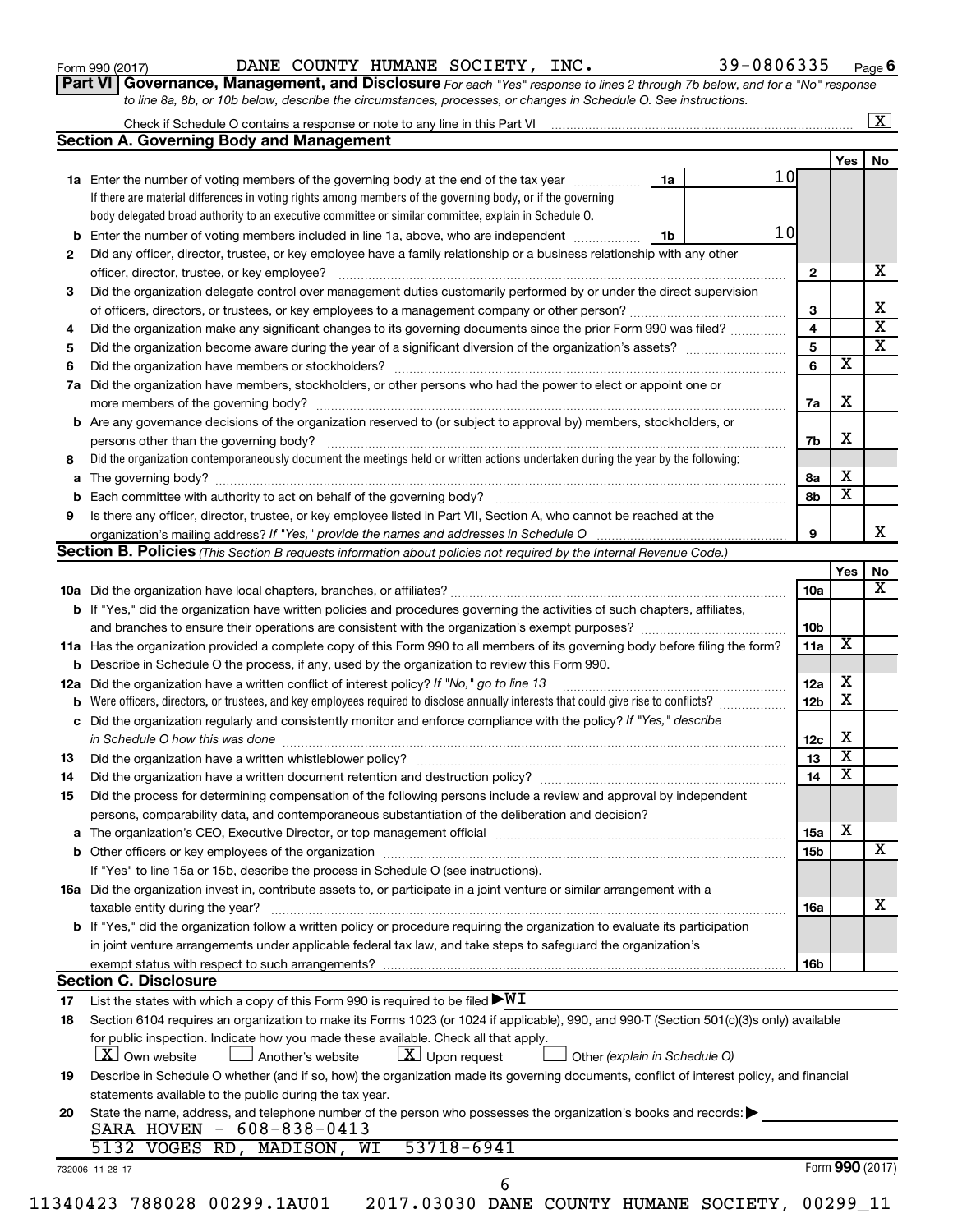$\Box$ 

| Part VII Compensation of Officers, Directors, Trustees, Key Employees, Highest Compensated |
|--------------------------------------------------------------------------------------------|
| <b>Employees, and Independent Contractors</b>                                              |

Check if Schedule O contains a response or note to any line in this Part VII

**Section A. Officers, Directors, Trustees, Key Employees, and Highest Compensated Employees**

**1a**  Complete this table for all persons required to be listed. Report compensation for the calendar year ending with or within the organization's tax year.

**•** List all of the organization's current officers, directors, trustees (whether individuals or organizations), regardless of amount of compensation. Enter -0- in columns  $(D)$ ,  $(E)$ , and  $(F)$  if no compensation was paid.

**•** List all of the organization's **current** key employees, if any. See instructions for definition of "key employee."

**•** List the organization's five current highest compensated employees (other than an officer, director, trustee, or key employee) who received reportable compensation (Box 5 of Form W-2 and/or Box 7 of Form 1099-MISC) of more than \$100,000 from the organization and any related organizations.

**•** List all of the organization's former officers, key employees, and highest compensated employees who received more than \$100,000 of reportable compensation from the organization and any related organizations.

**•** List all of the organization's former directors or trustees that received, in the capacity as a former director or trustee of the organization, more than \$10,000 of reportable compensation from the organization and any related organizations.

List persons in the following order: individual trustees or directors; institutional trustees; officers; key employees; highest compensated employees; and former such persons.

Check this box if neither the organization nor any related organization compensated any current officer, director, or trustee.  $\Box$ 

| (A)                          | (B)               |                                |                                                                  | (C)         |              |                                 |        | (D)             | (E)                           | (F)                   |
|------------------------------|-------------------|--------------------------------|------------------------------------------------------------------|-------------|--------------|---------------------------------|--------|-----------------|-------------------------------|-----------------------|
| Name and Title               | Average           |                                | (do not check more than one                                      | Position    |              |                                 |        | Reportable      | Reportable                    | Estimated             |
|                              | hours per         |                                | box, unless person is both an<br>officer and a director/trustee) |             |              |                                 |        | compensation    | compensation                  | amount of             |
|                              | week<br>(list any |                                |                                                                  |             |              |                                 |        | from<br>the     | from related<br>organizations | other<br>compensation |
|                              | hours for         |                                |                                                                  |             |              |                                 |        | organization    | (W-2/1099-MISC)               | from the              |
|                              | related           |                                |                                                                  |             |              |                                 |        | (W-2/1099-MISC) |                               | organization          |
|                              | organizations     |                                |                                                                  |             |              |                                 |        |                 |                               | and related           |
|                              | below             | Individual trustee or director | Institutional trustee                                            |             | Key employee | Highest compensated<br>employee |        |                 |                               | organizations         |
|                              | line)             |                                |                                                                  | Officer     |              |                                 | Former |                 |                               |                       |
| JOSEPH GOODE<br>(1)          | 2.50              |                                |                                                                  |             |              |                                 |        |                 |                               |                       |
| PRESIDENT                    |                   | $\mathbf X$                    |                                                                  | $\mathbf X$ |              |                                 |        | $\mathbf 0$     | $\mathbf 0$ .                 | $\mathbf 0$ .         |
| (2)<br><b>LAURA MURRAY</b>   | 2.50              |                                |                                                                  |             |              |                                 |        |                 |                               |                       |
| VICE PRESIDENT               |                   | $\mathbf X$                    |                                                                  | $\mathbf X$ |              |                                 |        | 0               | $\mathbf 0$ .                 | $\mathbf 0$ .         |
| (3)<br>BRIDGET BUSH, CPA     | 2.50              |                                |                                                                  |             |              |                                 |        |                 |                               |                       |
| <b>TREASURER</b>             |                   | X                              |                                                                  | $\mathbf X$ |              |                                 |        | $\mathbf 0$     | $\mathbf 0$ .                 | $\mathbf 0$ .         |
| CATHY HOLMES, CPA<br>(4)     | 6.00              |                                |                                                                  |             |              |                                 |        |                 |                               |                       |
| <b>SECRETARY</b>             |                   | $\mathbf X$                    |                                                                  | $\mathbf X$ |              |                                 |        | $\mathbf 0$     | $\mathbf 0$ .                 | $\mathbf 0$ .         |
| (5)<br>SARA COLOPY           | 2.50              |                                |                                                                  |             |              |                                 |        |                 |                               |                       |
| <b>DIRECTOR</b>              |                   | X                              |                                                                  |             |              |                                 |        | $\mathbf 0$     | 0.                            | $\mathbf 0$ .         |
| (6)<br>SHIRLEY CROCKER       | 2.50              |                                |                                                                  |             |              |                                 |        |                 |                               |                       |
| <b>DIRECTOR</b>              |                   | X                              |                                                                  |             |              |                                 |        | $\mathbf 0$     | $\mathbf 0$ .                 | $\mathbf 0$ .         |
| LILLY BICKERS<br>(7)         | 2.50              |                                |                                                                  |             |              |                                 |        |                 |                               |                       |
| <b>DIRECTOR</b>              |                   | X                              |                                                                  |             |              |                                 |        | $\mathbf 0$ .   | 0.                            | $\mathbf 0$ .         |
| JOEL DAVIDSON<br>(8)         | 2.50              |                                |                                                                  |             |              |                                 |        |                 |                               |                       |
| <b>DIRECTOR</b>              |                   | $\mathbf X$                    |                                                                  |             |              |                                 |        | 0.              | $\mathbf 0$ .                 | $\mathbf 0$ .         |
| (9)<br>MAGGIE PREMO          | 2.50              |                                |                                                                  |             |              |                                 |        |                 |                               |                       |
| <b>DIRECTOR</b>              |                   | X                              |                                                                  |             |              |                                 |        | $\mathbf 0$ .   | $\mathbf 0$ .                 | $\mathbf 0$ .         |
| (10) AMY JOHNSON             | 2.50              |                                |                                                                  |             |              |                                 |        |                 |                               |                       |
| <b>DIRECTOR</b>              |                   | $\mathbf X$                    |                                                                  |             |              |                                 |        | 0.              | $\mathbf 0$ .                 | $\mathbf 0$ .         |
| (11) PAM MCCLOUD SMITH       | 55.00             |                                |                                                                  |             |              |                                 |        |                 |                               |                       |
| EXECUTIVE DIRECTOR           |                   |                                |                                                                  | $\mathbf X$ |              |                                 |        | 115,952.        | 0.                            | 10,962.               |
| (12) DOUG BROWN              | 55.00             |                                |                                                                  |             |              |                                 |        |                 |                               |                       |
| ASSISTANT EXECUTIVE DIRECTOR |                   |                                |                                                                  | $\mathbf x$ |              |                                 |        | 83,437.         | 0.                            | 9,403.                |
|                              |                   |                                |                                                                  |             |              |                                 |        |                 |                               |                       |
|                              |                   |                                |                                                                  |             |              |                                 |        |                 |                               |                       |
|                              |                   |                                |                                                                  |             |              |                                 |        |                 |                               |                       |
|                              |                   |                                |                                                                  |             |              |                                 |        |                 |                               |                       |
|                              |                   |                                |                                                                  |             |              |                                 |        |                 |                               |                       |
|                              |                   |                                |                                                                  |             |              |                                 |        |                 |                               |                       |
|                              |                   |                                |                                                                  |             |              |                                 |        |                 |                               |                       |
|                              |                   |                                |                                                                  |             |              |                                 |        |                 |                               |                       |
|                              |                   |                                |                                                                  |             |              |                                 |        |                 |                               |                       |
|                              |                   |                                |                                                                  |             |              |                                 |        |                 |                               | $000 \approx 1$       |

732007 11-28-17

11340423 788028 00299.1AU01 2017.03030 DANE COUNTY HUMANE SOCIETY, 00299\_11

Form (2017) **990**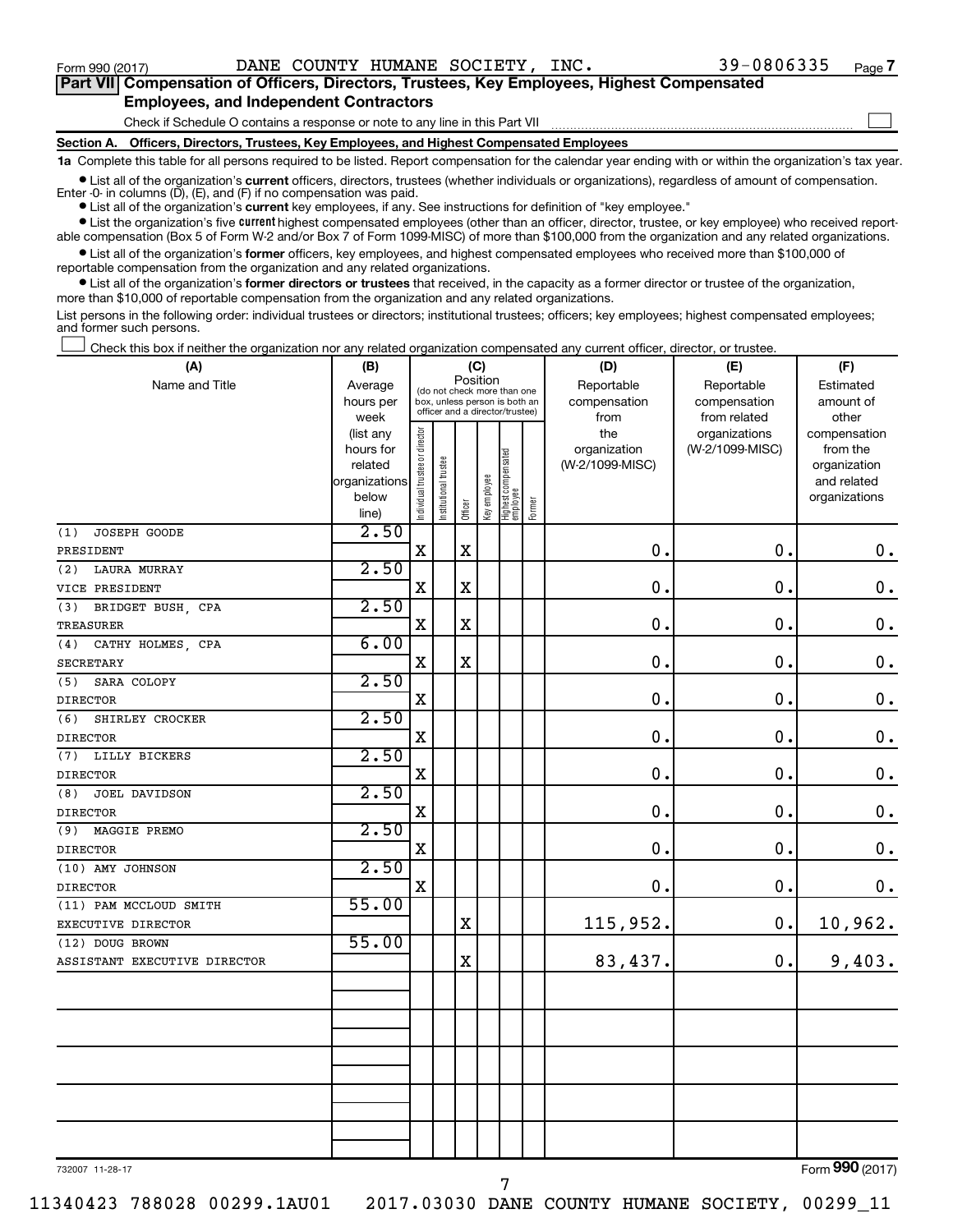|    | DANE COUNTY HUMANE SOCIETY, INC.<br>Form 990 (2017)                                                                                  |               |                                |                       |          |              |                                                              |        |                         | 39-0806335      |                  |                 |               | Page 8           |
|----|--------------------------------------------------------------------------------------------------------------------------------------|---------------|--------------------------------|-----------------------|----------|--------------|--------------------------------------------------------------|--------|-------------------------|-----------------|------------------|-----------------|---------------|------------------|
|    | <b>Part VII</b><br>Section A. Officers, Directors, Trustees, Key Employees, and Highest Compensated Employees (continued)            |               |                                |                       |          |              |                                                              |        |                         |                 |                  |                 |               |                  |
|    | (A)                                                                                                                                  | (B)           |                                |                       |          | (C)          |                                                              |        | (D)                     | (E)             |                  |                 | (F)           |                  |
|    | Name and title                                                                                                                       | Average       |                                |                       | Position |              |                                                              |        | Reportable              | Reportable      |                  |                 | Estimated     |                  |
|    |                                                                                                                                      | hours per     |                                |                       |          |              | (do not check more than one<br>box, unless person is both an |        | compensation            | compensation    |                  |                 | amount of     |                  |
|    |                                                                                                                                      | week          |                                |                       |          |              | officer and a director/trustee)                              |        | from                    | from related    |                  |                 | other         |                  |
|    |                                                                                                                                      | (list any     |                                |                       |          |              |                                                              |        | the                     | organizations   |                  |                 | compensation  |                  |
|    |                                                                                                                                      | hours for     |                                |                       |          |              |                                                              |        | organization            | (W-2/1099-MISC) |                  |                 | from the      |                  |
|    |                                                                                                                                      | related       |                                |                       |          |              |                                                              |        | (W-2/1099-MISC)         |                 |                  |                 | organization  |                  |
|    |                                                                                                                                      | organizations | Individual trustee or director | Institutional trustee |          | Key employee | Highest compensated<br>  employee                            |        |                         |                 |                  |                 | and related   |                  |
|    |                                                                                                                                      | below         |                                |                       |          |              |                                                              | Former |                         |                 |                  |                 | organizations |                  |
|    |                                                                                                                                      | line)         |                                |                       | Officer  |              |                                                              |        |                         |                 |                  |                 |               |                  |
|    |                                                                                                                                      |               |                                |                       |          |              |                                                              |        |                         |                 |                  |                 |               |                  |
|    |                                                                                                                                      |               |                                |                       |          |              |                                                              |        |                         |                 |                  |                 |               |                  |
|    |                                                                                                                                      |               |                                |                       |          |              |                                                              |        |                         |                 |                  |                 |               |                  |
|    |                                                                                                                                      |               |                                |                       |          |              |                                                              |        |                         |                 |                  |                 |               |                  |
|    |                                                                                                                                      |               |                                |                       |          |              |                                                              |        |                         |                 |                  |                 |               |                  |
|    |                                                                                                                                      |               |                                |                       |          |              |                                                              |        |                         |                 |                  |                 |               |                  |
|    |                                                                                                                                      |               |                                |                       |          |              |                                                              |        |                         |                 |                  |                 |               |                  |
|    |                                                                                                                                      |               |                                |                       |          |              |                                                              |        |                         |                 |                  |                 |               |                  |
|    |                                                                                                                                      |               |                                |                       |          |              |                                                              |        |                         |                 |                  |                 |               |                  |
|    |                                                                                                                                      |               |                                |                       |          |              |                                                              |        |                         |                 |                  |                 |               |                  |
|    |                                                                                                                                      |               |                                |                       |          |              |                                                              |        |                         |                 |                  |                 |               |                  |
|    |                                                                                                                                      |               |                                |                       |          |              |                                                              |        |                         |                 |                  |                 |               |                  |
|    |                                                                                                                                      |               |                                |                       |          |              |                                                              |        |                         |                 |                  |                 |               |                  |
|    |                                                                                                                                      |               |                                |                       |          |              |                                                              |        |                         |                 |                  |                 |               |                  |
|    |                                                                                                                                      |               |                                |                       |          |              |                                                              |        |                         |                 |                  |                 |               |                  |
|    |                                                                                                                                      |               |                                |                       |          |              |                                                              |        |                         |                 |                  |                 |               |                  |
|    |                                                                                                                                      |               |                                |                       |          |              |                                                              |        |                         |                 |                  |                 |               |                  |
|    |                                                                                                                                      |               |                                |                       |          |              |                                                              |        |                         |                 |                  |                 |               |                  |
|    |                                                                                                                                      |               |                                |                       |          |              |                                                              |        | 199, 389.               |                 | $\overline{0}$ . |                 | 20, 365.      |                  |
|    | 1b Sub-total                                                                                                                         |               |                                |                       |          |              |                                                              |        | $\overline{0}$ .        |                 | $\overline{0}$ . |                 |               | $\overline{0}$ . |
|    |                                                                                                                                      |               |                                |                       |          |              |                                                              |        | 199,389.                |                 | 0.               |                 | 20, 365.      |                  |
|    |                                                                                                                                      |               |                                |                       |          |              |                                                              |        |                         |                 |                  |                 |               |                  |
| 2  | Total number of individuals (including but not limited to those listed above) who received more than \$100,000 of reportable         |               |                                |                       |          |              |                                                              |        |                         |                 |                  |                 |               |                  |
|    | compensation from the organization $\blacktriangleright$                                                                             |               |                                |                       |          |              |                                                              |        |                         |                 |                  |                 |               | 1                |
|    |                                                                                                                                      |               |                                |                       |          |              |                                                              |        |                         |                 |                  |                 | Yes           | No               |
| 3  | Did the organization list any former officer, director, or trustee, key employee, or highest compensated employee on                 |               |                                |                       |          |              |                                                              |        |                         |                 |                  |                 |               |                  |
|    |                                                                                                                                      |               |                                |                       |          |              |                                                              |        |                         |                 |                  | 3               |               | х                |
|    | For any individual listed on line 1a, is the sum of reportable compensation and other compensation from the organization             |               |                                |                       |          |              |                                                              |        |                         |                 |                  |                 |               |                  |
|    | and related organizations greater than \$150,000? If "Yes," complete Schedule J for such individual                                  |               |                                |                       |          |              |                                                              |        |                         |                 |                  | 4               |               | х                |
| 5  | Did any person listed on line 1a receive or accrue compensation from any unrelated organization or individual for services           |               |                                |                       |          |              |                                                              |        |                         |                 |                  |                 |               |                  |
|    |                                                                                                                                      |               |                                |                       |          |              |                                                              |        |                         |                 |                  | 5               |               | х                |
|    | <b>Section B. Independent Contractors</b>                                                                                            |               |                                |                       |          |              |                                                              |        |                         |                 |                  |                 |               |                  |
| 1. | Complete this table for your five highest compensated independent contractors that received more than \$100,000 of compensation from |               |                                |                       |          |              |                                                              |        |                         |                 |                  |                 |               |                  |
|    | the organization. Report compensation for the calendar year ending with or within the organization's tax year.                       |               |                                |                       |          |              |                                                              |        |                         |                 |                  |                 |               |                  |
|    | (A)                                                                                                                                  |               |                                |                       |          |              |                                                              |        | (B)                     |                 |                  | (C)             |               |                  |
|    | Name and business address                                                                                                            |               |                                | <b>NONE</b>           |          |              |                                                              |        | Description of services |                 |                  | Compensation    |               |                  |
|    |                                                                                                                                      |               |                                |                       |          |              |                                                              |        |                         |                 |                  |                 |               |                  |
|    |                                                                                                                                      |               |                                |                       |          |              |                                                              |        |                         |                 |                  |                 |               |                  |
|    |                                                                                                                                      |               |                                |                       |          |              |                                                              |        |                         |                 |                  |                 |               |                  |
|    |                                                                                                                                      |               |                                |                       |          |              |                                                              |        |                         |                 |                  |                 |               |                  |
|    |                                                                                                                                      |               |                                |                       |          |              |                                                              |        |                         |                 |                  |                 |               |                  |
|    |                                                                                                                                      |               |                                |                       |          |              |                                                              |        |                         |                 |                  |                 |               |                  |
|    |                                                                                                                                      |               |                                |                       |          |              |                                                              |        |                         |                 |                  |                 |               |                  |
|    |                                                                                                                                      |               |                                |                       |          |              |                                                              |        |                         |                 |                  |                 |               |                  |
|    |                                                                                                                                      |               |                                |                       |          |              |                                                              |        |                         |                 |                  |                 |               |                  |
| 2  | Total number of independent contractors (including but not limited to those listed above) who received more than                     |               |                                |                       |          |              | 0                                                            |        |                         |                 |                  |                 |               |                  |
|    | \$100,000 of compensation from the organization                                                                                      |               |                                |                       |          |              |                                                              |        |                         |                 |                  |                 |               |                  |
|    |                                                                                                                                      |               |                                |                       |          |              |                                                              |        |                         |                 |                  | Form 990 (2017) |               |                  |

732008 11-28-17

8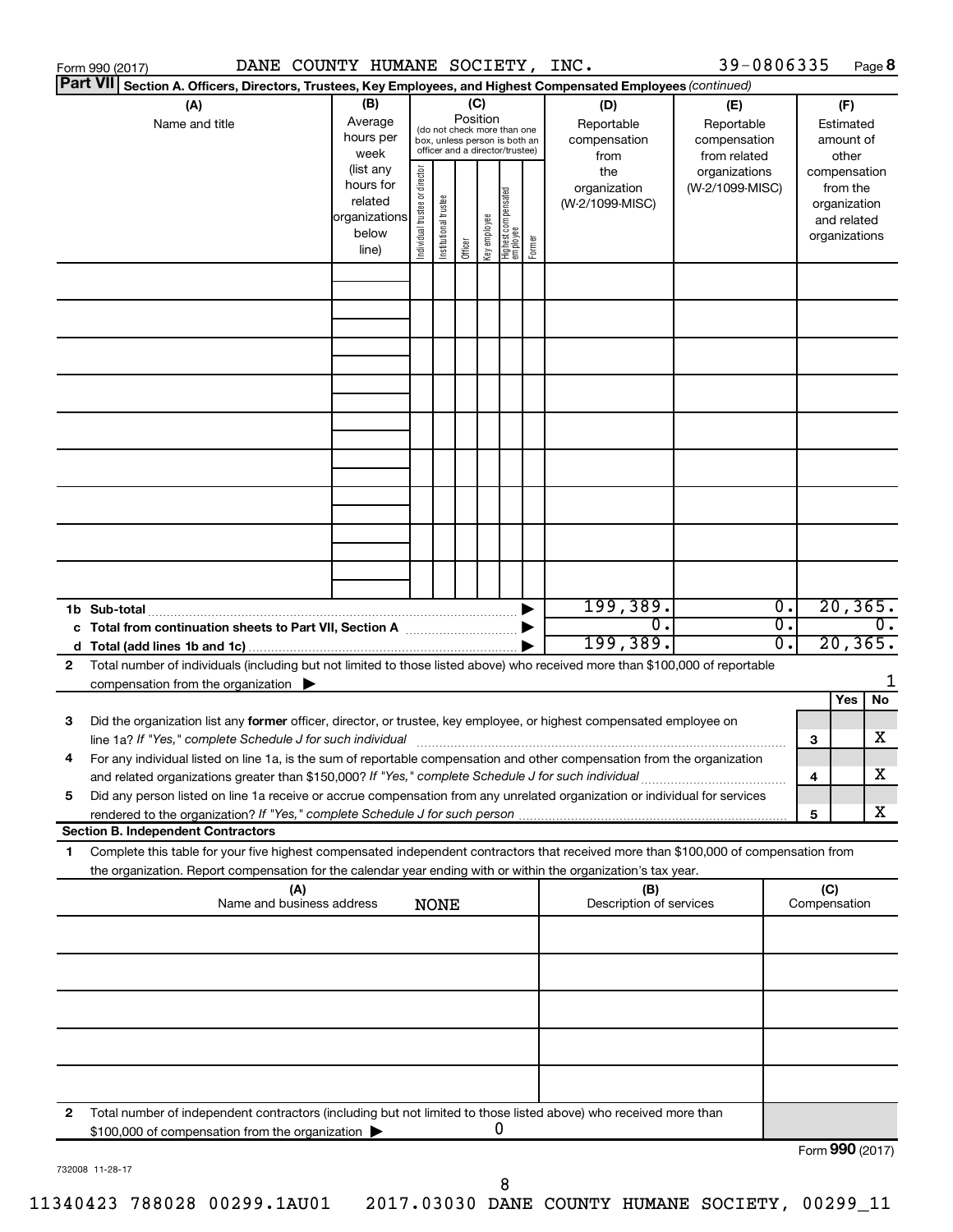|                                                           |                   |   | Form 990 (2017)                                                          | DANE COUNTY HUMANE SOCIETY, INC. |                      |          |                      |          |                                                 | 39-0806335                                         | Page 9                                                             |
|-----------------------------------------------------------|-------------------|---|--------------------------------------------------------------------------|----------------------------------|----------------------|----------|----------------------|----------|-------------------------------------------------|----------------------------------------------------|--------------------------------------------------------------------|
| <b>Part VIII</b>                                          |                   |   | <b>Statement of Revenue</b>                                              |                                  |                      |          |                      |          |                                                 |                                                    |                                                                    |
|                                                           |                   |   |                                                                          |                                  |                      |          |                      |          |                                                 |                                                    |                                                                    |
|                                                           |                   |   |                                                                          |                                  |                      |          | (A)<br>Total revenue |          | (B)<br>Related or<br>exempt function<br>revenue | $\overline{C}$<br>Unrelated<br>business<br>revenue | (D)<br>Revenue excluded<br>trom tax under<br>sections<br>512 - 514 |
|                                                           |                   |   | 1 a Federated campaigns                                                  | 1a                               | 188,251.             |          |                      |          |                                                 |                                                    |                                                                    |
| Contributions, Gifts, Grants<br>and Other Similar Amounts |                   |   | <b>b</b> Membership dues                                                 | 1 <sub>b</sub>                   | 62,535.              |          |                      |          |                                                 |                                                    |                                                                    |
|                                                           |                   |   | c Fundraising events                                                     | 1 <sub>c</sub>                   | 252,503.             |          |                      |          |                                                 |                                                    |                                                                    |
|                                                           |                   |   | d Related organizations                                                  | 1 <sub>d</sub>                   |                      |          |                      |          |                                                 |                                                    |                                                                    |
|                                                           |                   |   | e Government grants (contributions)                                      | 1e                               |                      |          |                      |          |                                                 |                                                    |                                                                    |
|                                                           |                   |   | f All other contributions, gifts, grants, and                            |                                  |                      |          |                      |          |                                                 |                                                    |                                                                    |
|                                                           |                   |   | similar amounts not included above                                       |                                  | <u>1f</u> 2,079,170. |          |                      |          |                                                 |                                                    |                                                                    |
|                                                           |                   |   | g Noncash contributions included in lines 1a-1f: \$                      |                                  | 73,947.              |          |                      |          |                                                 |                                                    |                                                                    |
|                                                           |                   |   |                                                                          |                                  |                      |          | 2,582,459.           |          |                                                 |                                                    |                                                                    |
|                                                           |                   |   |                                                                          |                                  | <b>Business Code</b> |          |                      |          |                                                 |                                                    |                                                                    |
|                                                           | 2 a ADOPTION FEES |   |                                                                          | 813312                           |                      | 591,224. |                      | 591,224. |                                                 |                                                    |                                                                    |
|                                                           |                   |   | GOVERNMENT CONTRACTS                                                     |                                  | 813312               |          | 393,636.             |          | 393,636.                                        |                                                    |                                                                    |
|                                                           |                   |   | CAMP REGISTRATION FEES                                                   |                                  | 813312               |          | 118, 173.            |          | 118, 173.                                       |                                                    |                                                                    |
|                                                           |                   |   | <b>SURRENDER FEES</b>                                                    |                                  | 813312               |          | 39,120.              |          | 39,120.                                         |                                                    |                                                                    |
| Program Service<br>Revenue                                |                   |   | SPAY/NEUTER SERVICES                                                     |                                  | 541940               |          |                      | 8,428.   | 8,428.                                          |                                                    |                                                                    |
|                                                           |                   |   | f All other program service revenue                                      |                                  | 813312               |          | 138,765.             |          | 138,765.                                        |                                                    |                                                                    |
|                                                           |                   |   |                                                                          |                                  |                      |          | $ 1$ ,289,346.       |          |                                                 |                                                    |                                                                    |
|                                                           | З                 |   | Investment income (including dividends, interest, and                    |                                  |                      |          |                      |          |                                                 |                                                    |                                                                    |
|                                                           |                   |   |                                                                          |                                  |                      | ▶        | 19,684.              |          |                                                 |                                                    | 19,684.                                                            |
|                                                           | 4                 |   | Income from investment of tax-exempt bond proceeds                       |                                  |                      |          |                      |          |                                                 |                                                    |                                                                    |
|                                                           | 5                 |   |                                                                          |                                  |                      |          |                      |          |                                                 |                                                    |                                                                    |
|                                                           |                   |   |                                                                          | (i) Real                         | (ii) Personal        |          |                      |          |                                                 |                                                    |                                                                    |
|                                                           |                   |   | <b>6 a</b> Gross rents<br>$\overline{\phantom{a}}$                       |                                  |                      |          |                      |          |                                                 |                                                    |                                                                    |
|                                                           |                   |   | <b>b</b> Less: rental expenses                                           |                                  |                      |          |                      |          |                                                 |                                                    |                                                                    |
|                                                           |                   |   | c Rental income or (loss)                                                |                                  |                      |          |                      |          |                                                 |                                                    |                                                                    |
|                                                           |                   |   | <b>d</b> Net rental income or (loss)                                     |                                  |                      |          |                      |          |                                                 |                                                    |                                                                    |
|                                                           |                   |   | <b>7 a</b> Gross amount from sales of                                    | (i) Securities<br>265, 169.      | (ii) Other           |          |                      |          |                                                 |                                                    |                                                                    |
|                                                           |                   |   | assets other than inventory                                              |                                  |                      |          |                      |          |                                                 |                                                    |                                                                    |
|                                                           |                   |   | <b>b</b> Less: cost or other basis                                       | 231,799.                         |                      |          |                      |          |                                                 |                                                    |                                                                    |
|                                                           |                   |   | and sales expenses                                                       | 33,370.                          |                      |          |                      |          |                                                 |                                                    |                                                                    |
|                                                           |                   |   | c Gain or (loss)                                                         |                                  |                      |          | 33,370.              |          |                                                 |                                                    | 33,370.                                                            |
|                                                           |                   |   |                                                                          |                                  |                      |          |                      |          |                                                 |                                                    |                                                                    |
| <b>Other Revenue</b>                                      |                   |   | 8 a Gross income from fundraising events (not<br>$252$ ,503. $_{\sf of}$ |                                  |                      |          |                      |          |                                                 |                                                    |                                                                    |
|                                                           |                   |   | including \$<br>contributions reported on line 1c). See                  |                                  |                      |          |                      |          |                                                 |                                                    |                                                                    |
|                                                           |                   |   |                                                                          |                                  | 7,175.               |          |                      |          |                                                 |                                                    |                                                                    |
|                                                           |                   |   | <b>b</b> Less: direct expenses <i></i>                                   |                                  | 46,395.              |          |                      |          |                                                 |                                                    |                                                                    |
|                                                           |                   |   | c Net income or (loss) from fundraising events                           |                                  |                      |          | $-39,220.$           |          |                                                 |                                                    | $-39,220.$                                                         |
|                                                           |                   |   | 9 a Gross income from gaming activities. See                             |                                  |                      |          |                      |          |                                                 |                                                    |                                                                    |
|                                                           |                   |   |                                                                          |                                  | 6,130.               |          |                      |          |                                                 |                                                    |                                                                    |
|                                                           |                   |   |                                                                          | $\mathbf b$                      |                      | σ.       |                      |          |                                                 |                                                    |                                                                    |
|                                                           |                   |   | c Net income or (loss) from gaming activities                            |                                  |                      |          |                      | 6,130.   |                                                 |                                                    | 6,130.                                                             |
|                                                           |                   |   | 10 a Gross sales of inventory, less returns                              |                                  |                      |          |                      |          |                                                 |                                                    |                                                                    |
|                                                           |                   |   |                                                                          |                                  |                      |          |                      |          |                                                 |                                                    |                                                                    |
|                                                           |                   |   |                                                                          | bl                               | 60, 152.             |          |                      |          |                                                 |                                                    |                                                                    |
|                                                           |                   |   | c Net income or (loss) from sales of inventory                           |                                  |                      |          | 32,166.              |          | 32, 166.                                        |                                                    |                                                                    |
|                                                           |                   |   | Miscellaneous Revenue                                                    |                                  | <b>Business Code</b> |          |                      |          |                                                 |                                                    |                                                                    |
|                                                           |                   |   | 11 a MISCELLANEOUS REVENUE                                               |                                  | 900099               |          |                      | 301.     |                                                 |                                                    | 301.                                                               |
|                                                           |                   | b |                                                                          |                                  |                      |          |                      |          |                                                 |                                                    |                                                                    |
|                                                           |                   | c |                                                                          |                                  |                      |          |                      |          |                                                 |                                                    |                                                                    |
|                                                           |                   |   |                                                                          |                                  |                      |          |                      |          |                                                 |                                                    |                                                                    |
|                                                           |                   |   |                                                                          |                                  |                      |          |                      | 301.     |                                                 |                                                    |                                                                    |
|                                                           | 12                |   |                                                                          |                                  |                      |          |                      |          | $\blacktriangleright$ 3,924,236.1,321,512.      | $\overline{0}$ .                                   | 20, 265.                                                           |
| 732009 11-28-17                                           |                   |   |                                                                          |                                  |                      |          |                      |          |                                                 |                                                    | Form 990 (2017)                                                    |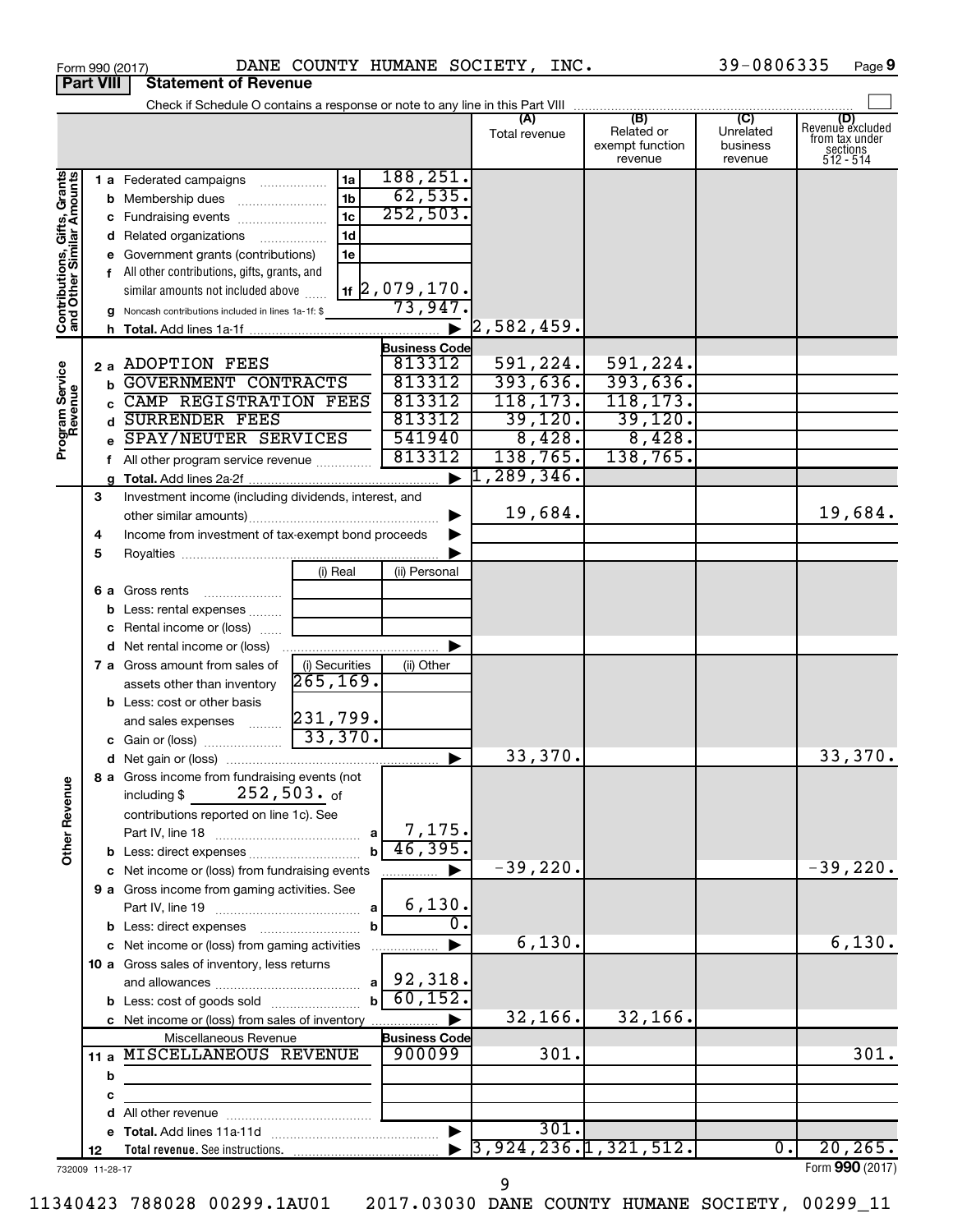**Part IX Statement of Functional Expenses**

Form 990 (2017) Page DANE COUNTY HUMANE SOCIETY, INC. 39-0806335

|              | Section 501(c)(3) and 501(c)(4) organizations must complete all columns. All other organizations must complete column (A).                                                                                  |                         |                                    |                                    |                                |
|--------------|-------------------------------------------------------------------------------------------------------------------------------------------------------------------------------------------------------------|-------------------------|------------------------------------|------------------------------------|--------------------------------|
|              | Check if Schedule O contains a response or note to any line in this Part IX                                                                                                                                 |                         |                                    |                                    |                                |
|              | Do not include amounts reported on lines 6b,<br>7b, 8b, 9b, and 10b of Part VIII.                                                                                                                           | (A)<br>Total expenses   | (B)<br>Program service<br>expenses | Management and<br>general expenses | (D)<br>Fundraising<br>expenses |
| 1.           | Grants and other assistance to domestic organizations                                                                                                                                                       |                         |                                    |                                    |                                |
|              | and domestic governments. See Part IV, line 21                                                                                                                                                              | 13,000.                 | 13,000.                            |                                    |                                |
| 2            | Grants and other assistance to domestic                                                                                                                                                                     |                         |                                    |                                    |                                |
|              | individuals. See Part IV, line 22                                                                                                                                                                           |                         |                                    |                                    |                                |
| 3            | Grants and other assistance to foreign                                                                                                                                                                      |                         |                                    |                                    |                                |
|              | organizations, foreign governments, and foreign                                                                                                                                                             |                         |                                    |                                    |                                |
|              | individuals. See Part IV, lines 15 and 16                                                                                                                                                                   |                         |                                    |                                    |                                |
| 4            | Benefits paid to or for members                                                                                                                                                                             |                         |                                    |                                    |                                |
| 5            | Compensation of current officers, directors,                                                                                                                                                                |                         |                                    |                                    |                                |
|              | trustees, and key employees                                                                                                                                                                                 | 219,754.                | 98,890.                            | 32,962.                            | 87,902.                        |
| 6            | Compensation not included above, to disqualified                                                                                                                                                            |                         |                                    |                                    |                                |
|              | persons (as defined under section 4958(f)(1)) and                                                                                                                                                           |                         |                                    |                                    |                                |
|              | persons described in section 4958(c)(3)(B)                                                                                                                                                                  |                         |                                    |                                    |                                |
| 7            | Other salaries and wages                                                                                                                                                                                    | 1,887,765.              | 1,461,919.                         | 174, 353.                          | 251,493.                       |
| 8            | Pension plan accruals and contributions (include                                                                                                                                                            |                         |                                    |                                    |                                |
|              | section 401(k) and 403(b) employer contributions)                                                                                                                                                           | 29,942.                 | 24,172.                            | $\frac{2,599}{17,145}$             | $\frac{3,171}{25,083}$         |
| 9            | Other employee benefits                                                                                                                                                                                     | 183,596.                | 141,368.<br>115,081.               |                                    |                                |
| 10           |                                                                                                                                                                                                             | 154,076.                |                                    | 15,018.                            | 23,977.                        |
| 11           | Fees for services (non-employees):                                                                                                                                                                          |                         |                                    |                                    |                                |
| a            |                                                                                                                                                                                                             | 31,071.                 |                                    | 31,071.                            |                                |
| b            |                                                                                                                                                                                                             | 16, 350.                |                                    | 16,350.                            |                                |
|              |                                                                                                                                                                                                             |                         |                                    |                                    |                                |
| d            |                                                                                                                                                                                                             |                         |                                    |                                    |                                |
|              | Professional fundraising services. See Part IV, line 17                                                                                                                                                     |                         |                                    |                                    |                                |
|              | Investment management fees                                                                                                                                                                                  |                         |                                    |                                    |                                |
| $\mathbf{a}$ | Other. (If line 11g amount exceeds 10% of line 25,                                                                                                                                                          |                         | 19,463.                            |                                    |                                |
|              | column (A) amount, list line 11g expenses on Sch O.)                                                                                                                                                        | $\frac{27,872}{21,138}$ | 15,788.                            | $\frac{3,238}{2,061}$              | $\frac{5,171}{3,289}$ .        |
| 12           |                                                                                                                                                                                                             | 553,095.                | 425,656.                           | 42, 178.                           | 85,261.                        |
| 13           |                                                                                                                                                                                                             | 6,106.                  | 4,561.                             | 595.                               | 950.                           |
| 14<br>15     |                                                                                                                                                                                                             |                         |                                    |                                    |                                |
| 16           |                                                                                                                                                                                                             | 238,691.                | 210, 133.                          | 10,033.                            | 18,525.                        |
| 17           |                                                                                                                                                                                                             | 6,688.                  | 5,045.                             | 633.                               | 1,010.                         |
| 18           | Payments of travel or entertainment expenses                                                                                                                                                                |                         |                                    |                                    |                                |
|              | for any federal, state, or local public officials                                                                                                                                                           |                         |                                    |                                    |                                |
| 19           | Conferences, conventions, and meetings                                                                                                                                                                      | 41,532.                 | 31,020.                            | 4,049.                             | 6,463.                         |
| 20           | Interest                                                                                                                                                                                                    |                         |                                    |                                    |                                |
| 21           |                                                                                                                                                                                                             |                         |                                    |                                    |                                |
| 22           | Depreciation, depletion, and amortization                                                                                                                                                                   | 221,736.                | 204, 323.                          | 6,706.                             | 10,707.                        |
| 23           | Insurance                                                                                                                                                                                                   | 58, 122.                | 43, 412.                           | 5,665.                             | 9,045.                         |
| 24           | Other expenses. Itemize expenses not covered<br>above. (List miscellaneous expenses in line 24e. If line<br>24e amount exceeds 10% of line 25, column (A)<br>amount, list line 24e expenses on Schedule O.) |                         |                                    |                                    |                                |
| a            | PUBLICATIONS                                                                                                                                                                                                | 7,935.                  |                                    |                                    | 7,935.                         |
| b            |                                                                                                                                                                                                             |                         |                                    |                                    |                                |
| с            |                                                                                                                                                                                                             |                         |                                    |                                    |                                |
| d            |                                                                                                                                                                                                             |                         |                                    |                                    |                                |
| е            | All other expenses                                                                                                                                                                                          | 599.                    | 446.                               | 59.                                | 94.                            |
| 25           | Total functional expenses. Add lines 1 through 24e                                                                                                                                                          | 3,719,068.              | 2,814,277.                         | 364, 715.                          | 540,076.                       |
| 26           | Joint costs. Complete this line only if the organization                                                                                                                                                    |                         |                                    |                                    |                                |
|              | reported in column (B) joint costs from a combined                                                                                                                                                          |                         |                                    |                                    |                                |
|              | educational campaign and fundraising solicitation.                                                                                                                                                          |                         |                                    |                                    |                                |
|              | Check here $\blacktriangleright$<br>if following SOP 98-2 (ASC 958-720)                                                                                                                                     |                         |                                    |                                    |                                |

732010 11-28-17

Form (2017) **990**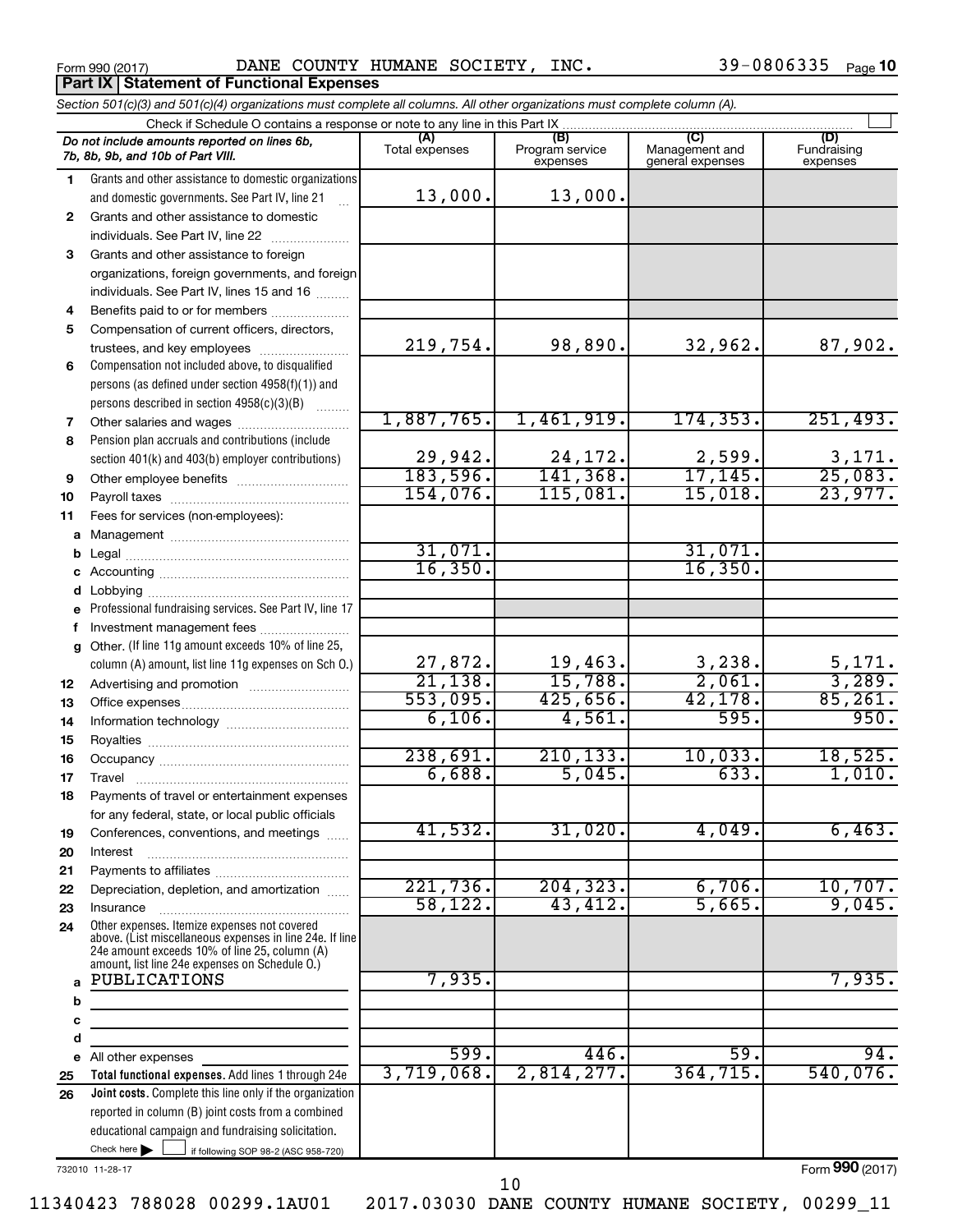|                      |    | Part II of Schedule L                                                                                |                 |              |              | 5               |                                     |  |  |  |  |
|----------------------|----|------------------------------------------------------------------------------------------------------|-----------------|--------------|--------------|-----------------|-------------------------------------|--|--|--|--|
|                      | 6  | Loans and other receivables from other disqualified persons (as defined under                        |                 |              |              |                 |                                     |  |  |  |  |
|                      |    | section $4958(f)(1)$ , persons described in section $4958(c)(3)(B)$ , and contributing               |                 |              |              |                 |                                     |  |  |  |  |
|                      |    | employers and sponsoring organizations of section 501(c)(9) voluntary                                |                 |              |              |                 |                                     |  |  |  |  |
|                      |    | employees' beneficiary organizations (see instr). Complete Part II of Sch L                          |                 |              |              | 6               |                                     |  |  |  |  |
| Assets               | 7  |                                                                                                      |                 |              |              | $\overline{7}$  |                                     |  |  |  |  |
|                      | 8  |                                                                                                      |                 |              | 19,689.      | 8               | 24,820.                             |  |  |  |  |
|                      | 9  | Prepaid expenses and deferred charges                                                                |                 |              | 49,700.      | 9               | 64,626.                             |  |  |  |  |
|                      |    | 10a Land, buildings, and equipment: cost or other                                                    |                 |              |              |                 |                                     |  |  |  |  |
|                      |    | basis. Complete Part VI of Schedule D                                                                | 10a             | 8,480,943.   |              |                 |                                     |  |  |  |  |
|                      |    | <b>b</b> Less: accumulated depreciation                                                              | 10 <sub>b</sub> | 3, 283, 498. | 5, 279, 921. | 10 <sub>c</sub> | 5,197,445.                          |  |  |  |  |
|                      | 11 |                                                                                                      |                 |              | 690,091.     | 11              |                                     |  |  |  |  |
|                      | 12 |                                                                                                      |                 |              | 12           |                 |                                     |  |  |  |  |
|                      | 13 |                                                                                                      |                 |              |              | 13              |                                     |  |  |  |  |
|                      | 14 |                                                                                                      |                 |              |              | 14              |                                     |  |  |  |  |
|                      | 15 |                                                                                                      |                 |              |              | 15              |                                     |  |  |  |  |
|                      | 16 |                                                                                                      |                 |              | 6,755,688.   | 16              | 820, 804.<br>6,986,984.<br>163,600. |  |  |  |  |
|                      | 17 |                                                                                                      |                 | 192,520.     | 17           |                 |                                     |  |  |  |  |
|                      | 18 |                                                                                                      |                 |              |              | 18              |                                     |  |  |  |  |
|                      | 19 |                                                                                                      |                 |              |              | 19              |                                     |  |  |  |  |
|                      | 20 |                                                                                                      |                 |              |              | 20              |                                     |  |  |  |  |
|                      | 21 | Escrow or custodial account liability. Complete Part IV of Schedule D                                |                 |              |              | 21              |                                     |  |  |  |  |
|                      | 22 | Loans and other payables to current and former officers, directors, trustees,                        |                 |              |              |                 |                                     |  |  |  |  |
| Liabilities          |    | key employees, highest compensated employees, and disqualified persons.                              |                 |              |              |                 |                                     |  |  |  |  |
|                      |    |                                                                                                      |                 | 22           |              |                 |                                     |  |  |  |  |
|                      | 23 | Secured mortgages and notes payable to unrelated third parties                                       |                 | 23           |              |                 |                                     |  |  |  |  |
|                      | 24 | Unsecured notes and loans payable to unrelated third parties                                         |                 |              |              | 24              |                                     |  |  |  |  |
|                      | 25 | Other liabilities (including federal income tax, payables to related third                           |                 |              |              |                 |                                     |  |  |  |  |
|                      |    | parties, and other liabilities not included on lines 17-24). Complete Part X of                      |                 |              |              |                 |                                     |  |  |  |  |
|                      |    | Schedule D                                                                                           |                 |              | 11,953.      | 25              | 11,953.                             |  |  |  |  |
|                      | 26 |                                                                                                      |                 |              | 204, 473.    | 26              | 175, 553.                           |  |  |  |  |
|                      |    | Organizations that follow SFAS 117 (ASC 958), check here $\blacktriangleright \lfloor X \rfloor$ and |                 |              |              |                 |                                     |  |  |  |  |
|                      |    | complete lines 27 through 29, and lines 33 and 34.                                                   |                 |              |              |                 |                                     |  |  |  |  |
|                      | 27 |                                                                                                      |                 |              | 6,406,486.   | 27              | 6,707,026.                          |  |  |  |  |
|                      | 28 |                                                                                                      |                 |              | 144,729.     | 28              | 104, 405.                           |  |  |  |  |
| <b>Fund Balances</b> | 29 | Permanently restricted net assets                                                                    |                 |              |              | 29              |                                     |  |  |  |  |
|                      |    | Organizations that do not follow SFAS 117 (ASC 958), check here $\blacktriangleright$                |                 |              |              |                 |                                     |  |  |  |  |
| $\bf \delta$         |    | and complete lines 30 through 34.                                                                    |                 |              |              |                 |                                     |  |  |  |  |
|                      | 30 |                                                                                                      |                 |              |              | 30              |                                     |  |  |  |  |
| <b>Net Assets</b>    | 31 | Paid-in or capital surplus, or land, building, or equipment fund                                     |                 |              |              | 31              |                                     |  |  |  |  |
|                      | 32 | Retained earnings, endowment, accumulated income, or other funds                                     |                 |              |              | 32              |                                     |  |  |  |  |
|                      | 33 |                                                                                                      |                 | 6,551,215.   | 33           | 6,811,431.      |                                     |  |  |  |  |
|                      | 34 | Total liabilities and net assets/fund balances                                                       |                 |              | 6,755,688.   | 34              | 6,986,984.                          |  |  |  |  |
|                      |    |                                                                                                      |                 |              |              |                 | Form 990 (2017)                     |  |  |  |  |

#### Form 990 (2017) DANE COUNTY HUMANE SOCIETY, INC.  $39-0806335$  Page **Part X** | **Balance Sheet**

 Cash - non-interest-bearing ~~~~~~~~~~~~~~~~~~~~~~~~~ Savings and temporary cash investments ~~~~~~~~~~~~~~~~~~ Pledges and grants receivable, net ~~~~~~~~~~~~~~~~~~~~~ Accounts receivable, net ~~~~~~~~~~~~~~~~~~~~~~~~~~ Loans and other receivables from current and former officers, directors,

trustees, key employees, and highest compensated employees. Complete

Check if Schedule O contains a response or note to any line in this Part X

 $\perp$ 

233,011**.** 

 $156. | 1 | 46,018.$ 

**(A) (B)**

Beginning of year  $\begin{array}{|c|c|c|c|c|}\n\hline\n\end{array}$  End of year

639,945. 2 562,585<br>8,500. 3 233,011

67,686. 37,675.

11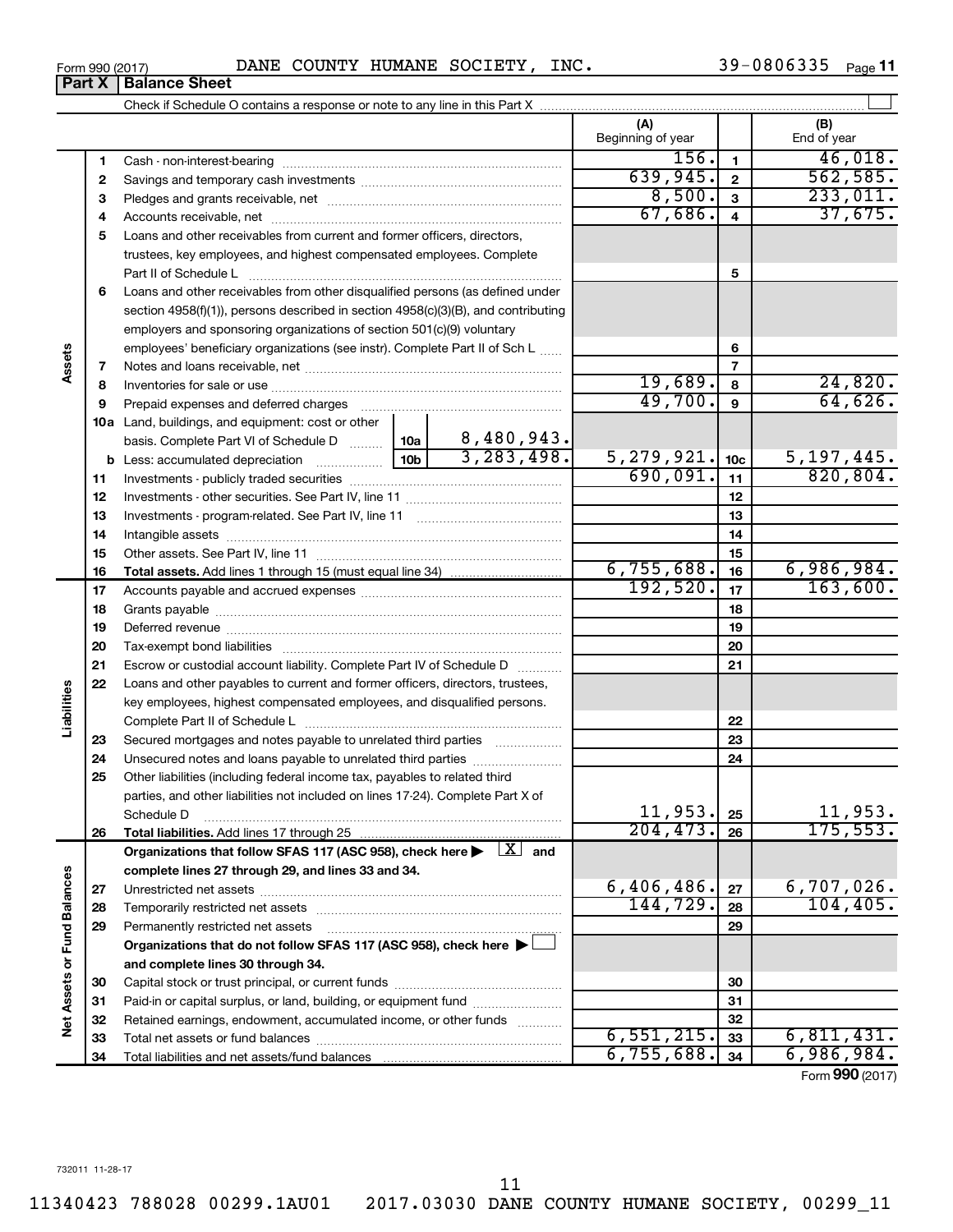|    | DANE COUNTY HUMANE SOCIETY, INC.<br>Form 990 (2017)                                                                                                                                                                            | 39-0806335              |                |     | Page 12          |
|----|--------------------------------------------------------------------------------------------------------------------------------------------------------------------------------------------------------------------------------|-------------------------|----------------|-----|------------------|
|    | <b>Part XI Reconciliation of Net Assets</b>                                                                                                                                                                                    |                         |                |     |                  |
|    | Check if Schedule O contains a response or note to any line in this Part XI [11] [12] Check if Schedule O contains a response or note to any line in this Part XI                                                              |                         |                |     |                  |
|    |                                                                                                                                                                                                                                |                         |                |     |                  |
| 1  |                                                                                                                                                                                                                                | $\mathbf{1}$            | 3,924,236.     |     |                  |
| 2  |                                                                                                                                                                                                                                | $\overline{2}$          | 3,719,068.     |     |                  |
| з  |                                                                                                                                                                                                                                | 3                       |                |     | 205, 168.        |
| 4  |                                                                                                                                                                                                                                | $\overline{\mathbf{4}}$ | 6,551,215.     |     |                  |
| 5  | Net unrealized gains (losses) on investments [11] matter than the control of the state of the state of the state of the state of the state of the state of the state of the state of the state of the state of the state of th | 5                       |                |     | 55,048.          |
| 6  |                                                                                                                                                                                                                                | 6                       |                |     |                  |
| 7  | Investment expenses                                                                                                                                                                                                            | $\overline{7}$          |                |     |                  |
| 8  | Prior period adjustments                                                                                                                                                                                                       | 8                       |                |     |                  |
| 9  |                                                                                                                                                                                                                                | 9                       |                |     | $\overline{0}$ . |
| 10 | Net assets or fund balances at end of year. Combine lines 3 through 9 (must equal Part X, line 33,                                                                                                                             |                         |                |     |                  |
|    | column (B))                                                                                                                                                                                                                    | 10                      | 6,811,431.     |     |                  |
|    | Part XII Financial Statements and Reporting                                                                                                                                                                                    |                         |                |     |                  |
|    |                                                                                                                                                                                                                                |                         |                |     |                  |
|    |                                                                                                                                                                                                                                |                         |                | Yes | <b>No</b>        |
| 1  | $\lfloor x \rfloor$ Accrual<br>Accounting method used to prepare the Form 990: [130] Cash<br>Other                                                                                                                             |                         |                |     |                  |
|    | If the organization changed its method of accounting from a prior year or checked "Other," explain in Schedule O.                                                                                                              |                         |                |     |                  |
|    |                                                                                                                                                                                                                                |                         | 2a             |     | x                |
|    | If "Yes," check a box below to indicate whether the financial statements for the year were compiled or reviewed on a                                                                                                           |                         |                |     |                  |
|    | separate basis, consolidated basis, or both:                                                                                                                                                                                   |                         |                |     |                  |
|    | Consolidated basis<br>Separate basis<br>Both consolidated and separate basis                                                                                                                                                   |                         |                |     |                  |
|    |                                                                                                                                                                                                                                |                         | 2 <sub>b</sub> | х   |                  |
|    | If "Yes," check a box below to indicate whether the financial statements for the year were audited on a separate basis,                                                                                                        |                         |                |     |                  |
|    | consolidated basis, or both:                                                                                                                                                                                                   |                         |                |     |                  |
|    | $ \mathbf{X} $ Separate basis<br>Both consolidated and separate basis<br><b>Consolidated basis</b>                                                                                                                             |                         |                |     |                  |
|    | c If "Yes" to line 2a or 2b, does the organization have a committee that assumes responsibility for oversight of the audit,                                                                                                    |                         |                |     |                  |
|    |                                                                                                                                                                                                                                |                         | 2c             | х   |                  |
|    | If the organization changed either its oversight process or selection process during the tax year, explain in Schedule O.                                                                                                      |                         |                |     |                  |
|    | 3a As a result of a federal award, was the organization required to undergo an audit or audits as set forth in the Single Audit                                                                                                |                         |                |     |                  |
|    |                                                                                                                                                                                                                                |                         | За             |     | x                |
|    | b If "Yes," did the organization undergo the required audit or audits? If the organization did not undergo the required audit                                                                                                  |                         |                |     |                  |
|    |                                                                                                                                                                                                                                |                         | 3b             |     |                  |
|    |                                                                                                                                                                                                                                |                         |                |     | Form 990 (2017)  |

732012 11-28-17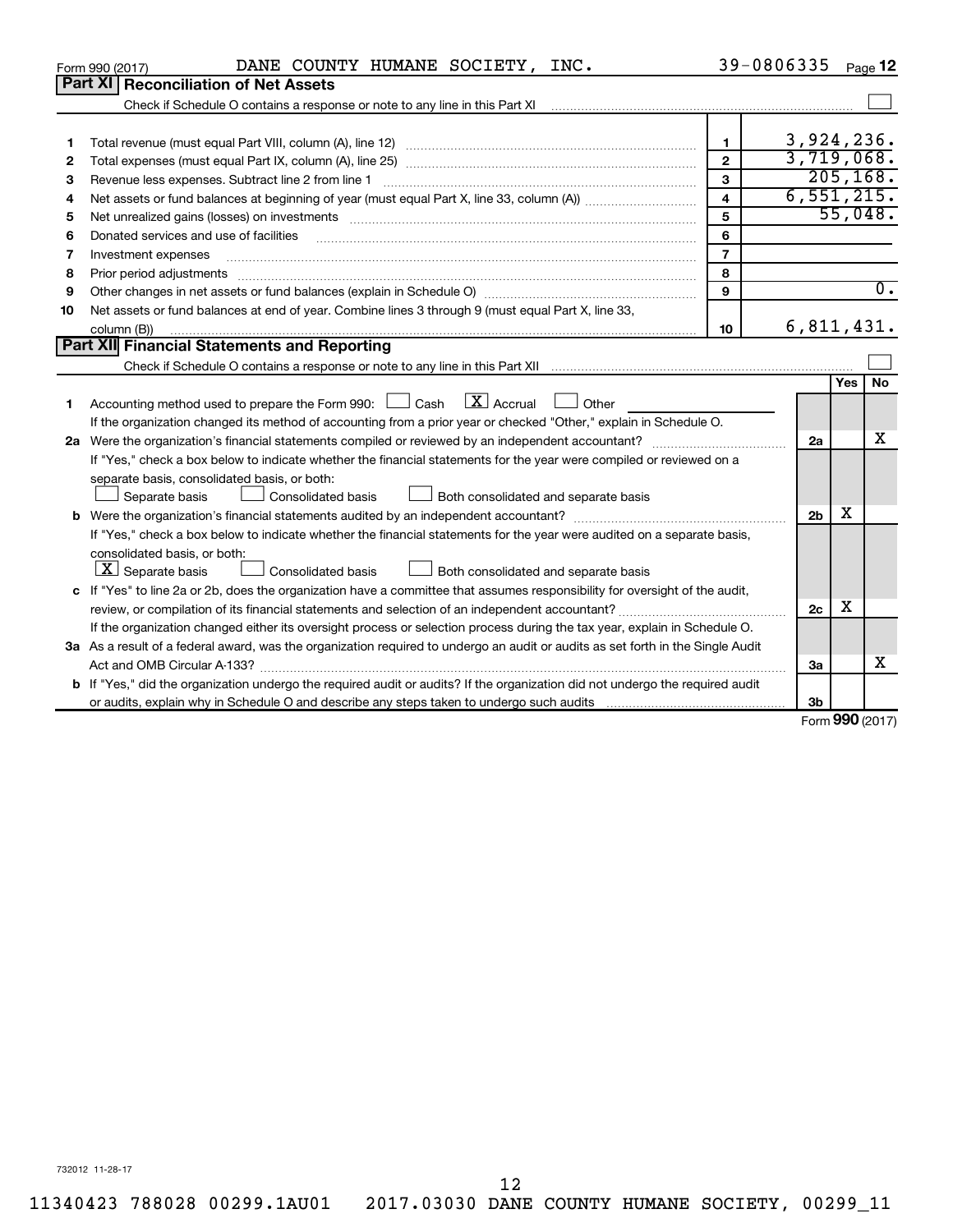| <b>SCHEDULE A</b> |  |
|-------------------|--|
|-------------------|--|

| (Form 990 or 990-EZ) |  |  |  |  |  |  |
|----------------------|--|--|--|--|--|--|
|----------------------|--|--|--|--|--|--|

# **Public Charity Status and Public Support**<br> **Addition is a section 501(c)(3) organization or a section**<br>  $4947(a)(1)$  nonexempt charitable trust.

**(Form 990 or 990-EZ) Complete if the organization is a section 501(c)(3) organization or a section**

| OMB No. 1545-0047                   |
|-------------------------------------|
|                                     |
| <b>Open to Public</b><br>Inspection |

|       |        | Department of the Treasury<br>Internal Revenue Service |                                               |                                                                          | Attach to Form 990 or Form 990-EZ.<br>$\blacktriangleright$ Go to www.irs.gov/Form990 for instructions and the latest information.                                                                                                                 |     |                                                                |                            |  | <b>Open to Public</b><br>Inspection   |
|-------|--------|--------------------------------------------------------|-----------------------------------------------|--------------------------------------------------------------------------|----------------------------------------------------------------------------------------------------------------------------------------------------------------------------------------------------------------------------------------------------|-----|----------------------------------------------------------------|----------------------------|--|---------------------------------------|
|       |        | Name of the organization                               |                                               |                                                                          |                                                                                                                                                                                                                                                    |     |                                                                |                            |  | <b>Employer identification number</b> |
|       |        |                                                        |                                               |                                                                          | DANE COUNTY HUMANE SOCIETY, INC.                                                                                                                                                                                                                   |     |                                                                |                            |  | 39-0806335                            |
|       | Part I |                                                        |                                               |                                                                          | Reason for Public Charity Status (All organizations must complete this part.) See instructions.                                                                                                                                                    |     |                                                                |                            |  |                                       |
|       |        |                                                        |                                               |                                                                          | The organization is not a private foundation because it is: (For lines 1 through 12, check only one box.)                                                                                                                                          |     |                                                                |                            |  |                                       |
| 1     |        |                                                        |                                               |                                                                          | A church, convention of churches, or association of churches described in section 170(b)(1)(A)(i).                                                                                                                                                 |     |                                                                |                            |  |                                       |
| 2     |        |                                                        |                                               |                                                                          | A school described in section 170(b)(1)(A)(ii). (Attach Schedule E (Form 990 or 990-EZ).)                                                                                                                                                          |     |                                                                |                            |  |                                       |
| 3     |        |                                                        |                                               |                                                                          | A hospital or a cooperative hospital service organization described in section 170(b)(1)(A)(iii).                                                                                                                                                  |     |                                                                |                            |  |                                       |
| 4     |        |                                                        |                                               |                                                                          | A medical research organization operated in conjunction with a hospital described in section 170(b)(1)(A)(iii). Enter the hospital's name,                                                                                                         |     |                                                                |                            |  |                                       |
|       |        | city, and state:                                       |                                               |                                                                          |                                                                                                                                                                                                                                                    |     |                                                                |                            |  |                                       |
| 5     |        |                                                        |                                               |                                                                          | An organization operated for the benefit of a college or university owned or operated by a governmental unit described in                                                                                                                          |     |                                                                |                            |  |                                       |
|       |        |                                                        |                                               | section 170(b)(1)(A)(iv). (Complete Part II.)                            |                                                                                                                                                                                                                                                    |     |                                                                |                            |  |                                       |
| 6     |        |                                                        |                                               |                                                                          | A federal, state, or local government or governmental unit described in section 170(b)(1)(A)(v).                                                                                                                                                   |     |                                                                |                            |  |                                       |
|       | 7   X  |                                                        |                                               |                                                                          | An organization that normally receives a substantial part of its support from a governmental unit or from the general public described in                                                                                                          |     |                                                                |                            |  |                                       |
|       |        |                                                        |                                               | section 170(b)(1)(A)(vi). (Complete Part II.)                            |                                                                                                                                                                                                                                                    |     |                                                                |                            |  |                                       |
| 8     |        |                                                        |                                               |                                                                          | A community trust described in section 170(b)(1)(A)(vi). (Complete Part II.)                                                                                                                                                                       |     |                                                                |                            |  |                                       |
| 9     |        |                                                        |                                               |                                                                          | An agricultural research organization described in section 170(b)(1)(A)(ix) operated in conjunction with a land-grant college                                                                                                                      |     |                                                                |                            |  |                                       |
|       |        |                                                        |                                               |                                                                          | or university or a non-land-grant college of agriculture (see instructions). Enter the name, city, and state of the college or                                                                                                                     |     |                                                                |                            |  |                                       |
|       |        | university:                                            |                                               |                                                                          |                                                                                                                                                                                                                                                    |     |                                                                |                            |  |                                       |
| 10    |        |                                                        |                                               |                                                                          | An organization that normally receives: (1) more than 33 1/3% of its support from contributions, membership fees, and gross receipts from                                                                                                          |     |                                                                |                            |  |                                       |
|       |        |                                                        |                                               |                                                                          | activities related to its exempt functions - subject to certain exceptions, and (2) no more than 33 1/3% of its support from gross investment                                                                                                      |     |                                                                |                            |  |                                       |
|       |        |                                                        |                                               |                                                                          | income and unrelated business taxable income (less section 511 tax) from businesses acquired by the organization after June 30, 1975.                                                                                                              |     |                                                                |                            |  |                                       |
| 11    |        |                                                        |                                               | See section 509(a)(2). (Complete Part III.)                              |                                                                                                                                                                                                                                                    |     |                                                                |                            |  |                                       |
| 12    |        |                                                        |                                               |                                                                          | An organization organized and operated exclusively to test for public safety. See section 509(a)(4).<br>An organization organized and operated exclusively for the benefit of, to perform the functions of, or to carry out the purposes of one or |     |                                                                |                            |  |                                       |
|       |        |                                                        |                                               |                                                                          | more publicly supported organizations described in section 509(a)(1) or section 509(a)(2). See section 509(a)(3). Check the box in                                                                                                                 |     |                                                                |                            |  |                                       |
|       |        |                                                        |                                               |                                                                          | lines 12a through 12d that describes the type of supporting organization and complete lines 12e, 12f, and 12g.                                                                                                                                     |     |                                                                |                            |  |                                       |
| a     |        |                                                        |                                               |                                                                          | Type I. A supporting organization operated, supervised, or controlled by its supported organization(s), typically by giving                                                                                                                        |     |                                                                |                            |  |                                       |
|       |        |                                                        |                                               |                                                                          | the supported organization(s) the power to regularly appoint or elect a majority of the directors or trustees of the supporting                                                                                                                    |     |                                                                |                            |  |                                       |
|       |        |                                                        |                                               | organization. You must complete Part IV, Sections A and B.               |                                                                                                                                                                                                                                                    |     |                                                                |                            |  |                                       |
| b     |        |                                                        |                                               |                                                                          | Type II. A supporting organization supervised or controlled in connection with its supported organization(s), by having                                                                                                                            |     |                                                                |                            |  |                                       |
|       |        |                                                        |                                               |                                                                          | control or management of the supporting organization vested in the same persons that control or manage the supported                                                                                                                               |     |                                                                |                            |  |                                       |
|       |        |                                                        |                                               | organization(s). You must complete Part IV, Sections A and C.            |                                                                                                                                                                                                                                                    |     |                                                                |                            |  |                                       |
| с     |        |                                                        |                                               |                                                                          | Type III functionally integrated. A supporting organization operated in connection with, and functionally integrated with,                                                                                                                         |     |                                                                |                            |  |                                       |
|       |        |                                                        |                                               |                                                                          | its supported organization(s) (see instructions). You must complete Part IV, Sections A, D, and E.                                                                                                                                                 |     |                                                                |                            |  |                                       |
| d     |        |                                                        |                                               |                                                                          | Type III non-functionally integrated. A supporting organization operated in connection with its supported organization(s)                                                                                                                          |     |                                                                |                            |  |                                       |
|       |        |                                                        |                                               |                                                                          | that is not functionally integrated. The organization generally must satisfy a distribution requirement and an attentiveness                                                                                                                       |     |                                                                |                            |  |                                       |
|       |        |                                                        |                                               |                                                                          | requirement (see instructions). You must complete Part IV, Sections A and D, and Part V.                                                                                                                                                           |     |                                                                |                            |  |                                       |
| е     |        |                                                        |                                               |                                                                          | Check this box if the organization received a written determination from the IRS that it is a Type I, Type II, Type III                                                                                                                            |     |                                                                |                            |  |                                       |
|       |        |                                                        |                                               |                                                                          | functionally integrated, or Type III non-functionally integrated supporting organization.                                                                                                                                                          |     |                                                                |                            |  |                                       |
|       |        |                                                        | f Enter the number of supported organizations |                                                                          |                                                                                                                                                                                                                                                    |     |                                                                |                            |  |                                       |
|       |        |                                                        |                                               | g Provide the following information about the supported organization(s). |                                                                                                                                                                                                                                                    |     |                                                                |                            |  |                                       |
|       |        | (i) Name of supported                                  |                                               | (ii) EIN                                                                 | (iii) Type of organization                                                                                                                                                                                                                         |     | (iv) Is the organization listed<br>in your governing document? | (v) Amount of monetary     |  | (vi) Amount of other                  |
|       |        | organization                                           |                                               |                                                                          | (described on lines 1-10<br>above (see instructions))                                                                                                                                                                                              | Yes | No                                                             | support (see instructions) |  | support (see instructions)            |
|       |        |                                                        |                                               |                                                                          |                                                                                                                                                                                                                                                    |     |                                                                |                            |  |                                       |
|       |        |                                                        |                                               |                                                                          |                                                                                                                                                                                                                                                    |     |                                                                |                            |  |                                       |
|       |        |                                                        |                                               |                                                                          |                                                                                                                                                                                                                                                    |     |                                                                |                            |  |                                       |
|       |        |                                                        |                                               |                                                                          |                                                                                                                                                                                                                                                    |     |                                                                |                            |  |                                       |
|       |        |                                                        |                                               |                                                                          |                                                                                                                                                                                                                                                    |     |                                                                |                            |  |                                       |
|       |        |                                                        |                                               |                                                                          |                                                                                                                                                                                                                                                    |     |                                                                |                            |  |                                       |
|       |        |                                                        |                                               |                                                                          |                                                                                                                                                                                                                                                    |     |                                                                |                            |  |                                       |
|       |        |                                                        |                                               |                                                                          |                                                                                                                                                                                                                                                    |     |                                                                |                            |  |                                       |
|       |        |                                                        |                                               |                                                                          |                                                                                                                                                                                                                                                    |     |                                                                |                            |  |                                       |
|       |        |                                                        |                                               |                                                                          |                                                                                                                                                                                                                                                    |     |                                                                |                            |  |                                       |
| Total |        |                                                        |                                               |                                                                          |                                                                                                                                                                                                                                                    |     |                                                                |                            |  |                                       |

LHA For Paperwork Reduction Act Notice, see the Instructions for Form 990 or 990-EZ. 732021 10-06-17 Schedule A (Form 990 or 990-EZ) 2017 13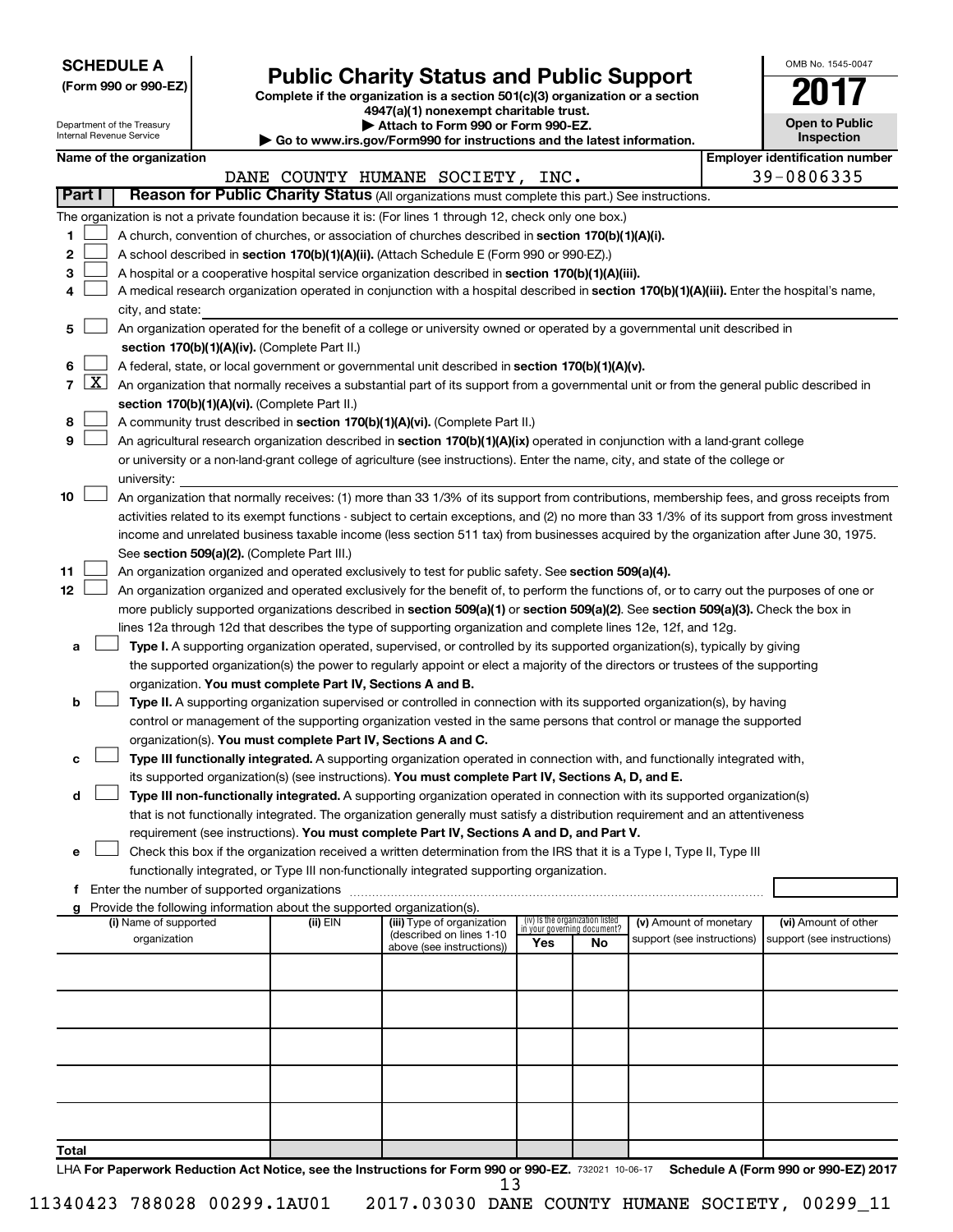### Schedule A (Form 990 or 990-EZ) 2017 DANE COUNTY HUMANE SOCIETY, INC.  $39-0806335$   $_{\rm Page}$

(Complete only if you checked the box on line 5, 7, or 8 of Part I or if the organization failed to qualify under Part III. If the organization **Part II Support Schedule for Organizations Described in Sections 170(b)(1)(A)(iv) and 170(b)(1)(A)(vi)**

fails to qualify under the tests listed below, please complete Part III.)

|     | <b>Section A. Public Support</b>                                                                                                                                                                                               |          |                      |            |            |          |                                      |  |  |
|-----|--------------------------------------------------------------------------------------------------------------------------------------------------------------------------------------------------------------------------------|----------|----------------------|------------|------------|----------|--------------------------------------|--|--|
|     | Calendar year (or fiscal year beginning in)                                                                                                                                                                                    | (a) 2013 | (b) 2014             | $(c)$ 2015 | $(d)$ 2016 | (e) 2017 | (f) Total                            |  |  |
|     | 1 Gifts, grants, contributions, and                                                                                                                                                                                            |          |                      |            |            |          |                                      |  |  |
|     | membership fees received. (Do not                                                                                                                                                                                              |          |                      |            |            |          |                                      |  |  |
|     | include any "unusual grants.")                                                                                                                                                                                                 | 2062564. | 2497092.             | 2752425.   | 2778301.   |          | 2582459.12672841.                    |  |  |
|     | 2 Tax revenues levied for the organ-                                                                                                                                                                                           |          |                      |            |            |          |                                      |  |  |
|     | ization's benefit and either paid to                                                                                                                                                                                           |          |                      |            |            |          |                                      |  |  |
|     | or expended on its behalf                                                                                                                                                                                                      |          |                      |            |            |          |                                      |  |  |
|     | 3 The value of services or facilities                                                                                                                                                                                          |          |                      |            |            |          |                                      |  |  |
|     | furnished by a governmental unit to                                                                                                                                                                                            |          |                      |            |            |          |                                      |  |  |
|     | the organization without charge                                                                                                                                                                                                |          |                      |            |            |          |                                      |  |  |
|     | 4 Total. Add lines 1 through 3                                                                                                                                                                                                 | 2062564. | 2497092.             | 2752425.   | 2778301.   |          | 2582459.12672841.                    |  |  |
| 5   | The portion of total contributions                                                                                                                                                                                             |          |                      |            |            |          |                                      |  |  |
|     | by each person (other than a                                                                                                                                                                                                   |          |                      |            |            |          |                                      |  |  |
|     | governmental unit or publicly                                                                                                                                                                                                  |          |                      |            |            |          |                                      |  |  |
|     | supported organization) included                                                                                                                                                                                               |          |                      |            |            |          |                                      |  |  |
|     | on line 1 that exceeds 2% of the                                                                                                                                                                                               |          |                      |            |            |          |                                      |  |  |
|     | amount shown on line 11,                                                                                                                                                                                                       |          |                      |            |            |          |                                      |  |  |
|     | column (f)                                                                                                                                                                                                                     |          |                      |            |            |          | 851,713.                             |  |  |
|     | 6 Public support. Subtract line 5 from line 4.                                                                                                                                                                                 |          |                      |            |            |          | 11821128.                            |  |  |
|     | <b>Section B. Total Support</b>                                                                                                                                                                                                |          |                      |            |            |          |                                      |  |  |
|     | Calendar year (or fiscal year beginning in)                                                                                                                                                                                    | (a) 2013 | (b) 2014             | $(c)$ 2015 | $(d)$ 2016 | (e) 2017 | (f) Total                            |  |  |
|     | 7 Amounts from line 4                                                                                                                                                                                                          | 2062564. | $\overline{2497092}$ | 2752425    | 2778301    |          | 2582459.12672841.                    |  |  |
| 8   | Gross income from interest.                                                                                                                                                                                                    |          |                      |            |            |          |                                      |  |  |
|     | dividends, payments received on                                                                                                                                                                                                |          |                      |            |            |          |                                      |  |  |
|     | securities loans, rents, royalties,                                                                                                                                                                                            |          |                      |            |            |          |                                      |  |  |
|     | and income from similar sources                                                                                                                                                                                                | 56,367.  | 23,291.              | 14,708.    | 9,604.     | 19,684.  | 123,654.                             |  |  |
| 9   | Net income from unrelated business                                                                                                                                                                                             |          |                      |            |            |          |                                      |  |  |
|     | activities, whether or not the                                                                                                                                                                                                 |          |                      |            |            |          |                                      |  |  |
|     | business is regularly carried on                                                                                                                                                                                               |          |                      |            |            |          |                                      |  |  |
| 10  | Other income. Do not include gain                                                                                                                                                                                              |          |                      |            |            |          |                                      |  |  |
|     | or loss from the sale of capital                                                                                                                                                                                               |          |                      |            |            |          |                                      |  |  |
|     | assets (Explain in Part VI.)                                                                                                                                                                                                   |          |                      |            |            |          |                                      |  |  |
|     | <b>11 Total support.</b> Add lines 7 through 10                                                                                                                                                                                |          |                      |            |            |          | 12796495.                            |  |  |
| 12  | Gross receipts from related activities, etc. (see instructions)                                                                                                                                                                |          |                      |            |            | 12       | 5,860,418.                           |  |  |
|     | 13 First five years. If the Form 990 is for the organization's first, second, third, fourth, or fifth tax year as a section 501(c)(3)                                                                                          |          |                      |            |            |          |                                      |  |  |
|     | organization, check this box and stop here                                                                                                                                                                                     |          |                      |            |            |          |                                      |  |  |
|     | Section C. Computation of Public Support Percentage                                                                                                                                                                            |          |                      |            |            |          |                                      |  |  |
|     |                                                                                                                                                                                                                                |          |                      |            |            | 14       | 92.38<br>%                           |  |  |
|     |                                                                                                                                                                                                                                |          |                      |            |            | 15       | 91.52<br>%                           |  |  |
|     | 16a 33 1/3% support test - 2017. If the organization did not check the box on line 13, and line 14 is 33 1/3% or more, check this box and                                                                                      |          |                      |            |            |          |                                      |  |  |
|     | stop here. The organization qualifies as a publicly supported organization manufaction manufacture content and the state of the state of the state of the state of the state of the state of the state of the state of the sta |          |                      |            |            |          | $\blacktriangleright$ $\mathbf{X}$   |  |  |
|     | b 33 1/3% support test - 2016. If the organization did not check a box on line 13 or 16a, and line 15 is 33 1/3% or more, check this box                                                                                       |          |                      |            |            |          |                                      |  |  |
|     |                                                                                                                                                                                                                                |          |                      |            |            |          |                                      |  |  |
|     | 17a 10% -facts-and-circumstances test - 2017. If the organization did not check a box on line 13, 16a, or 16b, and line 14 is 10% or more,                                                                                     |          |                      |            |            |          |                                      |  |  |
|     | and if the organization meets the "facts-and-circumstances" test, check this box and stop here. Explain in Part VI how the organization                                                                                        |          |                      |            |            |          |                                      |  |  |
|     |                                                                                                                                                                                                                                |          |                      |            |            |          |                                      |  |  |
|     | <b>b 10%</b> -facts-and-circumstances test - 2016. If the organization did not check a box on line 13, 16a, 16b, or 17a, and line 15 is 10% or                                                                                 |          |                      |            |            |          |                                      |  |  |
|     | more, and if the organization meets the "facts-and-circumstances" test, check this box and stop here. Explain in Part VI how the                                                                                               |          |                      |            |            |          |                                      |  |  |
|     | organization meets the "facts-and-circumstances" test. The organization qualifies as a publicly supported organization                                                                                                         |          |                      |            |            |          |                                      |  |  |
| 18. | Private foundation. If the organization did not check a box on line 13, 16a, 16b, 17a, or 17b, check this box and see instructions.                                                                                            |          |                      |            |            |          |                                      |  |  |
|     |                                                                                                                                                                                                                                |          |                      |            |            |          | Schedule A (Form 990 or 990-EZ) 2017 |  |  |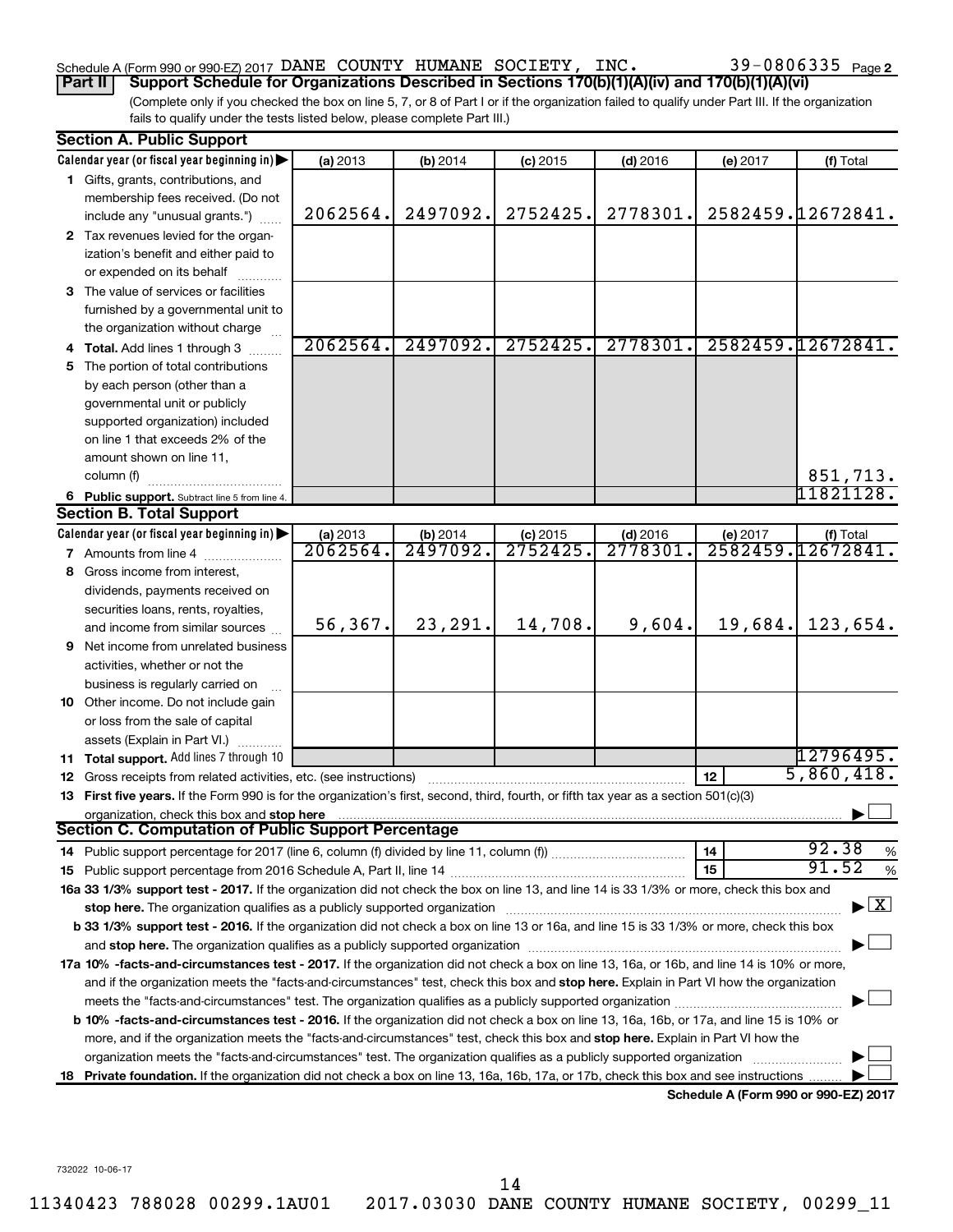#### Schedule A (Form 990 or 990-EZ) 2017 DANE COUNTY HUMANE SOCIETY, INC.  $39-0806335$   $_{\rm Page}$ **Part III Support Schedule for Organizations Described in Section 509(a)(2)**

(Complete only if you checked the box on line 10 of Part I or if the organization failed to qualify under Part II. If the organization fails to qualify under the tests listed below, please complete Part II.)

| <b>Section A. Public Support</b>                                                                                                                                                                                                        |          |          |            |            |          |                                      |
|-----------------------------------------------------------------------------------------------------------------------------------------------------------------------------------------------------------------------------------------|----------|----------|------------|------------|----------|--------------------------------------|
| Calendar year (or fiscal year beginning in)                                                                                                                                                                                             | (a) 2013 | (b) 2014 | $(c)$ 2015 | $(d)$ 2016 | (e) 2017 | (f) Total                            |
| 1 Gifts, grants, contributions, and                                                                                                                                                                                                     |          |          |            |            |          |                                      |
| membership fees received. (Do not                                                                                                                                                                                                       |          |          |            |            |          |                                      |
| include any "unusual grants.")                                                                                                                                                                                                          |          |          |            |            |          |                                      |
| <b>2</b> Gross receipts from admissions,<br>merchandise sold or services per-<br>formed, or facilities furnished in<br>any activity that is related to the<br>organization's tax-exempt purpose                                         |          |          |            |            |          |                                      |
| 3 Gross receipts from activities that                                                                                                                                                                                                   |          |          |            |            |          |                                      |
| are not an unrelated trade or bus-                                                                                                                                                                                                      |          |          |            |            |          |                                      |
| iness under section 513                                                                                                                                                                                                                 |          |          |            |            |          |                                      |
| 4 Tax revenues levied for the organ-                                                                                                                                                                                                    |          |          |            |            |          |                                      |
| ization's benefit and either paid to                                                                                                                                                                                                    |          |          |            |            |          |                                      |
| or expended on its behalf                                                                                                                                                                                                               |          |          |            |            |          |                                      |
| 5 The value of services or facilities                                                                                                                                                                                                   |          |          |            |            |          |                                      |
| furnished by a governmental unit to                                                                                                                                                                                                     |          |          |            |            |          |                                      |
| the organization without charge                                                                                                                                                                                                         |          |          |            |            |          |                                      |
| 6 Total. Add lines 1 through 5                                                                                                                                                                                                          |          |          |            |            |          |                                      |
| 7a Amounts included on lines 1, 2, and                                                                                                                                                                                                  |          |          |            |            |          |                                      |
| 3 received from disqualified persons                                                                                                                                                                                                    |          |          |            |            |          |                                      |
| <b>b</b> Amounts included on lines 2 and 3 received<br>from other than disqualified persons that<br>exceed the greater of \$5,000 or 1% of the<br>amount on line 13 for the year                                                        |          |          |            |            |          |                                      |
| c Add lines 7a and 7b                                                                                                                                                                                                                   |          |          |            |            |          |                                      |
| 8 Public support. (Subtract line 7c from line 6.)                                                                                                                                                                                       |          |          |            |            |          |                                      |
| <b>Section B. Total Support</b>                                                                                                                                                                                                         |          |          |            |            |          |                                      |
| Calendar year (or fiscal year beginning in)                                                                                                                                                                                             | (a) 2013 | (b) 2014 | $(c)$ 2015 | $(d)$ 2016 | (e) 2017 | (f) Total                            |
| 9 Amounts from line 6                                                                                                                                                                                                                   |          |          |            |            |          |                                      |
| <b>10a</b> Gross income from interest,<br>dividends, payments received on<br>securities loans, rents, royalties,<br>and income from similar sources                                                                                     |          |          |            |            |          |                                      |
| <b>b</b> Unrelated business taxable income                                                                                                                                                                                              |          |          |            |            |          |                                      |
| (less section 511 taxes) from businesses                                                                                                                                                                                                |          |          |            |            |          |                                      |
| acquired after June 30, 1975                                                                                                                                                                                                            |          |          |            |            |          |                                      |
| c Add lines 10a and 10b                                                                                                                                                                                                                 |          |          |            |            |          |                                      |
| <b>11</b> Net income from unrelated business<br>activities not included in line 10b.<br>whether or not the business is<br>regularly carried on                                                                                          |          |          |            |            |          |                                      |
| 12 Other income. Do not include gain<br>or loss from the sale of capital<br>assets (Explain in Part VI.)                                                                                                                                |          |          |            |            |          |                                      |
| <b>13</b> Total support. (Add lines 9, 10c, 11, and 12.)                                                                                                                                                                                |          |          |            |            |          |                                      |
| 14 First five years. If the Form 990 is for the organization's first, second, third, fourth, or fifth tax year as a section 501(c)(3) organization,                                                                                     |          |          |            |            |          |                                      |
| check this box and stop here <b>contained and the contained and stop here</b> check this box and stop here <b>contained and the contained and stop here</b> contained and stop here contained and and stop here contained and stop here |          |          |            |            |          |                                      |
| Section C. Computation of Public Support Percentage                                                                                                                                                                                     |          |          |            |            |          |                                      |
|                                                                                                                                                                                                                                         |          |          |            |            | 15       | ℅                                    |
|                                                                                                                                                                                                                                         |          |          |            |            | 16       | %                                    |
| Section D. Computation of Investment Income Percentage                                                                                                                                                                                  |          |          |            |            |          |                                      |
|                                                                                                                                                                                                                                         |          |          |            |            | 17       | %                                    |
| 18 Investment income percentage from 2016 Schedule A, Part III, line 17                                                                                                                                                                 |          |          |            |            | 18       | %                                    |
| 19a 33 1/3% support tests - 2017. If the organization did not check the box on line 14, and line 15 is more than 33 1/3%, and line 17 is not                                                                                            |          |          |            |            |          |                                      |
| more than 33 1/3%, check this box and stop here. The organization qualifies as a publicly supported organization                                                                                                                        |          |          |            |            |          |                                      |
| b 33 1/3% support tests - 2016. If the organization did not check a box on line 14 or line 19a, and line 16 is more than 33 1/3%, and                                                                                                   |          |          |            |            |          |                                      |
| line 18 is not more than 33 1/3%, check this box and stop here. The organization qualifies as a publicly supported organization                                                                                                         |          |          |            |            |          |                                      |
|                                                                                                                                                                                                                                         |          |          |            |            |          |                                      |
| 732023 10-06-17                                                                                                                                                                                                                         |          |          |            |            |          | Schedule A (Form 990 or 990-EZ) 2017 |
|                                                                                                                                                                                                                                         |          |          | 15         |            |          |                                      |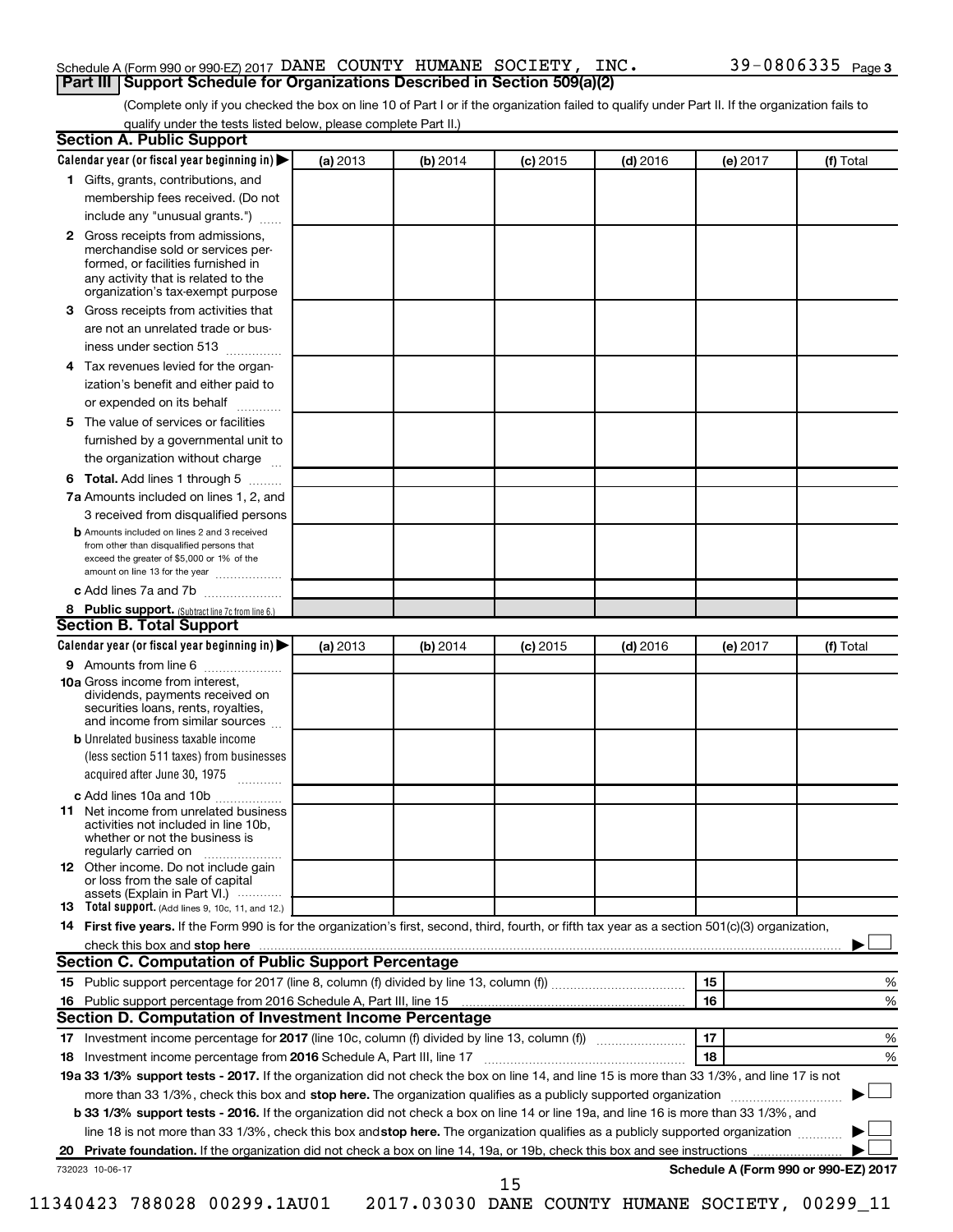**1**

**2**

**3a**

**3b**

**3c**

**4a**

**4b**

**4c**

**5a**

**5b 5c**

**6**

**7**

**8**

**9a**

**9b**

**9c**

**10a**

**10b**

**Yes No**

### **Part IV Supporting Organizations**

(Complete only if you checked a box in line 12 on Part I. If you checked 12a of Part I, complete Sections A and B. If you checked 12b of Part I, complete Sections A and C. If you checked 12c of Part I, complete Sections A, D, and E. If you checked 12d of Part I, complete Sections A and D, and complete Part V.)

#### **Section A. All Supporting Organizations**

- **1** Are all of the organization's supported organizations listed by name in the organization's governing documents? If "No," describe in Part VI how the supported organizations are designated. If designated by *class or purpose, describe the designation. If historic and continuing relationship, explain.*
- **2** Did the organization have any supported organization that does not have an IRS determination of status under section 509(a)(1) or (2)? If "Yes," explain in Part **VI** how the organization determined that the supported *organization was described in section 509(a)(1) or (2).*
- **3a** Did the organization have a supported organization described in section 501(c)(4), (5), or (6)? If "Yes," answer *(b) and (c) below.*
- **b** Did the organization confirm that each supported organization qualified under section 501(c)(4), (5), or (6) and satisfied the public support tests under section 509(a)(2)? If "Yes," describe in Part VI when and how the *organization made the determination.*
- **c** Did the organization ensure that all support to such organizations was used exclusively for section 170(c)(2)(B) purposes? If "Yes," explain in Part VI what controls the organization put in place to ensure such use.
- **4 a** *If* Was any supported organization not organized in the United States ("foreign supported organization")? *"Yes," and if you checked 12a or 12b in Part I, answer (b) and (c) below.*
- **b** Did the organization have ultimate control and discretion in deciding whether to make grants to the foreign supported organization? If "Yes," describe in Part VI how the organization had such control and discretion *despite being controlled or supervised by or in connection with its supported organizations.*
- **c** Did the organization support any foreign supported organization that does not have an IRS determination under sections 501(c)(3) and 509(a)(1) or (2)? If "Yes," explain in Part VI what controls the organization used *to ensure that all support to the foreign supported organization was used exclusively for section 170(c)(2)(B) purposes.*
- **5a** Did the organization add, substitute, or remove any supported organizations during the tax year? If "Yes," answer (b) and (c) below (if applicable). Also, provide detail in **Part VI,** including (i) the names and EIN *numbers of the supported organizations added, substituted, or removed; (ii) the reasons for each such action; (iii) the authority under the organization's organizing document authorizing such action; and (iv) how the action was accomplished (such as by amendment to the organizing document).*
- **b Type I or Type II only.** Was any added or substituted supported organization part of a class already designated in the organization's organizing document?
- **c Substitutions only.**  Was the substitution the result of an event beyond the organization's control?
- **6** Did the organization provide support (whether in the form of grants or the provision of services or facilities) to **Part VI.** support or benefit one or more of the filing organization's supported organizations? If "Yes," provide detail in anyone other than (i) its supported organizations, (ii) individuals that are part of the charitable class benefited by one or more of its supported organizations, or (iii) other supporting organizations that also
- **7** Did the organization provide a grant, loan, compensation, or other similar payment to a substantial contributor regard to a substantial contributor? If "Yes," complete Part I of Schedule L (Form 990 or 990-EZ). (defined in section 4958(c)(3)(C)), a family member of a substantial contributor, or a 35% controlled entity with
- **8** Did the organization make a loan to a disqualified person (as defined in section 4958) not described in line 7? *If "Yes," complete Part I of Schedule L (Form 990 or 990-EZ).*
- **9 a** Was the organization controlled directly or indirectly at any time during the tax year by one or more in section 509(a)(1) or (2))? If "Yes," provide detail in **Part VI.** disqualified persons as defined in section 4946 (other than foundation managers and organizations described
- **b** Did one or more disqualified persons (as defined in line 9a) hold a controlling interest in any entity in which the supporting organization had an interest? If "Yes," provide detail in Part VI.
- **c** Did a disqualified person (as defined in line 9a) have an ownership interest in, or derive any personal benefit from, assets in which the supporting organization also had an interest? If "Yes," provide detail in Part VI.
- **10 a** Was the organization subject to the excess business holdings rules of section 4943 because of section supporting organizations)? If "Yes," answer 10b below. 4943(f) (regarding certain Type II supporting organizations, and all Type III non-functionally integrated
	- **b** Did the organization have any excess business holdings in the tax year? (Use Schedule C, Form 4720, to *determine whether the organization had excess business holdings.)*

732024 10-06-17

**Schedule A (Form 990 or 990-EZ) 2017**

11340423 788028 00299.1AU01 2017.03030 DANE COUNTY HUMANE SOCIETY, 00299\_11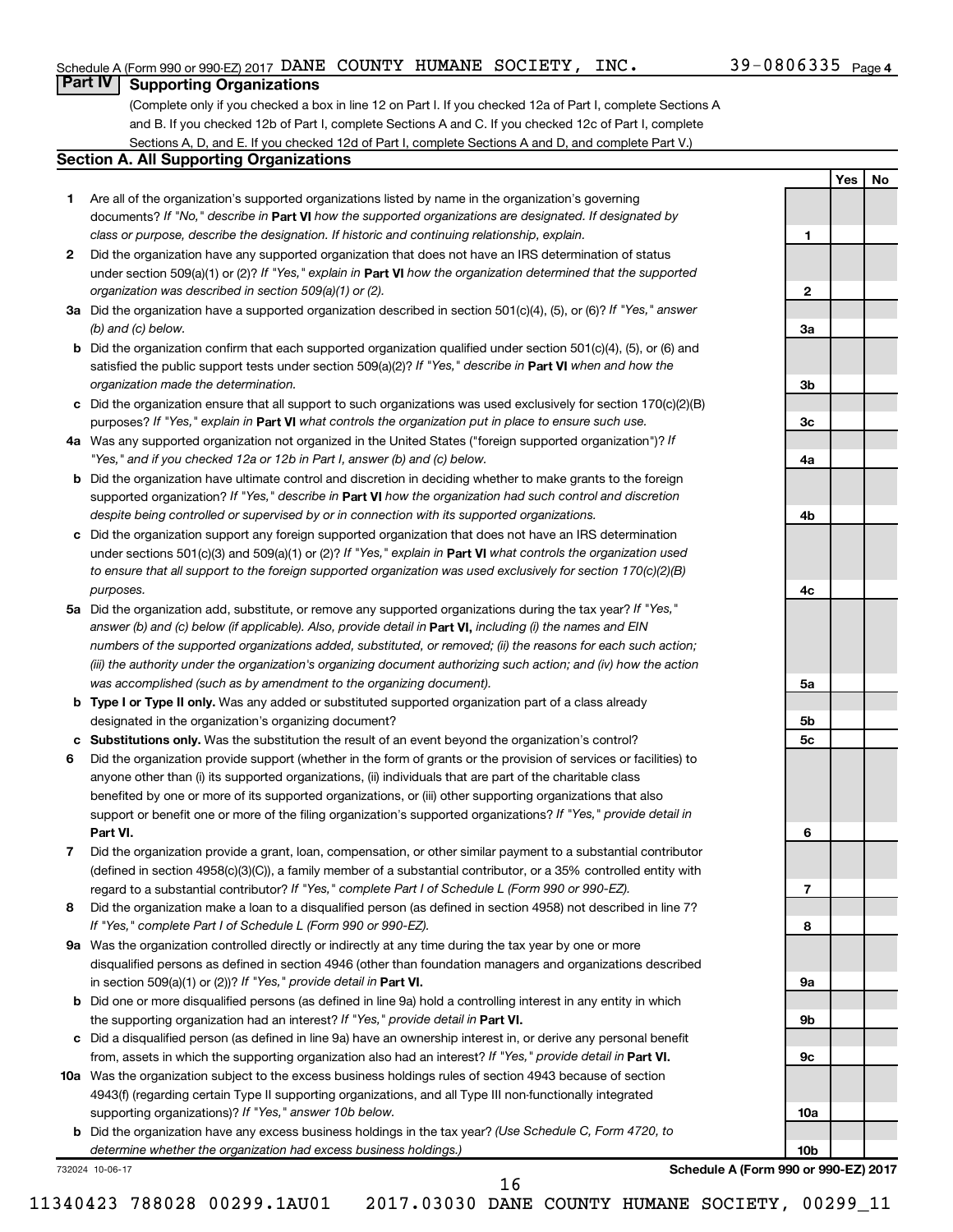#### Schedule A (Form 990 or 990-EZ) 2017 DANE COUNTY HUMANE SOCIETY, INC.  $39-0800335$  Page DANE COUNTY HUMANE SOCIETY, INC. 39-0806335

|             | Part IV<br><b>Supporting Organizations (continued)</b>                                                                                                                       |                 |     |    |
|-------------|------------------------------------------------------------------------------------------------------------------------------------------------------------------------------|-----------------|-----|----|
|             |                                                                                                                                                                              |                 | Yes | No |
| 11          | Has the organization accepted a gift or contribution from any of the following persons?                                                                                      |                 |     |    |
|             | a A person who directly or indirectly controls, either alone or together with persons described in (b) and (c)                                                               |                 |     |    |
|             | below, the governing body of a supported organization?                                                                                                                       | 11a             |     |    |
|             | <b>b</b> A family member of a person described in (a) above?                                                                                                                 | 11 <sub>b</sub> |     |    |
|             |                                                                                                                                                                              | 11c             |     |    |
|             | c A 35% controlled entity of a person described in (a) or (b) above? If "Yes" to a, b, or c, provide detail in Part VI.<br><b>Section B. Type I Supporting Organizations</b> |                 |     |    |
|             |                                                                                                                                                                              |                 |     |    |
|             |                                                                                                                                                                              |                 | Yes | No |
| 1           | Did the directors, trustees, or membership of one or more supported organizations have the power to                                                                          |                 |     |    |
|             | regularly appoint or elect at least a majority of the organization's directors or trustees at all times during the                                                           |                 |     |    |
|             | tax year? If "No," describe in Part VI how the supported organization(s) effectively operated, supervised, or                                                                |                 |     |    |
|             | controlled the organization's activities. If the organization had more than one supported organization,                                                                      |                 |     |    |
|             | describe how the powers to appoint and/or remove directors or trustees were allocated among the supported                                                                    |                 |     |    |
|             | organizations and what conditions or restrictions, if any, applied to such powers during the tax year.                                                                       | 1               |     |    |
| 2           | Did the organization operate for the benefit of any supported organization other than the supported                                                                          |                 |     |    |
|             | organization(s) that operated, supervised, or controlled the supporting organization? If "Yes," explain in                                                                   |                 |     |    |
|             | Part VI how providing such benefit carried out the purposes of the supported organization(s) that operated,                                                                  |                 |     |    |
|             | supervised, or controlled the supporting organization.                                                                                                                       | $\mathbf{2}$    |     |    |
|             | <b>Section C. Type II Supporting Organizations</b>                                                                                                                           |                 |     |    |
|             |                                                                                                                                                                              |                 | Yes | No |
| 1           | Were a majority of the organization's directors or trustees during the tax year also a majority of the directors                                                             |                 |     |    |
|             | or trustees of each of the organization's supported organization(s)? If "No," describe in Part VI how control                                                                |                 |     |    |
|             | or management of the supporting organization was vested in the same persons that controlled or managed                                                                       |                 |     |    |
|             | the supported organization(s).                                                                                                                                               | 1               |     |    |
|             | <b>Section D. All Type III Supporting Organizations</b>                                                                                                                      |                 |     |    |
|             |                                                                                                                                                                              |                 | Yes |    |
|             |                                                                                                                                                                              |                 |     | No |
| 1           | Did the organization provide to each of its supported organizations, by the last day of the fifth month of the                                                               |                 |     |    |
|             | organization's tax year, (i) a written notice describing the type and amount of support provided during the prior tax                                                        |                 |     |    |
|             | year, (ii) a copy of the Form 990 that was most recently filed as of the date of notification, and (iii) copies of the                                                       |                 |     |    |
|             | organization's governing documents in effect on the date of notification, to the extent not previously provided?                                                             | 1               |     |    |
| 2           | Were any of the organization's officers, directors, or trustees either (i) appointed or elected by the supported                                                             |                 |     |    |
|             | organization(s) or (ii) serving on the governing body of a supported organization? If "No," explain in Part VI how                                                           |                 |     |    |
|             | the organization maintained a close and continuous working relationship with the supported organization(s).                                                                  | 2               |     |    |
| 3           | By reason of the relationship described in (2), did the organization's supported organizations have a                                                                        |                 |     |    |
|             | significant voice in the organization's investment policies and in directing the use of the organization's                                                                   |                 |     |    |
|             | income or assets at all times during the tax year? If "Yes," describe in Part VI the role the organization's                                                                 |                 |     |    |
|             | supported organizations played in this regard.                                                                                                                               | з               |     |    |
|             | Section E. Type III Functionally Integrated Supporting Organizations                                                                                                         |                 |     |    |
| 1           | Check the box next to the method that the organization used to satisfy the Integral Part Test during the yealsee instructions).                                              |                 |     |    |
| a           | The organization satisfied the Activities Test. Complete line 2 below.                                                                                                       |                 |     |    |
| $\mathbf b$ | The organization is the parent of each of its supported organizations. Complete line 3 below.                                                                                |                 |     |    |
| c           | The organization supported a governmental entity. Describe in Part VI how you supported a government entity (see instructions).                                              |                 |     |    |
| 2           | Activities Test. Answer (a) and (b) below.                                                                                                                                   |                 | Yes | No |
| а           | Did substantially all of the organization's activities during the tax year directly further the exempt purposes of                                                           |                 |     |    |
|             |                                                                                                                                                                              |                 |     |    |
|             | the supported organization(s) to which the organization was responsive? If "Yes," then in Part VI identify                                                                   |                 |     |    |
|             | those supported organizations and explain how these activities directly furthered their exempt purposes,                                                                     |                 |     |    |
|             | how the organization was responsive to those supported organizations, and how the organization determined                                                                    |                 |     |    |
|             | that these activities constituted substantially all of its activities.                                                                                                       | 2a              |     |    |
|             | <b>b</b> Did the activities described in (a) constitute activities that, but for the organization's involvement, one or more                                                 |                 |     |    |
|             | of the organization's supported organization(s) would have been engaged in? If "Yes," explain in Part VI the                                                                 |                 |     |    |
|             | reasons for the organization's position that its supported organization(s) would have engaged in these                                                                       |                 |     |    |
|             | activities but for the organization's involvement.                                                                                                                           | 2b              |     |    |
| З           | Parent of Supported Organizations. Answer (a) and (b) below.                                                                                                                 |                 |     |    |
| а           | Did the organization have the power to regularly appoint or elect a majority of the officers, directors, or                                                                  |                 |     |    |
|             | trustees of each of the supported organizations? Provide details in Part VI.                                                                                                 | За              |     |    |
|             | <b>b</b> Did the organization exercise a substantial degree of direction over the policies, programs, and activities of each                                                 |                 |     |    |
|             | of its supported organizations? If "Yes," describe in Part VI the role played by the organization in this regard.                                                            | 3b              |     |    |
|             | Schedule A (Form 990 or 990-EZ) 2017<br>732025 10-06-17                                                                                                                      |                 |     |    |
|             |                                                                                                                                                                              |                 |     |    |

11340423 788028 00299.1AU01 2017.03030 DANE COUNTY HUMANE SOCIETY, 00299\_11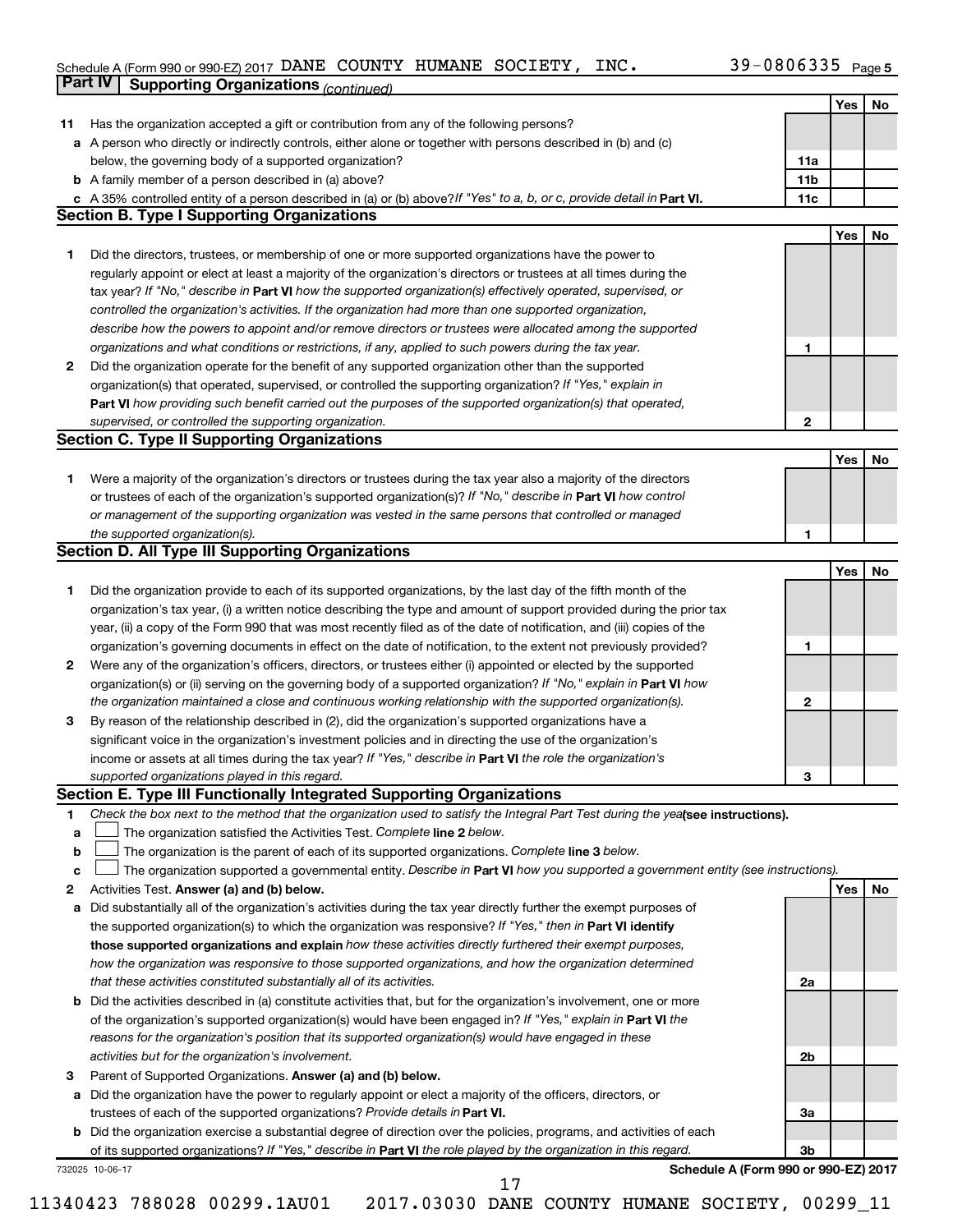| Schedule A (Form 990 or 990-EZ) 2017 DANE COUNTY HUMANE SOCIETY, INC.                 |  |  | 39-0806335 $_{Page6}$ |  |
|---------------------------------------------------------------------------------------|--|--|-----------------------|--|
| <b>Part V</b> Type III Non-Functionally Integrated 509(a)(3) Supporting Organizations |  |  |                       |  |

1 **Letter See instructions.** All Check here if the organization satisfied the Integral Part Test as a qualifying trust on Nov. 20, 1970 (explain in Part VI.) See instructions. All other Type III non-functionally integrated supporting organizations must complete Sections A through E.

|              | Section A - Adjusted Net Income                                              | (A) Prior Year | (B) Current Year<br>(optional) |                                |
|--------------|------------------------------------------------------------------------------|----------------|--------------------------------|--------------------------------|
| 1            | Net short-term capital gain                                                  | 1              |                                |                                |
| 2            | Recoveries of prior-year distributions                                       | $\overline{2}$ |                                |                                |
| 3            | Other gross income (see instructions)                                        | 3              |                                |                                |
| 4            | Add lines 1 through 3                                                        | 4              |                                |                                |
| 5            | Depreciation and depletion                                                   | 5              |                                |                                |
| 6            | Portion of operating expenses paid or incurred for production or             |                |                                |                                |
|              | collection of gross income or for management, conservation, or               |                |                                |                                |
|              | maintenance of property held for production of income (see instructions)     | 6              |                                |                                |
| 7            | Other expenses (see instructions)                                            | $\overline{7}$ |                                |                                |
| 8            | Adjusted Net Income (subtract lines 5, 6, and 7 from line 4)                 | 8              |                                |                                |
|              | <b>Section B - Minimum Asset Amount</b>                                      |                | (A) Prior Year                 | (B) Current Year<br>(optional) |
| 1.           | Aggregate fair market value of all non-exempt-use assets (see                |                |                                |                                |
|              | instructions for short tax year or assets held for part of year):            |                |                                |                                |
|              | a Average monthly value of securities                                        | 1a             |                                |                                |
|              | <b>b</b> Average monthly cash balances                                       | 1 <sub>b</sub> |                                |                                |
|              | c Fair market value of other non-exempt-use assets                           | 1c             |                                |                                |
|              | <b>d</b> Total (add lines 1a, 1b, and 1c)                                    | 1d             |                                |                                |
|              | e Discount claimed for blockage or other                                     |                |                                |                                |
|              | factors (explain in detail in <b>Part VI</b> ):                              |                |                                |                                |
| 2            | Acquisition indebtedness applicable to non-exempt-use assets                 | $\mathbf{2}$   |                                |                                |
| 3            | Subtract line 2 from line 1d                                                 | 3              |                                |                                |
| 4            | Cash deemed held for exempt use. Enter 1-1/2% of line 3 (for greater amount, |                |                                |                                |
|              | see instructions)                                                            | 4              |                                |                                |
| 5            | Net value of non-exempt-use assets (subtract line 4 from line 3)             | 5              |                                |                                |
| 6            | Multiply line 5 by .035                                                      | 6              |                                |                                |
| 7            | Recoveries of prior-year distributions                                       | $\overline{7}$ |                                |                                |
| 8            | Minimum Asset Amount (add line 7 to line 6)                                  | 8              |                                |                                |
|              | <b>Section C - Distributable Amount</b>                                      |                |                                | <b>Current Year</b>            |
| 1            | Adjusted net income for prior year (from Section A, line 8, Column A)        | 1              |                                |                                |
| $\mathbf{2}$ | Enter 85% of line 1                                                          | $\mathbf{2}$   |                                |                                |
| 3            | Minimum asset amount for prior year (from Section B, line 8, Column A)       | 3              |                                |                                |
| 4            | Enter greater of line 2 or line 3                                            | 4              |                                |                                |
| 5            | Income tax imposed in prior year                                             | 5              |                                |                                |
| 6            | Distributable Amount. Subtract line 5 from line 4, unless subject to         |                |                                |                                |
|              | emergency temporary reduction (see instructions)                             | 6              |                                |                                |
|              |                                                                              |                |                                |                                |

**7** Check here if the current year is the organization's first as a non-functionally integrated Type III supporting organization (see † instructions).

**Schedule A (Form 990 or 990-EZ) 2017**

732026 10-06-17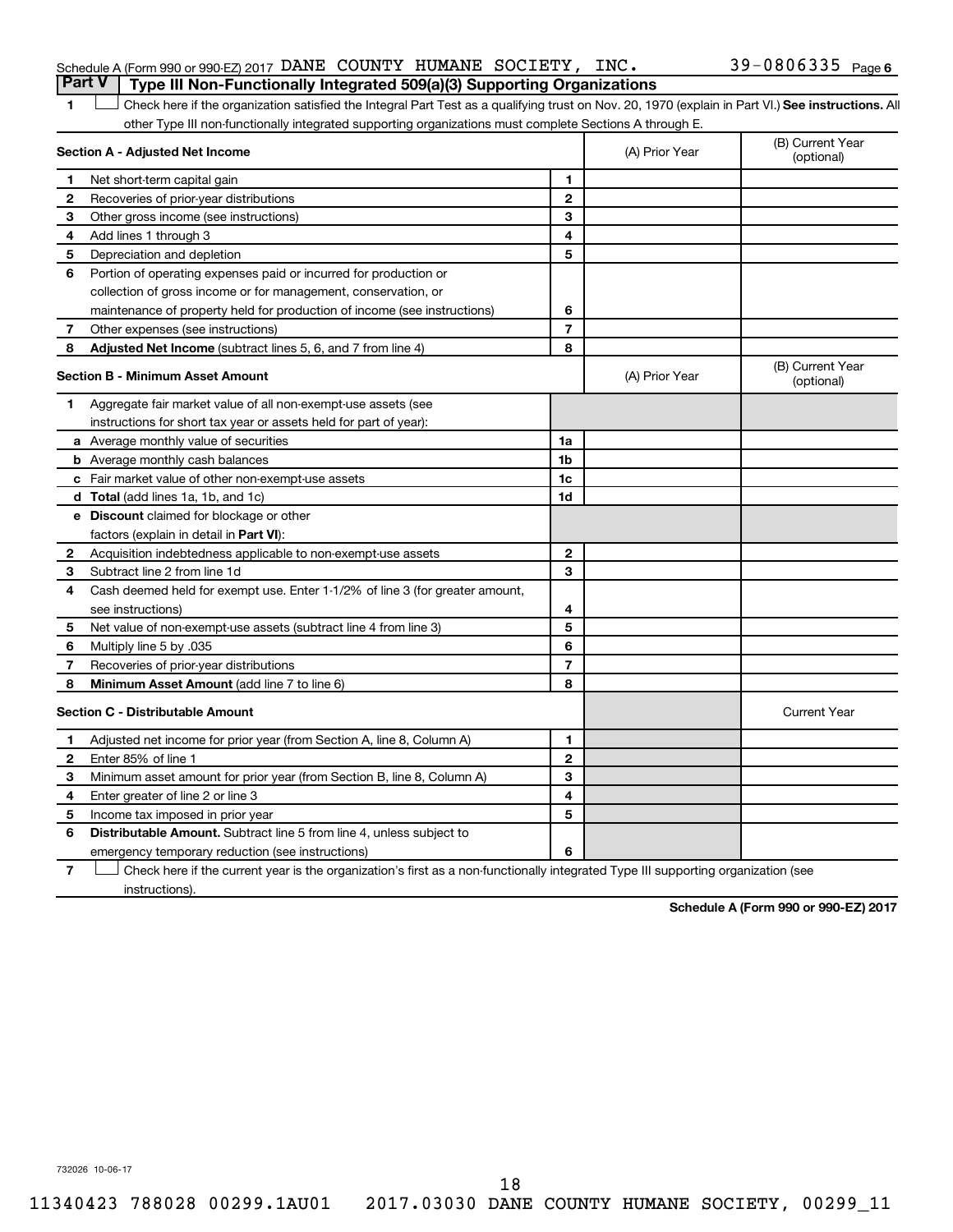#### Schedule A (Form 990 or 990-EZ) 2017 DANE COUNTY HUMANE SOCIETY, INC.  $39-0800335$  Page DANE COUNTY HUMANE SOCIETY, INC. 39-0806335

|                | <b>Part V</b><br>Type III Non-Functionally Integrated 509(a)(3) Supporting Organizations (continued) |                                    |                                               |                                                         |  |  |  |  |
|----------------|------------------------------------------------------------------------------------------------------|------------------------------------|-----------------------------------------------|---------------------------------------------------------|--|--|--|--|
|                | <b>Section D - Distributions</b>                                                                     |                                    |                                               | <b>Current Year</b>                                     |  |  |  |  |
| 1              | Amounts paid to supported organizations to accomplish exempt purposes                                |                                    |                                               |                                                         |  |  |  |  |
| $\mathbf{2}$   | Amounts paid to perform activity that directly furthers exempt purposes of supported                 |                                    |                                               |                                                         |  |  |  |  |
|                | organizations, in excess of income from activity                                                     |                                    |                                               |                                                         |  |  |  |  |
| 3              | Administrative expenses paid to accomplish exempt purposes of supported organizations                |                                    |                                               |                                                         |  |  |  |  |
| 4              | Amounts paid to acquire exempt-use assets                                                            |                                    |                                               |                                                         |  |  |  |  |
| 5              | Qualified set-aside amounts (prior IRS approval required)                                            |                                    |                                               |                                                         |  |  |  |  |
| 6              | Other distributions (describe in <b>Part VI</b> ). See instructions.                                 |                                    |                                               |                                                         |  |  |  |  |
| 7              | Total annual distributions. Add lines 1 through 6.                                                   |                                    |                                               |                                                         |  |  |  |  |
| 8              | Distributions to attentive supported organizations to which the organization is responsive           |                                    |                                               |                                                         |  |  |  |  |
|                | (provide details in Part VI). See instructions.                                                      |                                    |                                               |                                                         |  |  |  |  |
| 9              | Distributable amount for 2017 from Section C, line 6                                                 |                                    |                                               |                                                         |  |  |  |  |
| 10             | Line 8 amount divided by line 9 amount                                                               |                                    |                                               |                                                         |  |  |  |  |
|                | Section E - Distribution Allocations (see instructions)                                              | (i)<br><b>Excess Distributions</b> | (ii)<br><b>Underdistributions</b><br>Pre-2017 | (iii)<br><b>Distributable</b><br><b>Amount for 2017</b> |  |  |  |  |
| 1              | Distributable amount for 2017 from Section C, line 6                                                 |                                    |                                               |                                                         |  |  |  |  |
| $\mathbf{2}$   | Underdistributions, if any, for years prior to 2017 (reason-                                         |                                    |                                               |                                                         |  |  |  |  |
|                | able cause required- explain in Part VI). See instructions.                                          |                                    |                                               |                                                         |  |  |  |  |
| 3              | Excess distributions carryover, if any, to 2017                                                      |                                    |                                               |                                                         |  |  |  |  |
| a              |                                                                                                      |                                    |                                               |                                                         |  |  |  |  |
|                | <b>b</b> From 2013                                                                                   |                                    |                                               |                                                         |  |  |  |  |
|                | c From 2014                                                                                          |                                    |                                               |                                                         |  |  |  |  |
|                | d From 2015                                                                                          |                                    |                                               |                                                         |  |  |  |  |
|                | e From 2016                                                                                          |                                    |                                               |                                                         |  |  |  |  |
|                | f Total of lines 3a through e                                                                        |                                    |                                               |                                                         |  |  |  |  |
|                | <b>g</b> Applied to underdistributions of prior years                                                |                                    |                                               |                                                         |  |  |  |  |
|                | <b>h</b> Applied to 2017 distributable amount                                                        |                                    |                                               |                                                         |  |  |  |  |
| Ť.             | Carryover from 2012 not applied (see instructions)                                                   |                                    |                                               |                                                         |  |  |  |  |
|                | Remainder. Subtract lines 3g, 3h, and 3i from 3f.                                                    |                                    |                                               |                                                         |  |  |  |  |
| 4              | Distributions for 2017 from Section D,                                                               |                                    |                                               |                                                         |  |  |  |  |
|                | line $7:$                                                                                            |                                    |                                               |                                                         |  |  |  |  |
|                | <b>a</b> Applied to underdistributions of prior years                                                |                                    |                                               |                                                         |  |  |  |  |
|                | <b>b</b> Applied to 2017 distributable amount                                                        |                                    |                                               |                                                         |  |  |  |  |
| c              | Remainder. Subtract lines 4a and 4b from 4.                                                          |                                    |                                               |                                                         |  |  |  |  |
| 5              | Remaining underdistributions for years prior to 2017, if                                             |                                    |                                               |                                                         |  |  |  |  |
|                | any. Subtract lines 3g and 4a from line 2. For result greater                                        |                                    |                                               |                                                         |  |  |  |  |
|                | than zero, explain in Part VI. See instructions.                                                     |                                    |                                               |                                                         |  |  |  |  |
| 6              | Remaining underdistributions for 2017. Subtract lines 3h                                             |                                    |                                               |                                                         |  |  |  |  |
|                | and 4b from line 1. For result greater than zero, explain in                                         |                                    |                                               |                                                         |  |  |  |  |
|                | <b>Part VI.</b> See instructions.                                                                    |                                    |                                               |                                                         |  |  |  |  |
| $\overline{7}$ | Excess distributions carryover to 2018. Add lines 3j                                                 |                                    |                                               |                                                         |  |  |  |  |
|                | and 4c.                                                                                              |                                    |                                               |                                                         |  |  |  |  |
| 8              | Breakdown of line 7:                                                                                 |                                    |                                               |                                                         |  |  |  |  |
|                | a Excess from 2013                                                                                   |                                    |                                               |                                                         |  |  |  |  |
|                | <b>b</b> Excess from 2014                                                                            |                                    |                                               |                                                         |  |  |  |  |
|                | c Excess from 2015                                                                                   |                                    |                                               |                                                         |  |  |  |  |
|                | d Excess from 2016                                                                                   |                                    |                                               |                                                         |  |  |  |  |
|                | e Excess from 2017                                                                                   |                                    |                                               |                                                         |  |  |  |  |

**Schedule A (Form 990 or 990-EZ) 2017**

732027 10-06-17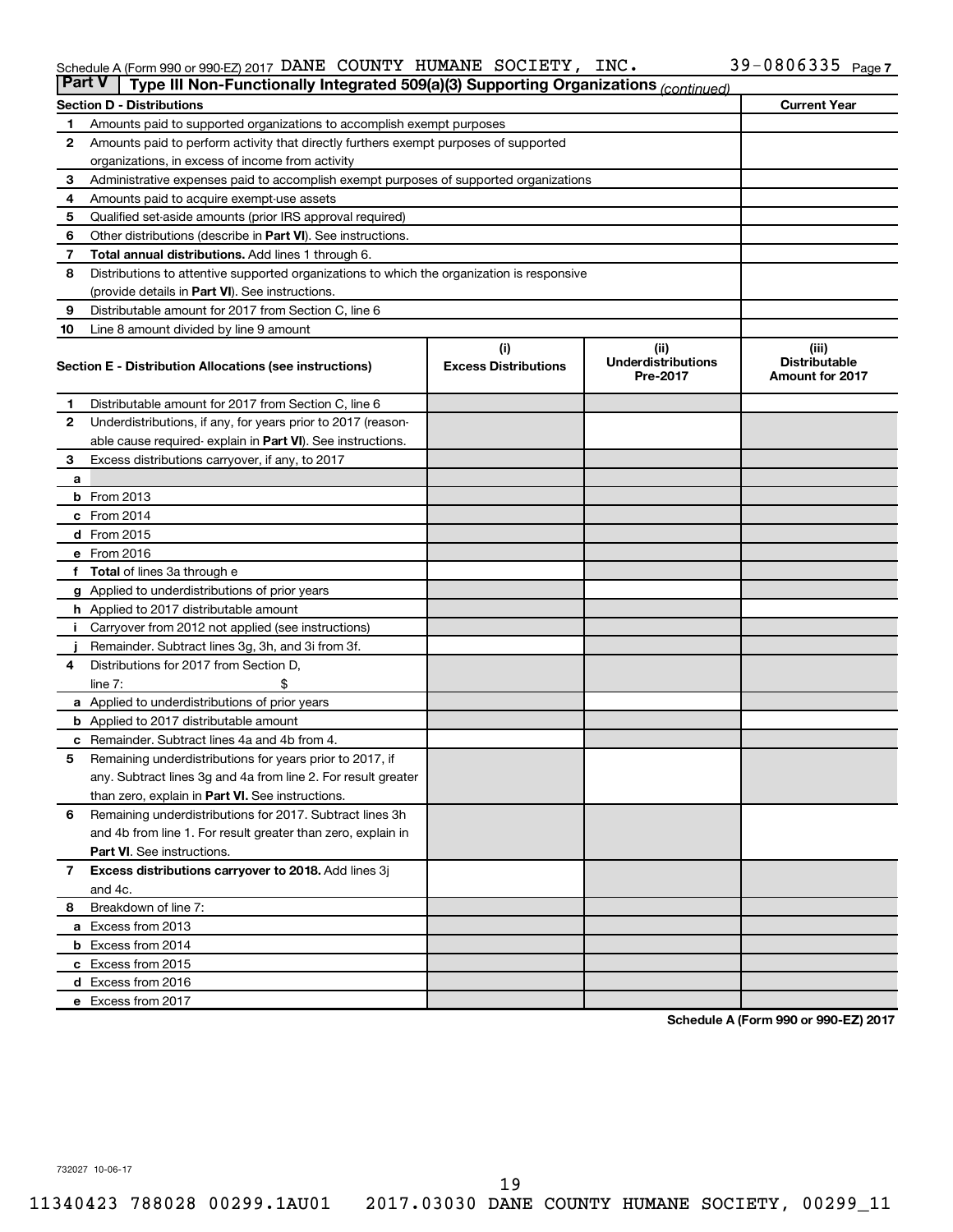| Supplemental Information. Provide the explanations required by Part II, line 10; Part II, line 17a or 17b; Part III, line 12;<br>Part IV, Section A, lines 1, 2, 3b, 3c, 4b, 4c, 5a, 6, 9a, 9b, 9c, 11a, 11b, and 11c; Part IV, Section B, lines 1 and 2; Part IV, Section C, line 1; Part IV, Section D, lines 2 and 3; Part IV, Section E, lines 1c, 2a, 2b,<br>Section D, lines 5, 6, and 8; and Part V, Section E, lines 2, 5, and 6. Also complete this part for any additional information.<br>(See instructions.)<br>Schedule A (Form 990 or 990-EZ) 2017<br>732028 10-06-17<br>20 | <b>Part VI</b> |  |  | Schedule A (Form 990 or 990-EZ) 2017 DANE COUNTY HUMANE SOCIETY, INC. |  |  | 39-0806335 Page 8 |
|-------------------------------------------------------------------------------------------------------------------------------------------------------------------------------------------------------------------------------------------------------------------------------------------------------------------------------------------------------------------------------------------------------------------------------------------------------------------------------------------------------------------------------------------------------------------------------------------|----------------|--|--|-----------------------------------------------------------------------|--|--|-------------------|
|                                                                                                                                                                                                                                                                                                                                                                                                                                                                                                                                                                                           |                |  |  |                                                                       |  |  |                   |
|                                                                                                                                                                                                                                                                                                                                                                                                                                                                                                                                                                                           |                |  |  |                                                                       |  |  |                   |
|                                                                                                                                                                                                                                                                                                                                                                                                                                                                                                                                                                                           |                |  |  |                                                                       |  |  |                   |
|                                                                                                                                                                                                                                                                                                                                                                                                                                                                                                                                                                                           |                |  |  |                                                                       |  |  |                   |
|                                                                                                                                                                                                                                                                                                                                                                                                                                                                                                                                                                                           |                |  |  |                                                                       |  |  |                   |
|                                                                                                                                                                                                                                                                                                                                                                                                                                                                                                                                                                                           |                |  |  |                                                                       |  |  |                   |
|                                                                                                                                                                                                                                                                                                                                                                                                                                                                                                                                                                                           |                |  |  |                                                                       |  |  |                   |
|                                                                                                                                                                                                                                                                                                                                                                                                                                                                                                                                                                                           |                |  |  |                                                                       |  |  |                   |
|                                                                                                                                                                                                                                                                                                                                                                                                                                                                                                                                                                                           |                |  |  |                                                                       |  |  |                   |
|                                                                                                                                                                                                                                                                                                                                                                                                                                                                                                                                                                                           |                |  |  |                                                                       |  |  |                   |
|                                                                                                                                                                                                                                                                                                                                                                                                                                                                                                                                                                                           |                |  |  |                                                                       |  |  |                   |
|                                                                                                                                                                                                                                                                                                                                                                                                                                                                                                                                                                                           |                |  |  |                                                                       |  |  |                   |
|                                                                                                                                                                                                                                                                                                                                                                                                                                                                                                                                                                                           |                |  |  |                                                                       |  |  |                   |
|                                                                                                                                                                                                                                                                                                                                                                                                                                                                                                                                                                                           |                |  |  |                                                                       |  |  |                   |
|                                                                                                                                                                                                                                                                                                                                                                                                                                                                                                                                                                                           |                |  |  |                                                                       |  |  |                   |
|                                                                                                                                                                                                                                                                                                                                                                                                                                                                                                                                                                                           |                |  |  |                                                                       |  |  |                   |
|                                                                                                                                                                                                                                                                                                                                                                                                                                                                                                                                                                                           |                |  |  |                                                                       |  |  |                   |
|                                                                                                                                                                                                                                                                                                                                                                                                                                                                                                                                                                                           |                |  |  |                                                                       |  |  |                   |
|                                                                                                                                                                                                                                                                                                                                                                                                                                                                                                                                                                                           |                |  |  |                                                                       |  |  |                   |
|                                                                                                                                                                                                                                                                                                                                                                                                                                                                                                                                                                                           |                |  |  |                                                                       |  |  |                   |
|                                                                                                                                                                                                                                                                                                                                                                                                                                                                                                                                                                                           |                |  |  |                                                                       |  |  |                   |
|                                                                                                                                                                                                                                                                                                                                                                                                                                                                                                                                                                                           |                |  |  |                                                                       |  |  |                   |
|                                                                                                                                                                                                                                                                                                                                                                                                                                                                                                                                                                                           |                |  |  |                                                                       |  |  |                   |
|                                                                                                                                                                                                                                                                                                                                                                                                                                                                                                                                                                                           |                |  |  |                                                                       |  |  |                   |
|                                                                                                                                                                                                                                                                                                                                                                                                                                                                                                                                                                                           |                |  |  |                                                                       |  |  |                   |
|                                                                                                                                                                                                                                                                                                                                                                                                                                                                                                                                                                                           |                |  |  |                                                                       |  |  |                   |
|                                                                                                                                                                                                                                                                                                                                                                                                                                                                                                                                                                                           |                |  |  |                                                                       |  |  |                   |
|                                                                                                                                                                                                                                                                                                                                                                                                                                                                                                                                                                                           |                |  |  |                                                                       |  |  |                   |
|                                                                                                                                                                                                                                                                                                                                                                                                                                                                                                                                                                                           |                |  |  |                                                                       |  |  |                   |
|                                                                                                                                                                                                                                                                                                                                                                                                                                                                                                                                                                                           |                |  |  |                                                                       |  |  |                   |
|                                                                                                                                                                                                                                                                                                                                                                                                                                                                                                                                                                                           |                |  |  |                                                                       |  |  |                   |
|                                                                                                                                                                                                                                                                                                                                                                                                                                                                                                                                                                                           |                |  |  |                                                                       |  |  |                   |
|                                                                                                                                                                                                                                                                                                                                                                                                                                                                                                                                                                                           |                |  |  |                                                                       |  |  |                   |
|                                                                                                                                                                                                                                                                                                                                                                                                                                                                                                                                                                                           |                |  |  |                                                                       |  |  |                   |
|                                                                                                                                                                                                                                                                                                                                                                                                                                                                                                                                                                                           |                |  |  |                                                                       |  |  |                   |
|                                                                                                                                                                                                                                                                                                                                                                                                                                                                                                                                                                                           |                |  |  |                                                                       |  |  |                   |
|                                                                                                                                                                                                                                                                                                                                                                                                                                                                                                                                                                                           |                |  |  |                                                                       |  |  |                   |
|                                                                                                                                                                                                                                                                                                                                                                                                                                                                                                                                                                                           |                |  |  |                                                                       |  |  |                   |
|                                                                                                                                                                                                                                                                                                                                                                                                                                                                                                                                                                                           |                |  |  |                                                                       |  |  |                   |
|                                                                                                                                                                                                                                                                                                                                                                                                                                                                                                                                                                                           |                |  |  |                                                                       |  |  |                   |
|                                                                                                                                                                                                                                                                                                                                                                                                                                                                                                                                                                                           |                |  |  |                                                                       |  |  |                   |
|                                                                                                                                                                                                                                                                                                                                                                                                                                                                                                                                                                                           |                |  |  |                                                                       |  |  |                   |
|                                                                                                                                                                                                                                                                                                                                                                                                                                                                                                                                                                                           |                |  |  |                                                                       |  |  |                   |
|                                                                                                                                                                                                                                                                                                                                                                                                                                                                                                                                                                                           |                |  |  |                                                                       |  |  |                   |
|                                                                                                                                                                                                                                                                                                                                                                                                                                                                                                                                                                                           |                |  |  |                                                                       |  |  |                   |
|                                                                                                                                                                                                                                                                                                                                                                                                                                                                                                                                                                                           |                |  |  |                                                                       |  |  |                   |
|                                                                                                                                                                                                                                                                                                                                                                                                                                                                                                                                                                                           |                |  |  |                                                                       |  |  |                   |
|                                                                                                                                                                                                                                                                                                                                                                                                                                                                                                                                                                                           |                |  |  |                                                                       |  |  |                   |
|                                                                                                                                                                                                                                                                                                                                                                                                                                                                                                                                                                                           |                |  |  |                                                                       |  |  |                   |
|                                                                                                                                                                                                                                                                                                                                                                                                                                                                                                                                                                                           |                |  |  |                                                                       |  |  |                   |
|                                                                                                                                                                                                                                                                                                                                                                                                                                                                                                                                                                                           |                |  |  |                                                                       |  |  |                   |
|                                                                                                                                                                                                                                                                                                                                                                                                                                                                                                                                                                                           |                |  |  |                                                                       |  |  |                   |
|                                                                                                                                                                                                                                                                                                                                                                                                                                                                                                                                                                                           |                |  |  |                                                                       |  |  |                   |
|                                                                                                                                                                                                                                                                                                                                                                                                                                                                                                                                                                                           |                |  |  |                                                                       |  |  |                   |
|                                                                                                                                                                                                                                                                                                                                                                                                                                                                                                                                                                                           |                |  |  |                                                                       |  |  |                   |
|                                                                                                                                                                                                                                                                                                                                                                                                                                                                                                                                                                                           |                |  |  |                                                                       |  |  |                   |
|                                                                                                                                                                                                                                                                                                                                                                                                                                                                                                                                                                                           |                |  |  |                                                                       |  |  |                   |
|                                                                                                                                                                                                                                                                                                                                                                                                                                                                                                                                                                                           |                |  |  |                                                                       |  |  |                   |
|                                                                                                                                                                                                                                                                                                                                                                                                                                                                                                                                                                                           |                |  |  |                                                                       |  |  |                   |
|                                                                                                                                                                                                                                                                                                                                                                                                                                                                                                                                                                                           |                |  |  |                                                                       |  |  |                   |
| 2017.03030 DANE COUNTY HUMANE SOCIETY, 00299_11<br>11340423 788028 00299.1AU01                                                                                                                                                                                                                                                                                                                                                                                                                                                                                                            |                |  |  |                                                                       |  |  |                   |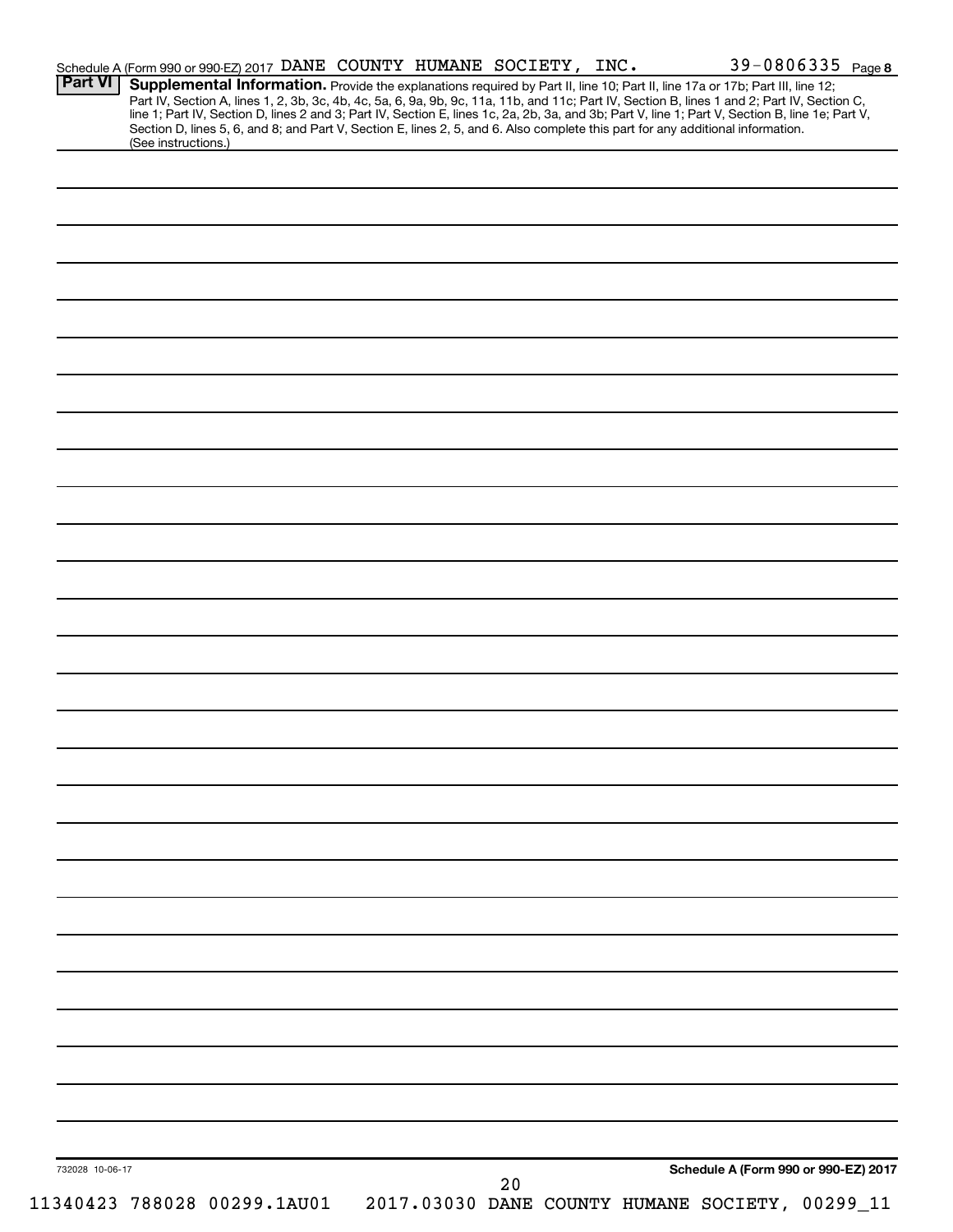Department of the Treasury Internal Revenue Service **(Form 990, 990-EZ,**

## **Schedule B Schedule of Contributors**

**or 990-PF) | Attach to Form 990, Form 990-EZ, or Form 990-PF. | Go to www.irs.gov/Form990 for the latest information.** OMB No. 1545-0047

## **2017**

| Name of the organization       |                                                                                                                                                                                                                                                                                  | <b>Employer identification number</b> |
|--------------------------------|----------------------------------------------------------------------------------------------------------------------------------------------------------------------------------------------------------------------------------------------------------------------------------|---------------------------------------|
|                                | DANE COUNTY HUMANE SOCIETY, INC.                                                                                                                                                                                                                                                 | 39-0806335                            |
| Organization type (check one): |                                                                                                                                                                                                                                                                                  |                                       |
| Filers of:                     | Section:                                                                                                                                                                                                                                                                         |                                       |
| Form 990 or 990-EZ             | $\lfloor \mathbf{X} \rfloor$ 501(c)( 3) (enter number) organization                                                                                                                                                                                                              |                                       |
|                                | 4947(a)(1) nonexempt charitable trust not treated as a private foundation                                                                                                                                                                                                        |                                       |
|                                | 527 political organization                                                                                                                                                                                                                                                       |                                       |
| Form 990-PF                    | 501(c)(3) exempt private foundation                                                                                                                                                                                                                                              |                                       |
|                                | 4947(a)(1) nonexempt charitable trust treated as a private foundation                                                                                                                                                                                                            |                                       |
|                                | 501(c)(3) taxable private foundation                                                                                                                                                                                                                                             |                                       |
|                                |                                                                                                                                                                                                                                                                                  |                                       |
|                                | Check if your organization is covered by the General Rule or a Special Rule.<br>Note: Only a section 501(c)(7), (8), or (10) organization can check boxes for both the General Rule and a Special Rule. See instructions.                                                        |                                       |
|                                |                                                                                                                                                                                                                                                                                  |                                       |
| <b>General Rule</b>            |                                                                                                                                                                                                                                                                                  |                                       |
|                                | For an organization filing Form 990, 990-EZ, or 990-PF that received, during the year, contributions totaling \$5,000 or more (in money or<br>property) from any one contributor. Complete Parts I and II. See instructions for determining a contributor's total contributions. |                                       |
| <b>Special Rules</b>           |                                                                                                                                                                                                                                                                                  |                                       |
| <u>x</u>                       | For an organization described in section 501(c)(3) filing Form 990 or 990-EZ that met the 33 1/3% support test of the regulations under                                                                                                                                          |                                       |

any one contributor, during the year, total contributions of the greater of (1) \$5,000; or (2) 2% of the amount on (i) Form 990, Part VIII, line 1h; sections 509(a)(1) and 170(b)(1)(A)(vi), that checked Schedule A (Form 990 or 990-EZ), Part II, line 13, 16a, or 16b, and that received from or (ii) Form 990-EZ, line 1. Complete Parts I and II.

year, total contributions of more than \$1,000 *exclusively* for religious, charitable, scientific, literary, or educational purposes, or for For an organization described in section 501(c)(7), (8), or (10) filing Form 990 or 990-EZ that received from any one contributor, during the the prevention of cruelty to children or animals. Complete Parts I, II, and III.  $\Box$ 

purpose. Don't complete any of the parts unless the General Rule applies to this organization because it received nonexclusively year, contributions exclusively for religious, charitable, etc., purposes, but no such contributions totaled more than \$1,000. If this box is checked, enter here the total contributions that were received during the year for an exclusively religious, charitable, etc., For an organization described in section 501(c)(7), (8), or (10) filing Form 990 or 990-EZ that received from any one contributor, during the religious, charitable, etc., contributions totaling \$5,000 or more during the year  $\ldots$  $\ldots$  $\ldots$  $\ldots$  $\ldots$  $\ldots$ 

**Caution:**  An organization that isn't covered by the General Rule and/or the Special Rules doesn't file Schedule B (Form 990, 990-EZ, or 990-PF),  **must** but it answer "No" on Part IV, line 2, of its Form 990; or check the box on line H of its Form 990-EZ or on its Form 990-PF, Part I, line 2, to certify that it doesn't meet the filing requirements of Schedule B (Form 990, 990-EZ, or 990-PF).

LHA For Paperwork Reduction Act Notice, see the instructions for Form 990, 990-EZ, or 990-PF. Schedule B (Form 990, 990-EZ, or 990-PF) (2017)

 $\Box$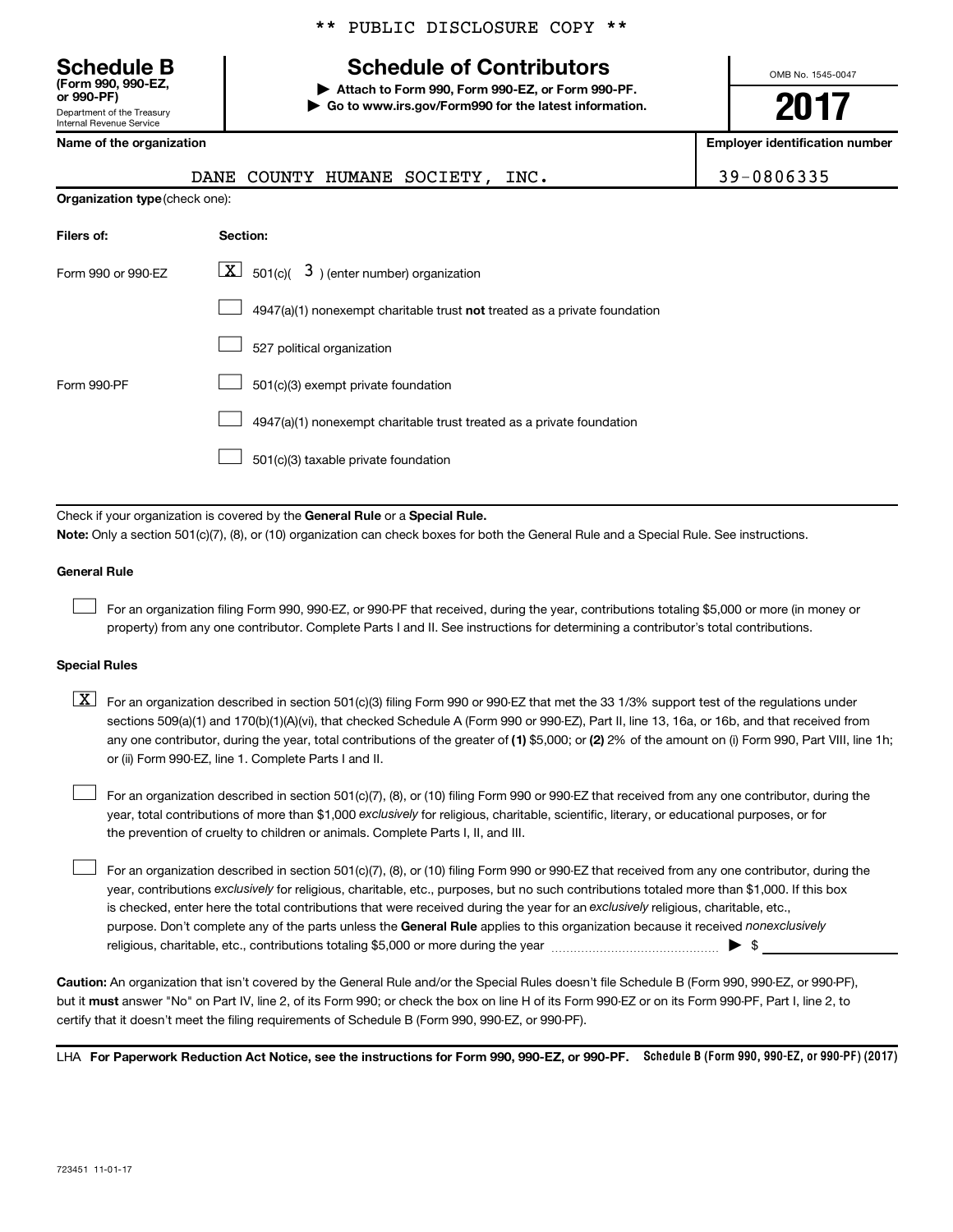|             | Schedule B (Form 990, 990-EZ, or 990-PF) (2017)                                                |                                   | Page                                                                                         |
|-------------|------------------------------------------------------------------------------------------------|-----------------------------------|----------------------------------------------------------------------------------------------|
|             | Name of organization                                                                           |                                   | Employer identification number                                                               |
| <b>DANE</b> | COUNTY HUMANE SOCIETY,<br>INC.                                                                 |                                   | 39-0806335                                                                                   |
| Part I      | Contributors (see instructions). Use duplicate copies of Part I if additional space is needed. |                                   |                                                                                              |
| (a)<br>No.  | (b)<br>Name, address, and ZIP + 4                                                              | (c)<br><b>Total contributions</b> | (d)<br>Type of contribution                                                                  |
| 1           |                                                                                                | 125,000.<br>\$                    | х<br>Person<br>Payroll<br><b>Noncash</b><br>(Complete Part II for<br>noncash contributions.) |
| (a)<br>No.  | (b)<br>Name, address, and ZIP + 4                                                              | (c)<br><b>Total contributions</b> | (d)<br>Type of contribution                                                                  |
| 2           |                                                                                                | 226,395.<br>\$                    | x<br>Person<br>Payroll<br><b>Noncash</b><br>(Complete Part II for<br>noncash contributions.) |
| (a)<br>No.  | (b)<br>Name, address, and ZIP + 4                                                              | (c)<br><b>Total contributions</b> | (d)<br>Type of contribution                                                                  |
| 3           |                                                                                                | 54,000.<br>\$                     | x<br>Person<br>Payroll<br><b>Noncash</b><br>(Complete Part II for<br>noncash contributions.) |
| (a)<br>No.  | (b)<br>Name, address, and ZIP + 4                                                              | (c)<br><b>Total contributions</b> | (d)<br><b>Type of contribution</b>                                                           |

| (a)<br>No.                  | (b)                               | (c)<br><b>Total contributions</b>           | (d)                                                                                                                                                                   |
|-----------------------------|-----------------------------------|---------------------------------------------|-----------------------------------------------------------------------------------------------------------------------------------------------------------------------|
| 4                           | Name, address, and ZIP + 4        | 200,000.<br>\$                              | Type of contribution<br>$\overline{\textbf{X}}$<br>Person<br>Payroll<br><b>Noncash</b><br>(Complete Part II for<br>noncash contributions.)                            |
| (a)<br>No.                  | (b)<br>Name, address, and ZIP + 4 | (c)<br><b>Total contributions</b>           | (d)<br>Type of contribution                                                                                                                                           |
| 5                           |                                   | 135, 143.<br>\$                             | $\overline{\mathbf{X}}$<br>Person<br>Payroll<br>$\overline{\mathbf{X}}$<br><b>Noncash</b><br>(Complete Part II for<br>noncash contributions.)                         |
| (a)                         | (b)                               | (c)                                         | (d)                                                                                                                                                                   |
| No.<br>6<br>723452 11-01-17 | Name, address, and ZIP + 4        | <b>Total contributions</b><br>61,325.<br>\$ | Type of contribution<br>x<br>Person<br>Payroll<br><b>Noncash</b><br>(Complete Part II for<br>noncash contributions.)<br>Schedule B (Form 990, 990-EZ, or 990-PF) (201 |

**Schedule B (Form 990, 990-EZ, or 990-PF) (2017)**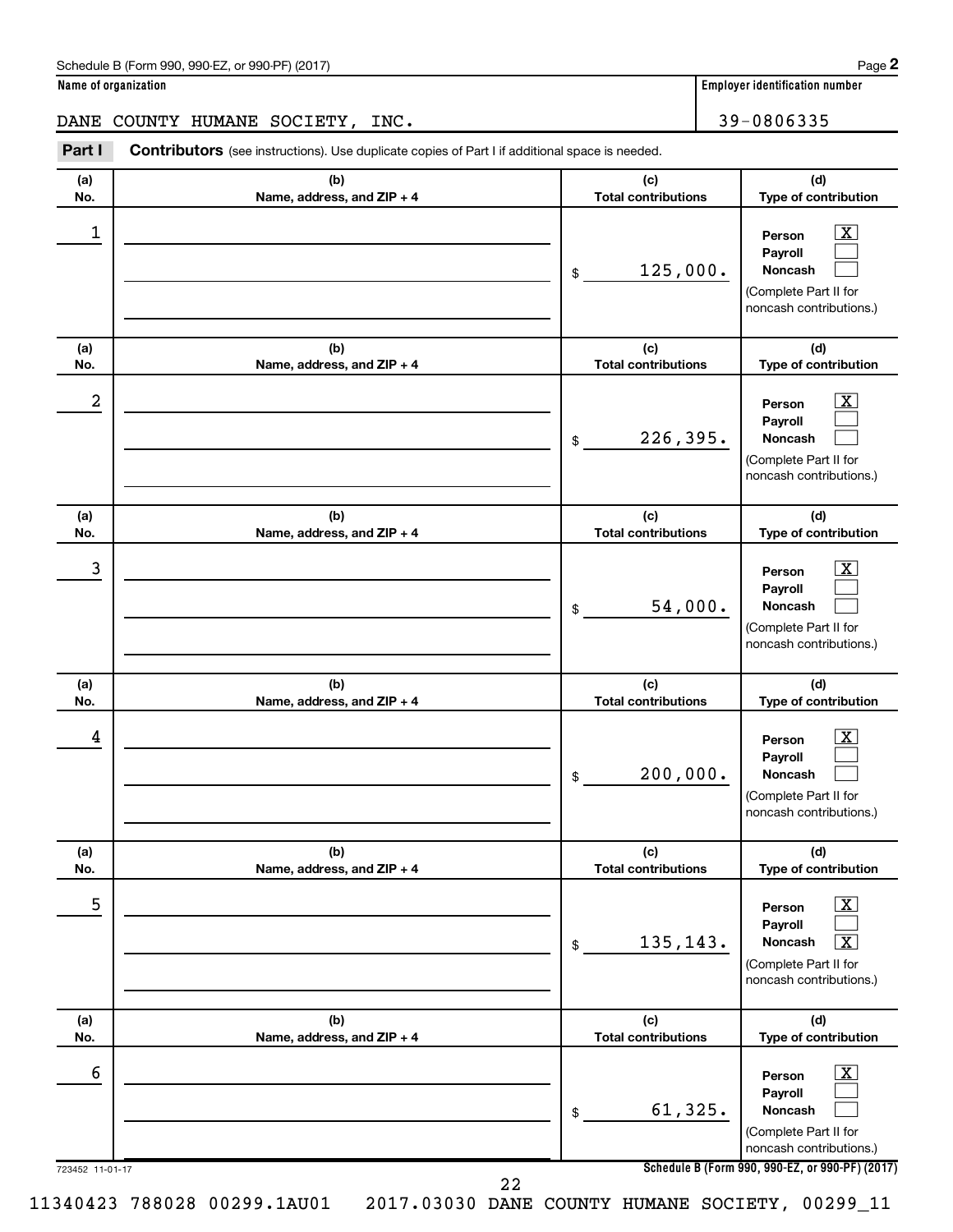| Schedule B (Form 990, 990-EZ, or 990-PF) (2017) | Page |
|-------------------------------------------------|------|
|-------------------------------------------------|------|

DANE COUNTY HUMANE SOCIETY, INC. 39-0806335

| Part I | <b>Contributors</b> (see instructions). Use duplicate copies of Part I if additional space is needed. |                            |  |  |  |  |  |  |
|--------|-------------------------------------------------------------------------------------------------------|----------------------------|--|--|--|--|--|--|
| (a)    |                                                                                                       | (C)                        |  |  |  |  |  |  |
| No.    | Name, address, and $ZIP + 4$                                                                          | <b>Total contributions</b> |  |  |  |  |  |  |

| (a) | (b)                        | (c)                        | (d)                                                                                                         |
|-----|----------------------------|----------------------------|-------------------------------------------------------------------------------------------------------------|
| No. | Name, address, and ZIP + 4 | <b>Total contributions</b> | Type of contribution                                                                                        |
| 7   |                            | 175,230.<br>\$             | $\overline{\textbf{x}}$<br>Person<br>Payroll<br>Noncash<br>(Complete Part II for<br>noncash contributions.) |
| (a) | (b)                        | (c)                        | (d)                                                                                                         |
| No. | Name, address, and ZIP + 4 | <b>Total contributions</b> | Type of contribution                                                                                        |
|     |                            | \$                         | Person<br>Payroll<br>Noncash<br>(Complete Part II for<br>noncash contributions.)                            |
| (a) | (b)                        | (c)                        | (d)                                                                                                         |
| No. | Name, address, and ZIP + 4 | <b>Total contributions</b> | Type of contribution                                                                                        |
|     |                            | \$                         | Person<br>Payroll<br><b>Noncash</b><br>(Complete Part II for<br>noncash contributions.)                     |
| (a) | (b)                        | (c)                        | (d)                                                                                                         |
| No. | Name, address, and ZIP + 4 | <b>Total contributions</b> | Type of contribution                                                                                        |
|     |                            | \$                         | Person<br>Payroll<br><b>Noncash</b><br>(Complete Part II for<br>noncash contributions.)                     |
| (a) | (b)                        | (c)                        | (d)                                                                                                         |
| NO. | Name, address, and ZIP + 4 | <b>Total contributions</b> | Type of contribution                                                                                        |
|     |                            | \$                         | Person<br>Payroll<br>Noncash<br>(Complete Part II for<br>noncash contributions.)                            |
| (a) | (b)                        | (c)                        | (d)                                                                                                         |
| No. | Name, address, and ZIP + 4 | <b>Total contributions</b> | Type of contribution                                                                                        |
|     |                            | \$                         | Person<br>Payroll<br>Noncash<br>(Complete Part II for<br>noncash contributions.)                            |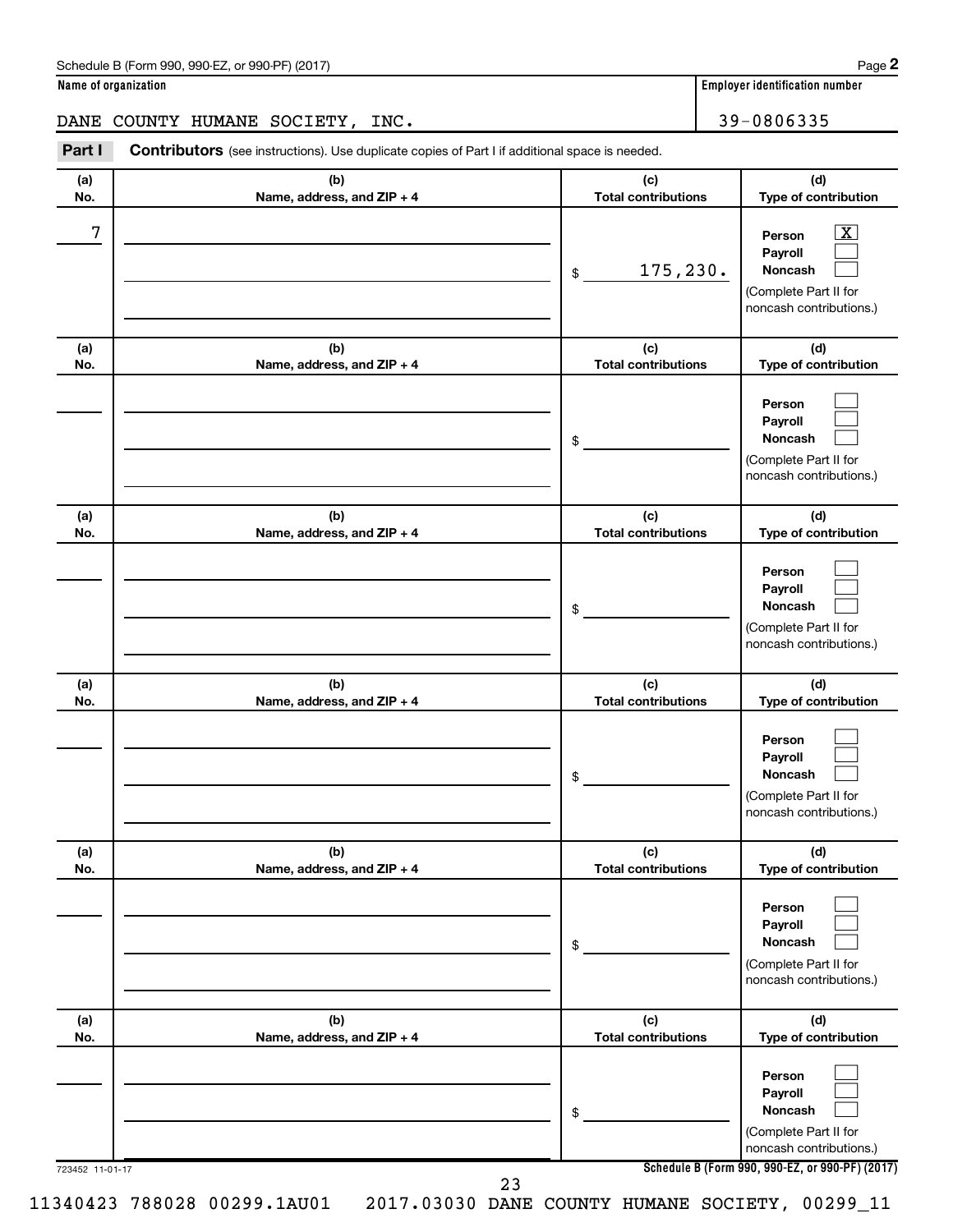|                              | Name of organization                                                                                |                                                 | <b>Employer identification number</b> |
|------------------------------|-----------------------------------------------------------------------------------------------------|-------------------------------------------------|---------------------------------------|
|                              | DANE COUNTY HUMANE SOCIETY, INC.                                                                    |                                                 | 39-0806335                            |
| Part II                      | Noncash Property (see instructions). Use duplicate copies of Part II if additional space is needed. |                                                 |                                       |
| (a)<br>No.<br>from<br>Part I | (b)<br>Description of noncash property given                                                        | (c)<br>FMV (or estimate)<br>(See instructions.) | (d)<br>Date received                  |
| 5                            | PET FOOD                                                                                            |                                                 |                                       |
|                              |                                                                                                     | 40,000.<br>\$                                   | 12/31/17                              |
| (a)<br>No.<br>from<br>Part I | (b)<br>Description of noncash property given                                                        | (c)<br>FMV (or estimate)<br>(See instructions.) | (d)<br>Date received                  |
|                              |                                                                                                     | \$                                              |                                       |
|                              |                                                                                                     |                                                 |                                       |
| (a)<br>No.<br>from<br>Part I | (b)<br>Description of noncash property given                                                        | (c)<br>FMV (or estimate)<br>(See instructions.) | (d)<br>Date received                  |
|                              |                                                                                                     |                                                 |                                       |
|                              |                                                                                                     | \$                                              |                                       |
| (a)<br>No.<br>from<br>Part I | (b)<br>Description of noncash property given                                                        | (c)<br>FMV (or estimate)<br>(See instructions.) | (d)<br>Date received                  |
|                              |                                                                                                     |                                                 |                                       |
|                              |                                                                                                     | \$                                              |                                       |
| (a)<br>No.<br>from<br>Part I | (b)<br>Description of noncash property given                                                        | (c)<br>FMV (or estimate)<br>(See instructions.) | (d)<br>Date received                  |
|                              |                                                                                                     |                                                 |                                       |
|                              |                                                                                                     | \$                                              |                                       |
| (a)<br>No.                   | (b)                                                                                                 | (c)<br>FMV (or estimate)                        | (d)                                   |

**Schedule B (Form 990, 990-EZ, or 990-PF) (2017)**

**(See instructions.)**

11340423 788028 00299.1AU01 2017.03030 DANE COUNTY HUMANE SOCIETY, 00299\_11

**Description of noncash property given**

723453 11-01-17

**from Part I**

24

\$

**Name of organization Employer identification number**

**(d) Date received**

Schedule B (Form 990, 990-EZ, or 990-PF) (2017)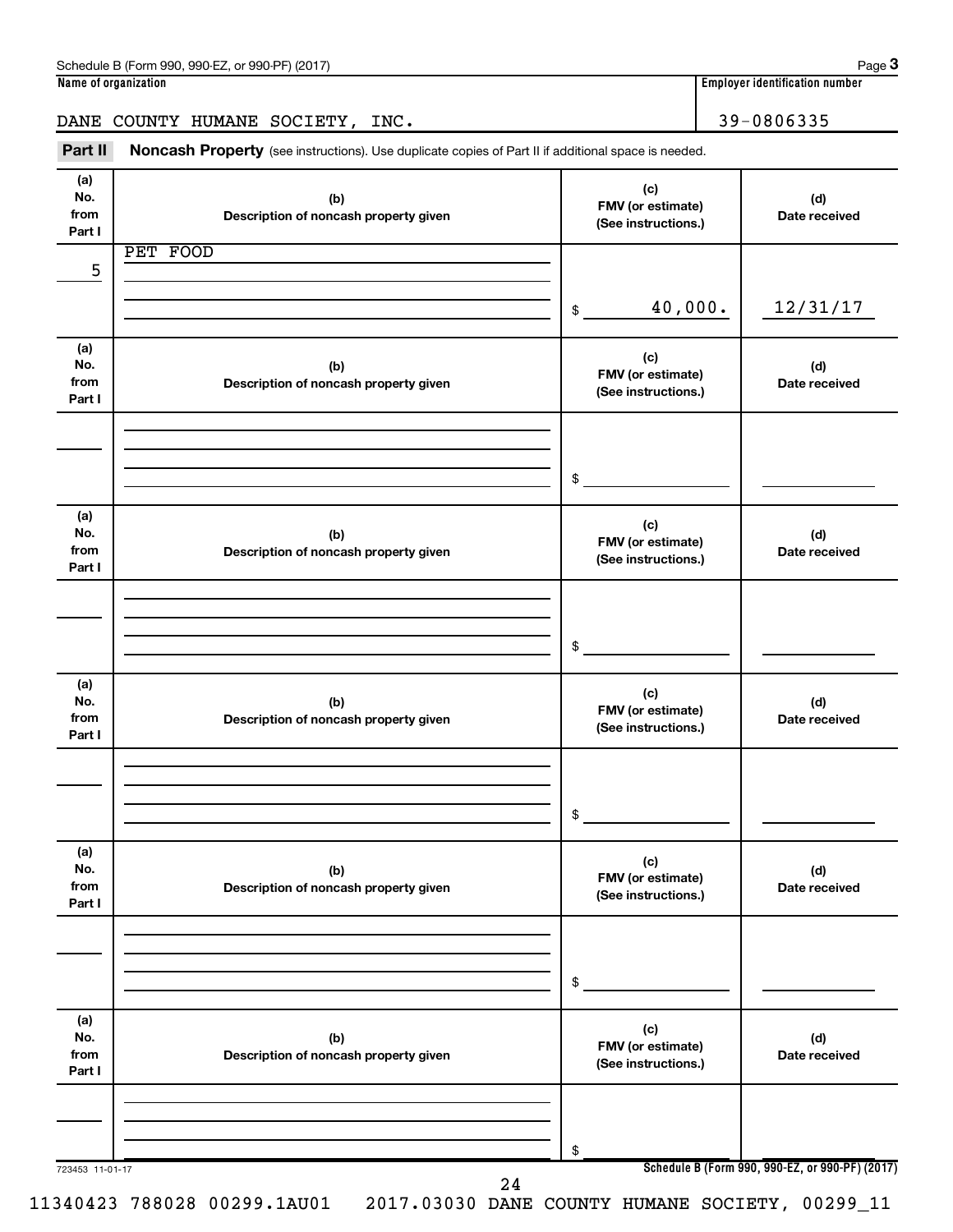| Name of organization      |                                                                                                                                                          |                                          | <b>Employer identification number</b>                                                                                                                 |  |  |  |  |  |  |  |
|---------------------------|----------------------------------------------------------------------------------------------------------------------------------------------------------|------------------------------------------|-------------------------------------------------------------------------------------------------------------------------------------------------------|--|--|--|--|--|--|--|
|                           | DANE COUNTY HUMANE SOCIETY, INC.                                                                                                                         |                                          | 39-0806335                                                                                                                                            |  |  |  |  |  |  |  |
| Part III                  | the year from any one contributor. Complete columns (a) through (e) and the following line entry. For organizations                                      |                                          | Exclusively religious, charitable, etc., contributions to organizations described in section 501(c)(7), (8), or (10) that total more than \$1,000 for |  |  |  |  |  |  |  |
|                           | completing Part III, enter the total of exclusively religious, charitable, etc., contributions of \$1,000 or less for the year. (Enter this info. once.) |                                          |                                                                                                                                                       |  |  |  |  |  |  |  |
|                           | Use duplicate copies of Part III if additional space is needed.                                                                                          |                                          |                                                                                                                                                       |  |  |  |  |  |  |  |
| (a) No.<br>from           | (b) Purpose of gift                                                                                                                                      | (c) Use of gift                          | (d) Description of how gift is held                                                                                                                   |  |  |  |  |  |  |  |
| Part I                    |                                                                                                                                                          |                                          |                                                                                                                                                       |  |  |  |  |  |  |  |
|                           |                                                                                                                                                          |                                          |                                                                                                                                                       |  |  |  |  |  |  |  |
|                           |                                                                                                                                                          |                                          |                                                                                                                                                       |  |  |  |  |  |  |  |
|                           |                                                                                                                                                          |                                          |                                                                                                                                                       |  |  |  |  |  |  |  |
|                           |                                                                                                                                                          | (e) Transfer of gift                     |                                                                                                                                                       |  |  |  |  |  |  |  |
|                           |                                                                                                                                                          |                                          |                                                                                                                                                       |  |  |  |  |  |  |  |
|                           | Transferee's name, address, and ZIP + 4                                                                                                                  |                                          | Relationship of transferor to transferee                                                                                                              |  |  |  |  |  |  |  |
|                           |                                                                                                                                                          |                                          |                                                                                                                                                       |  |  |  |  |  |  |  |
|                           |                                                                                                                                                          |                                          |                                                                                                                                                       |  |  |  |  |  |  |  |
|                           |                                                                                                                                                          |                                          |                                                                                                                                                       |  |  |  |  |  |  |  |
| (a) No.                   |                                                                                                                                                          |                                          |                                                                                                                                                       |  |  |  |  |  |  |  |
| from<br>Part I            | (b) Purpose of gift                                                                                                                                      | (c) Use of gift                          | (d) Description of how gift is held                                                                                                                   |  |  |  |  |  |  |  |
|                           |                                                                                                                                                          |                                          |                                                                                                                                                       |  |  |  |  |  |  |  |
|                           |                                                                                                                                                          |                                          |                                                                                                                                                       |  |  |  |  |  |  |  |
|                           |                                                                                                                                                          |                                          |                                                                                                                                                       |  |  |  |  |  |  |  |
|                           |                                                                                                                                                          |                                          |                                                                                                                                                       |  |  |  |  |  |  |  |
|                           |                                                                                                                                                          | (e) Transfer of gift                     |                                                                                                                                                       |  |  |  |  |  |  |  |
|                           | Transferee's name, address, and ZIP + 4                                                                                                                  | Relationship of transferor to transferee |                                                                                                                                                       |  |  |  |  |  |  |  |
|                           |                                                                                                                                                          |                                          |                                                                                                                                                       |  |  |  |  |  |  |  |
|                           |                                                                                                                                                          |                                          |                                                                                                                                                       |  |  |  |  |  |  |  |
|                           |                                                                                                                                                          |                                          |                                                                                                                                                       |  |  |  |  |  |  |  |
| (a) No.                   |                                                                                                                                                          |                                          |                                                                                                                                                       |  |  |  |  |  |  |  |
| from<br>Part I            | (b) Purpose of gift                                                                                                                                      | (c) Use of gift                          | (d) Description of how gift is held                                                                                                                   |  |  |  |  |  |  |  |
|                           |                                                                                                                                                          |                                          |                                                                                                                                                       |  |  |  |  |  |  |  |
|                           |                                                                                                                                                          |                                          |                                                                                                                                                       |  |  |  |  |  |  |  |
|                           |                                                                                                                                                          |                                          |                                                                                                                                                       |  |  |  |  |  |  |  |
|                           |                                                                                                                                                          |                                          |                                                                                                                                                       |  |  |  |  |  |  |  |
|                           | (e) Transfer of gift                                                                                                                                     |                                          |                                                                                                                                                       |  |  |  |  |  |  |  |
|                           | Transferee's name, address, and $ZIP + 4$                                                                                                                |                                          | Relationship of transferor to transferee                                                                                                              |  |  |  |  |  |  |  |
|                           |                                                                                                                                                          |                                          |                                                                                                                                                       |  |  |  |  |  |  |  |
|                           |                                                                                                                                                          |                                          |                                                                                                                                                       |  |  |  |  |  |  |  |
|                           |                                                                                                                                                          |                                          |                                                                                                                                                       |  |  |  |  |  |  |  |
|                           |                                                                                                                                                          |                                          |                                                                                                                                                       |  |  |  |  |  |  |  |
| (a) No.<br>from<br>Part I | (b) Purpose of gift                                                                                                                                      | (c) Use of gift                          | (d) Description of how gift is held                                                                                                                   |  |  |  |  |  |  |  |
|                           |                                                                                                                                                          |                                          |                                                                                                                                                       |  |  |  |  |  |  |  |
|                           |                                                                                                                                                          |                                          |                                                                                                                                                       |  |  |  |  |  |  |  |
|                           |                                                                                                                                                          |                                          |                                                                                                                                                       |  |  |  |  |  |  |  |
|                           |                                                                                                                                                          |                                          |                                                                                                                                                       |  |  |  |  |  |  |  |
|                           |                                                                                                                                                          | (e) Transfer of gift                     |                                                                                                                                                       |  |  |  |  |  |  |  |
|                           |                                                                                                                                                          |                                          |                                                                                                                                                       |  |  |  |  |  |  |  |
|                           | Transferee's name, address, and ZIP + 4                                                                                                                  |                                          | Relationship of transferor to transferee                                                                                                              |  |  |  |  |  |  |  |
|                           |                                                                                                                                                          |                                          |                                                                                                                                                       |  |  |  |  |  |  |  |
|                           |                                                                                                                                                          |                                          |                                                                                                                                                       |  |  |  |  |  |  |  |
|                           |                                                                                                                                                          |                                          |                                                                                                                                                       |  |  |  |  |  |  |  |
|                           |                                                                                                                                                          |                                          | Schedule B (Form 990, 990-EZ, or 990-PF) (2017)                                                                                                       |  |  |  |  |  |  |  |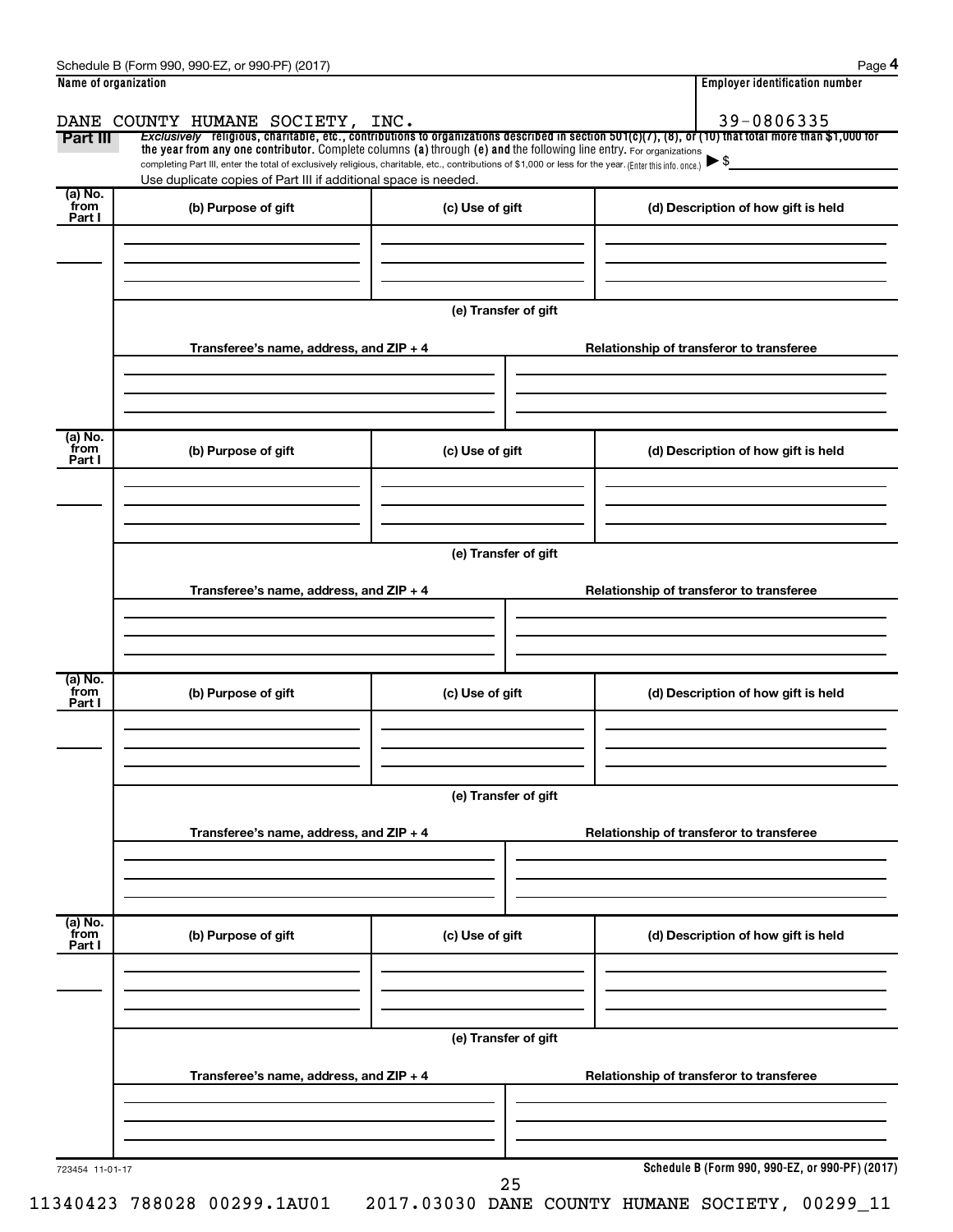| (Form 990) |
|------------|
|            |

# **SCHEDULE D Supplemental Financial Statements**<br> **Form 990 2017**<br> **Part IV** line 6.7.8.9.10, 11a, 11b, 11d, 11d, 11d, 11d, 11d, 12a, 0r, 12b

**(Form 990) | Complete if the organization answered "Yes" on Form 990, Part IV, line 6, 7, 8, 9, 10, 11a, 11b, 11c, 11d, 11e, 11f, 12a, or 12b.**

**| Attach to Form 990. |Go to www.irs.gov/Form990 for instructions and the latest information.**



Department of the Treasury Internal Revenue Service

Name of the organization<br> **Employer identification number**<br> **Employer identification number**<br> **Employer identification number**<br> **Employer identification number**<br> **Employer identification number** DANE COUNTY HUMANE SOCIETY, INC.

| Part I  | Organizations Maintaining Donor Advised Funds or Other Similar Funds or Accounts. Complete if the                                                                                                                             |                                                |                                                    |
|---------|-------------------------------------------------------------------------------------------------------------------------------------------------------------------------------------------------------------------------------|------------------------------------------------|----------------------------------------------------|
|         | organization answered "Yes" on Form 990, Part IV, line 6.                                                                                                                                                                     | (a) Donor advised funds                        | (b) Funds and other accounts                       |
|         |                                                                                                                                                                                                                               |                                                |                                                    |
| 1       | Aggregate value of contributions to (during year)                                                                                                                                                                             |                                                |                                                    |
| 2       | Aggregate value of grants from (during year)                                                                                                                                                                                  |                                                |                                                    |
| з<br>4  |                                                                                                                                                                                                                               |                                                |                                                    |
| 5       | Did the organization inform all donors and donor advisors in writing that the assets held in donor advised funds                                                                                                              |                                                |                                                    |
|         |                                                                                                                                                                                                                               |                                                | Yes<br>No                                          |
| 6       | Did the organization inform all grantees, donors, and donor advisors in writing that grant funds can be used only                                                                                                             |                                                |                                                    |
|         | for charitable purposes and not for the benefit of the donor or donor advisor, or for any other purpose conferring                                                                                                            |                                                |                                                    |
|         |                                                                                                                                                                                                                               |                                                | Yes<br>No                                          |
| Part II | Conservation Easements. Complete if the organization answered "Yes" on Form 990, Part IV, line 7.                                                                                                                             |                                                |                                                    |
| 1       | Purpose(s) of conservation easements held by the organization (check all that apply).                                                                                                                                         |                                                |                                                    |
|         | Preservation of land for public use (e.g., recreation or education)                                                                                                                                                           |                                                | Preservation of a historically important land area |
|         | Protection of natural habitat                                                                                                                                                                                                 | Preservation of a certified historic structure |                                                    |
|         | Preservation of open space                                                                                                                                                                                                    |                                                |                                                    |
| 2       | Complete lines 2a through 2d if the organization held a qualified conservation contribution in the form of a conservation easement on the last                                                                                |                                                |                                                    |
|         | day of the tax year.                                                                                                                                                                                                          |                                                | Held at the End of the Tax Year                    |
| а       |                                                                                                                                                                                                                               |                                                | 2a                                                 |
| b       |                                                                                                                                                                                                                               |                                                | 2 <sub>b</sub>                                     |
|         |                                                                                                                                                                                                                               |                                                | 2c                                                 |
|         | d Number of conservation easements included in (c) acquired after 7/25/06, and not on a historic structure                                                                                                                    |                                                |                                                    |
|         | listed in the National Register [111] Marshall Register [11] Marshall Register [11] Marshall Register [11] Marshall Register [11] Marshall Register [11] Marshall Register [11] Marshall Register [11] Marshall Register [11] |                                                | 2d                                                 |
| 3       | Number of conservation easements modified, transferred, released, extinguished, or terminated by the organization during the tax                                                                                              |                                                |                                                    |
|         | $year \triangleright$                                                                                                                                                                                                         |                                                |                                                    |
| 4       | Number of states where property subject to conservation easement is located $\blacktriangleright$                                                                                                                             |                                                |                                                    |
| 5       | Does the organization have a written policy regarding the periodic monitoring, inspection, handling of                                                                                                                        |                                                |                                                    |
|         | violations, and enforcement of the conservation easements it holds?                                                                                                                                                           |                                                | Yes<br><b>No</b>                                   |
| 6       | Staff and volunteer hours devoted to monitoring, inspecting, handling of violations, and enforcing conservation easements during the year                                                                                     |                                                |                                                    |
| 7       | Amount of expenses incurred in monitoring, inspecting, handling of violations, and enforcing conservation easements during the year                                                                                           |                                                |                                                    |
|         | ► \$                                                                                                                                                                                                                          |                                                |                                                    |
| 8       | Does each conservation easement reported on line 2(d) above satisfy the requirements of section 170(h)(4)(B)(i)                                                                                                               |                                                |                                                    |
|         |                                                                                                                                                                                                                               |                                                | Yes<br><b>No</b>                                   |
| 9       | In Part XIII, describe how the organization reports conservation easements in its revenue and expense statement, and balance sheet, and                                                                                       |                                                |                                                    |
|         | include, if applicable, the text of the footnote to the organization's financial statements that describes the organization's accounting for                                                                                  |                                                |                                                    |
|         | conservation easements.                                                                                                                                                                                                       |                                                |                                                    |
|         | Organizations Maintaining Collections of Art, Historical Treasures, or Other Similar Assets.<br>Part III                                                                                                                      |                                                |                                                    |
|         | Complete if the organization answered "Yes" on Form 990, Part IV, line 8.                                                                                                                                                     |                                                |                                                    |
|         | 1a If the organization elected, as permitted under SFAS 116 (ASC 958), not to report in its revenue statement and balance sheet works of art,                                                                                 |                                                |                                                    |
|         | historical treasures, or other similar assets held for public exhibition, education, or research in furtherance of public service, provide, in Part XIII,                                                                     |                                                |                                                    |
|         | the text of the footnote to its financial statements that describes these items.                                                                                                                                              |                                                |                                                    |
|         | <b>b</b> If the organization elected, as permitted under SFAS 116 (ASC 958), to report in its revenue statement and balance sheet works of art, historical                                                                    |                                                |                                                    |
|         | treasures, or other similar assets held for public exhibition, education, or research in furtherance of public service, provide the following amounts                                                                         |                                                |                                                    |
|         | relating to these items:                                                                                                                                                                                                      |                                                |                                                    |
|         |                                                                                                                                                                                                                               |                                                | $\triangleright$ \$                                |
|         | (ii) Assets included in Form 990, Part X                                                                                                                                                                                      |                                                | $\triangleright$ \$                                |
| 2       | If the organization received or held works of art, historical treasures, or other similar assets for financial gain, provide                                                                                                  |                                                |                                                    |
|         | the following amounts required to be reported under SFAS 116 (ASC 958) relating to these items:                                                                                                                               |                                                |                                                    |
| a       |                                                                                                                                                                                                                               |                                                | - \$<br>▶                                          |
|         | b Assets included in Form 990, Part X [11, 120] Marten and March 2014 March 2015 (120) March 2015 (120) March 2015                                                                                                            |                                                | $\blacktriangleright$ s                            |
|         | LHA For Paperwork Reduction Act Notice, see the Instructions for Form 990.                                                                                                                                                    |                                                | Schedule D (Form 990) 2017                         |
|         | 732051 10-09-17                                                                                                                                                                                                               | 26                                             |                                                    |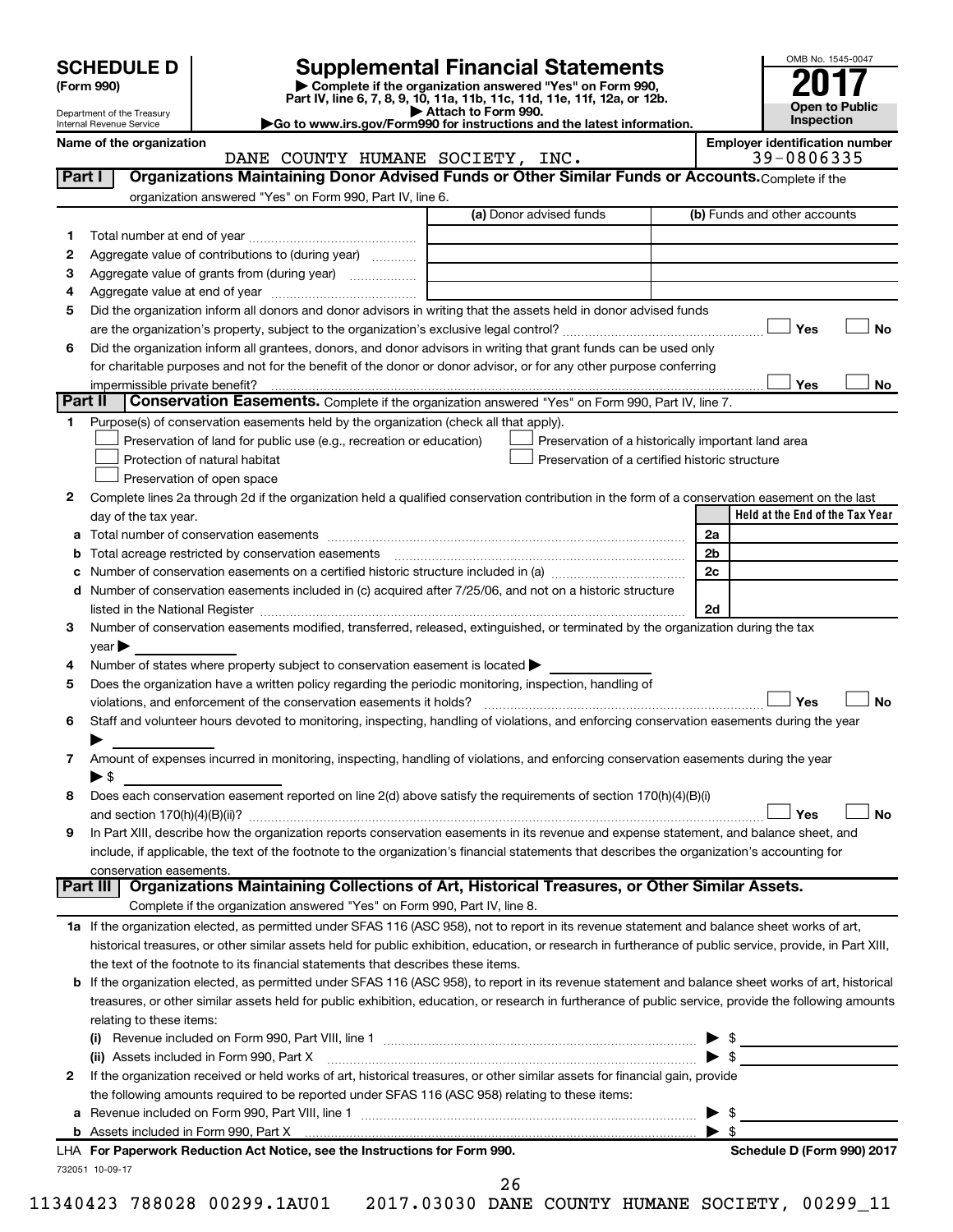|               | Schedule D (Form 990) 2017                                                                                                                                                                                                     | DANE COUNTY HUMANE SOCIETY, INC. |                |                   |                                                                                                                                                                                                                               |                     |                | 39-0806335 Page 2                          |
|---------------|--------------------------------------------------------------------------------------------------------------------------------------------------------------------------------------------------------------------------------|----------------------------------|----------------|-------------------|-------------------------------------------------------------------------------------------------------------------------------------------------------------------------------------------------------------------------------|---------------------|----------------|--------------------------------------------|
|               | Part III<br>Organizations Maintaining Collections of Art, Historical Treasures, or Other Similar Assets(continued)                                                                                                             |                                  |                |                   |                                                                                                                                                                                                                               |                     |                |                                            |
| 3             | Using the organization's acquisition, accession, and other records, check any of the following that are a significant use of its collection items                                                                              |                                  |                |                   |                                                                                                                                                                                                                               |                     |                |                                            |
|               | (check all that apply):                                                                                                                                                                                                        |                                  |                |                   |                                                                                                                                                                                                                               |                     |                |                                            |
| a             | Public exhibition                                                                                                                                                                                                              |                                  |                |                   | Loan or exchange programs                                                                                                                                                                                                     |                     |                |                                            |
| b             | Scholarly research                                                                                                                                                                                                             | е                                |                |                   | Other and the contract of the contract of the contract of the contract of the contract of the contract of the contract of the contract of the contract of the contract of the contract of the contract of the contract of the |                     |                |                                            |
| с             | Preservation for future generations                                                                                                                                                                                            |                                  |                |                   |                                                                                                                                                                                                                               |                     |                |                                            |
| 4             | Provide a description of the organization's collections and explain how they further the organization's exempt purpose in Part XIII.                                                                                           |                                  |                |                   |                                                                                                                                                                                                                               |                     |                |                                            |
| 5             | During the year, did the organization solicit or receive donations of art, historical treasures, or other similar assets                                                                                                       |                                  |                |                   |                                                                                                                                                                                                                               |                     |                |                                            |
|               | Part IV<br>Escrow and Custodial Arrangements. Complete if the organization answered "Yes" on Form 990, Part IV, line 9, or                                                                                                     |                                  |                |                   |                                                                                                                                                                                                                               |                     | Yes            | No                                         |
|               | reported an amount on Form 990, Part X, line 21.                                                                                                                                                                               |                                  |                |                   |                                                                                                                                                                                                                               |                     |                |                                            |
|               | 1a Is the organization an agent, trustee, custodian or other intermediary for contributions or other assets not included                                                                                                       |                                  |                |                   |                                                                                                                                                                                                                               |                     |                |                                            |
|               |                                                                                                                                                                                                                                |                                  |                |                   |                                                                                                                                                                                                                               |                     | Yes            | No                                         |
|               | b If "Yes," explain the arrangement in Part XIII and complete the following table:                                                                                                                                             |                                  |                |                   |                                                                                                                                                                                                                               |                     |                |                                            |
|               |                                                                                                                                                                                                                                |                                  |                |                   |                                                                                                                                                                                                                               |                     | Amount         |                                            |
|               |                                                                                                                                                                                                                                |                                  |                |                   |                                                                                                                                                                                                                               | 1c                  |                |                                            |
|               |                                                                                                                                                                                                                                |                                  |                |                   |                                                                                                                                                                                                                               | 1d                  |                |                                            |
| е             | Distributions during the year manufactured and an account of the year manufactured and the year manufactured and the year manufactured and the year manufactured and the year manufactured and the year manufactured and the y |                                  |                |                   |                                                                                                                                                                                                                               | 1e                  |                |                                            |
| f.            |                                                                                                                                                                                                                                |                                  |                |                   |                                                                                                                                                                                                                               | 1f                  |                |                                            |
|               | 2a Did the organization include an amount on Form 990, Part X, line 21, for escrow or custodial account liability?                                                                                                             |                                  |                |                   |                                                                                                                                                                                                                               |                     | Yes            | No                                         |
|               | <b>b</b> If "Yes," explain the arrangement in Part XIII. Check here if the explanation has been provided on Part XIII                                                                                                          |                                  |                |                   |                                                                                                                                                                                                                               |                     |                |                                            |
| <b>Part V</b> | Endowment Funds. Complete if the organization answered "Yes" on Form 990, Part IV, line 10.                                                                                                                                    |                                  |                |                   |                                                                                                                                                                                                                               |                     |                |                                            |
|               |                                                                                                                                                                                                                                | (a) Current year                 | (b) Prior year |                   | (c) Two years back                                                                                                                                                                                                            |                     |                | (d) Three years back   (e) Four years back |
|               | 1a Beginning of year balance                                                                                                                                                                                                   |                                  |                |                   |                                                                                                                                                                                                                               |                     |                |                                            |
| b             |                                                                                                                                                                                                                                |                                  |                |                   |                                                                                                                                                                                                                               |                     |                |                                            |
|               | Net investment earnings, gains, and losses                                                                                                                                                                                     |                                  |                |                   |                                                                                                                                                                                                                               |                     |                |                                            |
| d             |                                                                                                                                                                                                                                |                                  |                |                   |                                                                                                                                                                                                                               |                     |                |                                            |
|               | e Other expenditures for facilities                                                                                                                                                                                            |                                  |                |                   |                                                                                                                                                                                                                               |                     |                |                                            |
|               | and programs                                                                                                                                                                                                                   |                                  |                |                   |                                                                                                                                                                                                                               |                     |                |                                            |
|               |                                                                                                                                                                                                                                |                                  |                |                   |                                                                                                                                                                                                                               |                     |                |                                            |
| g             | Provide the estimated percentage of the current year end balance (line 1g, column (a)) held as:                                                                                                                                |                                  |                |                   |                                                                                                                                                                                                                               |                     |                |                                            |
| 2<br>а        | Board designated or quasi-endowment                                                                                                                                                                                            |                                  | %              |                   |                                                                                                                                                                                                                               |                     |                |                                            |
| b             | Permanent endowment                                                                                                                                                                                                            | %                                |                |                   |                                                                                                                                                                                                                               |                     |                |                                            |
| с             | Temporarily restricted endowment                                                                                                                                                                                               | %                                |                |                   |                                                                                                                                                                                                                               |                     |                |                                            |
|               | The percentages on lines 2a, 2b, and 2c should equal 100%.                                                                                                                                                                     |                                  |                |                   |                                                                                                                                                                                                                               |                     |                |                                            |
|               | 3a Are there endowment funds not in the possession of the organization that are held and administered for the organization                                                                                                     |                                  |                |                   |                                                                                                                                                                                                                               |                     |                |                                            |
|               | by:                                                                                                                                                                                                                            |                                  |                |                   |                                                                                                                                                                                                                               |                     |                | Yes<br>No                                  |
|               | (i)                                                                                                                                                                                                                            |                                  |                |                   |                                                                                                                                                                                                                               |                     | 3a(i)          |                                            |
|               |                                                                                                                                                                                                                                |                                  |                |                   |                                                                                                                                                                                                                               |                     | 3a(ii)         |                                            |
|               |                                                                                                                                                                                                                                |                                  |                |                   |                                                                                                                                                                                                                               |                     | 3b             |                                            |
| 4             | Describe in Part XIII the intended uses of the organization's endowment funds.                                                                                                                                                 |                                  |                |                   |                                                                                                                                                                                                                               |                     |                |                                            |
|               | Part VI   Land, Buildings, and Equipment.                                                                                                                                                                                      |                                  |                |                   |                                                                                                                                                                                                                               |                     |                |                                            |
|               | Complete if the organization answered "Yes" on Form 990, Part IV, line 11a. See Form 990, Part X, line 10.                                                                                                                     |                                  |                |                   |                                                                                                                                                                                                                               |                     |                |                                            |
|               | Description of property                                                                                                                                                                                                        | (a) Cost or other                |                | (b) Cost or other |                                                                                                                                                                                                                               | (c) Accumulated     | (d) Book value |                                            |
|               |                                                                                                                                                                                                                                | basis (investment)               |                | basis (other)     |                                                                                                                                                                                                                               | depreciation        |                |                                            |
|               |                                                                                                                                                                                                                                |                                  |                |                   | 1,240,097.                                                                                                                                                                                                                    |                     |                | 1,240,097.                                 |
|               |                                                                                                                                                                                                                                |                                  |                |                   | 5,964,968.                                                                                                                                                                                                                    | 2, 230, 859.        |                | 3,734,109.                                 |
| c             |                                                                                                                                                                                                                                |                                  |                |                   | 30,044.<br>1,014,919.                                                                                                                                                                                                         | 12,837.<br>858,025. |                | 17,207.<br>156,894.                        |
|               |                                                                                                                                                                                                                                |                                  |                |                   | 230,915.                                                                                                                                                                                                                      | 181,777.            |                | 49, 138.                                   |
|               |                                                                                                                                                                                                                                |                                  |                |                   |                                                                                                                                                                                                                               |                     |                | 5, 197, 445.                               |
|               |                                                                                                                                                                                                                                |                                  |                |                   |                                                                                                                                                                                                                               |                     |                |                                            |

**Schedule D (Form 990) 2017**

732052 10-09-17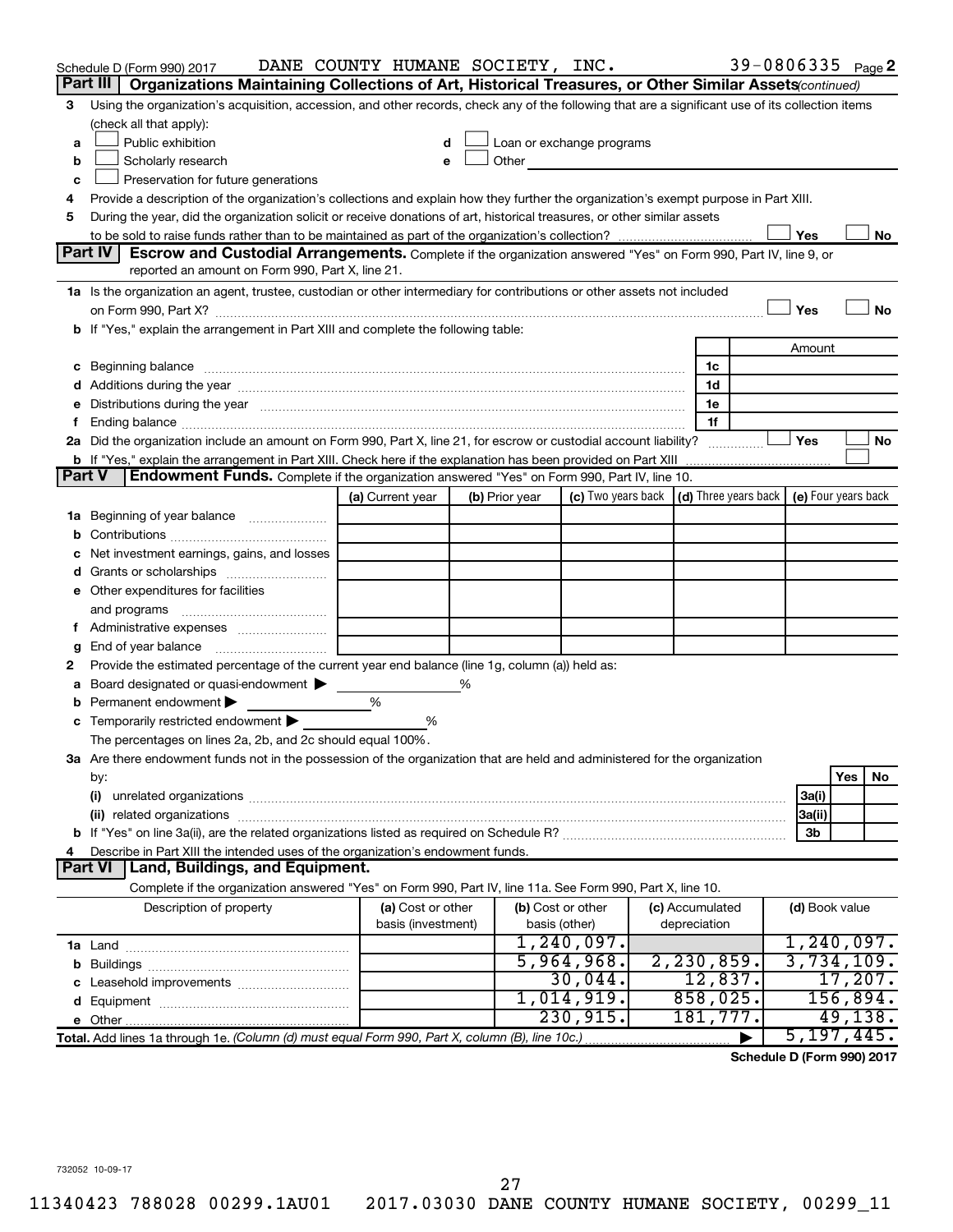|             | Schedule D (Form 990) 2017               | DANE COUNTY HUMANE SOCIETY, INC.                                                                                                                                                   |                 |                |                                                           | 39-0806335 $_{Page}$ 3     |  |
|-------------|------------------------------------------|------------------------------------------------------------------------------------------------------------------------------------------------------------------------------------|-----------------|----------------|-----------------------------------------------------------|----------------------------|--|
|             | Part VII Investments - Other Securities. |                                                                                                                                                                                    |                 |                |                                                           |                            |  |
|             |                                          | Complete if the organization answered "Yes" on Form 990, Part IV, line 11b. See Form 990, Part X, line 12.<br>(a) Description of security or category (including name of security) |                 |                |                                                           |                            |  |
|             |                                          |                                                                                                                                                                                    | (b) Book value  |                | (c) Method of valuation: Cost or end-of-year market value |                            |  |
|             | (1) Financial derivatives                |                                                                                                                                                                                    |                 |                |                                                           |                            |  |
| $(3)$ Other |                                          |                                                                                                                                                                                    |                 |                |                                                           |                            |  |
| (A)         |                                          |                                                                                                                                                                                    |                 |                |                                                           |                            |  |
| (B)         |                                          |                                                                                                                                                                                    |                 |                |                                                           |                            |  |
| (C)         |                                          |                                                                                                                                                                                    |                 |                |                                                           |                            |  |
| (D)         |                                          |                                                                                                                                                                                    |                 |                |                                                           |                            |  |
| (E)         |                                          |                                                                                                                                                                                    |                 |                |                                                           |                            |  |
| (F)         |                                          |                                                                                                                                                                                    |                 |                |                                                           |                            |  |
| (G)         |                                          |                                                                                                                                                                                    |                 |                |                                                           |                            |  |
| (H)         |                                          |                                                                                                                                                                                    |                 |                |                                                           |                            |  |
|             |                                          | Total. (Col. (b) must equal Form 990, Part X, col. (B) line 12.)                                                                                                                   |                 |                |                                                           |                            |  |
|             |                                          | Part VIII Investments - Program Related.                                                                                                                                           |                 |                |                                                           |                            |  |
|             | (a) Description of investment            | Complete if the organization answered "Yes" on Form 990, Part IV, line 11c. See Form 990, Part X, line 13.                                                                         | (b) Book value  |                | (c) Method of valuation: Cost or end-of-year market value |                            |  |
|             |                                          |                                                                                                                                                                                    |                 |                |                                                           |                            |  |
| (1)<br>(2)  |                                          |                                                                                                                                                                                    |                 |                |                                                           |                            |  |
| (3)         |                                          |                                                                                                                                                                                    |                 |                |                                                           |                            |  |
| (4)         |                                          |                                                                                                                                                                                    |                 |                |                                                           |                            |  |
| (5)         |                                          |                                                                                                                                                                                    |                 |                |                                                           |                            |  |
| (6)         |                                          |                                                                                                                                                                                    |                 |                |                                                           |                            |  |
| (7)         |                                          |                                                                                                                                                                                    |                 |                |                                                           |                            |  |
| (8)         |                                          |                                                                                                                                                                                    |                 |                |                                                           |                            |  |
| (9)         |                                          |                                                                                                                                                                                    |                 |                |                                                           |                            |  |
|             |                                          | Total. (Col. (b) must equal Form 990, Part X, col. (B) line $13.$ )                                                                                                                |                 |                |                                                           |                            |  |
| Part IX     | <b>Other Assets.</b>                     |                                                                                                                                                                                    |                 |                |                                                           |                            |  |
|             |                                          | Complete if the organization answered "Yes" on Form 990, Part IV, line 11d. See Form 990, Part X, line 15.                                                                         | (a) Description |                |                                                           | (b) Book value             |  |
|             |                                          |                                                                                                                                                                                    |                 |                |                                                           |                            |  |
| (1)<br>(2)  |                                          |                                                                                                                                                                                    |                 |                |                                                           |                            |  |
| (3)         |                                          |                                                                                                                                                                                    |                 |                |                                                           |                            |  |
| (4)         |                                          |                                                                                                                                                                                    |                 |                |                                                           |                            |  |
| (5)         |                                          |                                                                                                                                                                                    |                 |                |                                                           |                            |  |
| (6)         |                                          |                                                                                                                                                                                    |                 |                |                                                           |                            |  |
| (7)         |                                          |                                                                                                                                                                                    |                 |                |                                                           |                            |  |
| (8)         |                                          |                                                                                                                                                                                    |                 |                |                                                           |                            |  |
| (9)         |                                          |                                                                                                                                                                                    |                 |                |                                                           |                            |  |
|             |                                          | Total. (Column (b) must equal Form 990, Part X, col. (B) line 15.)                                                                                                                 |                 |                |                                                           |                            |  |
| Part X      | <b>Other Liabilities.</b>                |                                                                                                                                                                                    |                 |                |                                                           |                            |  |
|             |                                          | Complete if the organization answered "Yes" on Form 990, Part IV, line 11e or 11f. See Form 990, Part X, line 25.<br>(a) Description of liability                                  |                 | (b) Book value |                                                           |                            |  |
| 1.          | Federal income taxes                     |                                                                                                                                                                                    |                 |                |                                                           |                            |  |
| (1)<br>(2)  | <b>ADVANCES ON</b>                       | <b>CONDITIONAL GRANTS</b>                                                                                                                                                          |                 | 11,953.        |                                                           |                            |  |
| (3)         |                                          |                                                                                                                                                                                    |                 |                |                                                           |                            |  |
| (4)         |                                          |                                                                                                                                                                                    |                 |                |                                                           |                            |  |
| (5)         |                                          |                                                                                                                                                                                    |                 |                |                                                           |                            |  |
| (6)         |                                          |                                                                                                                                                                                    |                 |                |                                                           |                            |  |
| (7)         |                                          |                                                                                                                                                                                    |                 |                |                                                           |                            |  |
| (8)         |                                          |                                                                                                                                                                                    |                 |                |                                                           |                            |  |
| (9)         |                                          |                                                                                                                                                                                    |                 |                |                                                           |                            |  |
|             |                                          | Total. (Column (b) must equal Form 990, Part X, col. (B) line 25.)                                                                                                                 |                 | 11,953.        |                                                           |                            |  |
|             |                                          | 2. Liability for uncertain tax positions. In Part XIII, provide the text of the footnote to the organization's financial statements that reports the                               |                 |                |                                                           |                            |  |
|             |                                          | organization's liability for uncertain tax positions under FIN 48 (ASC 740). Check here if the text of the footnote has been provided in Part XIII                                 |                 |                |                                                           |                            |  |
|             |                                          |                                                                                                                                                                                    |                 |                |                                                           | Schodule D (Form 990) 2017 |  |

**Schedule D (Form 990) 2017**

732053 10-09-17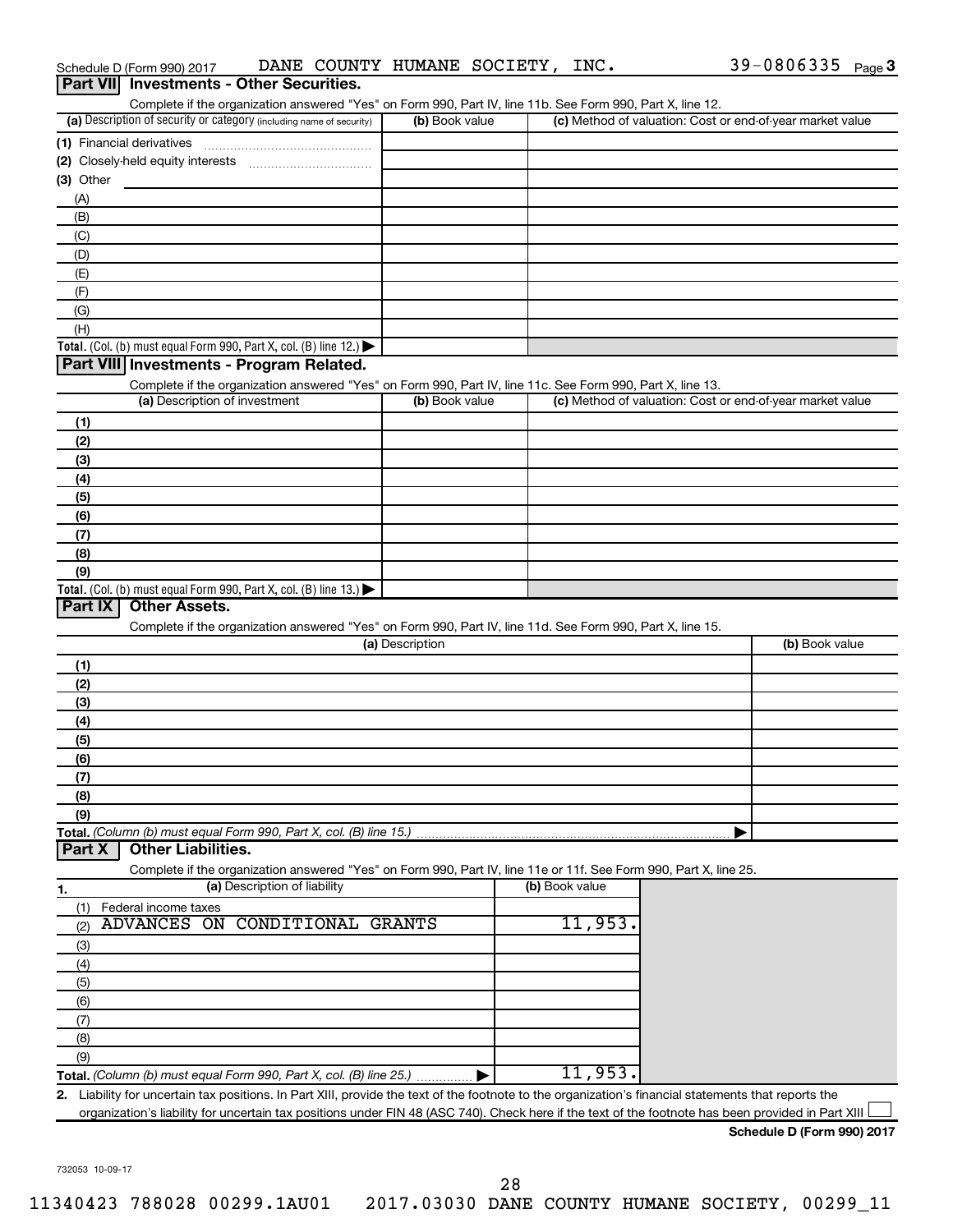| DANE COUNTY HUMANE SOCIETY, INC.<br>Schedule D (Form 990) 2017                                                                                                                                                                           |                |              | 39-0806335 Page 4 |              |             |
|------------------------------------------------------------------------------------------------------------------------------------------------------------------------------------------------------------------------------------------|----------------|--------------|-------------------|--------------|-------------|
| Reconciliation of Revenue per Audited Financial Statements With Revenue per Return.<br>Part XI                                                                                                                                           |                |              |                   |              |             |
| Complete if the organization answered "Yes" on Form 990, Part IV, line 12a.                                                                                                                                                              |                |              |                   |              |             |
| 1                                                                                                                                                                                                                                        |                |              | $\blacksquare$    | 4, 147, 633. |             |
| Amounts included on line 1 but not on Form 990, Part VIII, line 12:<br>2                                                                                                                                                                 |                |              |                   |              |             |
| а                                                                                                                                                                                                                                        | 2a             | 55,048.      |                   |              |             |
| b                                                                                                                                                                                                                                        | 2 <sub>b</sub> | 61,802.      |                   |              |             |
| с                                                                                                                                                                                                                                        | 2 <sub>c</sub> |              |                   |              |             |
| d                                                                                                                                                                                                                                        | 2d             |              |                   |              |             |
| Add lines 2a through 2d<br>е                                                                                                                                                                                                             |                |              | 2e                | 116,850.     |             |
| 3                                                                                                                                                                                                                                        |                |              | 3                 | 4,030,783.   |             |
| Amounts included on Form 990, Part VIII, line 12, but not on line 1:<br>4                                                                                                                                                                |                |              |                   |              |             |
| а                                                                                                                                                                                                                                        | 4а             |              |                   |              |             |
| Other (Describe in Part XIII.) <b>Construction Contract Construction</b> Construction Construction Construction Const<br>b                                                                                                               | 4 <sub>b</sub> | $-106, 547.$ |                   |              |             |
| c Add lines 4a and 4b                                                                                                                                                                                                                    |                |              | 4c                | $-106, 547.$ |             |
| 5.<br>Part XII   Reconciliation of Expenses per Audited Financial Statements With Expenses per Return.                                                                                                                                   |                |              | 5                 | 3,924,236.   |             |
| Complete if the organization answered "Yes" on Form 990, Part IV, line 12a.                                                                                                                                                              |                |              |                   |              |             |
|                                                                                                                                                                                                                                          |                |              | $\blacksquare$    | 3,887,417.   |             |
| 1<br>Amounts included on line 1 but not on Form 990, Part IX, line 25:<br>2                                                                                                                                                              |                |              |                   |              |             |
| а                                                                                                                                                                                                                                        | 2a             | 61,802.      |                   |              |             |
| b                                                                                                                                                                                                                                        | 2 <sub>b</sub> |              |                   |              |             |
|                                                                                                                                                                                                                                          | 2 <sub>c</sub> |              |                   |              |             |
| d                                                                                                                                                                                                                                        | 2d             | 106, 547.    |                   |              |             |
| Add lines 2a through 2d <b>contained a contained a contained a contained a</b> contained a contained a contained a contained a contained a contained a contained a contained a contained a contained a contained a contained a cont<br>е |                |              | 2e                | 168,349.     |             |
| 3                                                                                                                                                                                                                                        |                |              | 3                 | 3,719,068.   |             |
| Amounts included on Form 990, Part IX, line 25, but not on line 1:<br>4                                                                                                                                                                  |                |              |                   |              |             |
| а                                                                                                                                                                                                                                        | 4a             |              |                   |              |             |
| b                                                                                                                                                                                                                                        | 4 <sub>b</sub> |              |                   |              |             |
| c Add lines 4a and 4b                                                                                                                                                                                                                    |                |              | 4c                |              | υ.          |
| 5.                                                                                                                                                                                                                                       |                |              | 5                 | 3,719,068.   |             |
| <b>Part XIII Supplemental Information.</b>                                                                                                                                                                                               |                |              |                   |              |             |
| Provide the descriptions required for Part II, lines 3, 5, and 9; Part III, lines 1a and 4; Part IV, lines 1b and 2b; Part V, line 4; Part X, line 2; Part XI,                                                                           |                |              |                   |              |             |
| lines 2d and 4b; and Part XII, lines 2d and 4b. Also complete this part to provide any additional information.                                                                                                                           |                |              |                   |              |             |
|                                                                                                                                                                                                                                          |                |              |                   |              |             |
|                                                                                                                                                                                                                                          |                |              |                   |              |             |
|                                                                                                                                                                                                                                          |                |              |                   |              |             |
|                                                                                                                                                                                                                                          |                |              |                   |              |             |
| PART XI, LINE 4B - OTHER ADJUSTMENTS:                                                                                                                                                                                                    |                |              |                   |              |             |
| DIRECT EXPENSES REPORTED ON FORM 990, PART VIII, LINE 8B                                                                                                                                                                                 |                |              |                   | $-46,395.$   |             |
|                                                                                                                                                                                                                                          |                |              |                   |              |             |
| COST OF GOODS SOLD REPORTED ON FORM 990, PART VIII, LINE                                                                                                                                                                                 |                |              |                   |              |             |
|                                                                                                                                                                                                                                          |                |              |                   |              |             |
| 10B                                                                                                                                                                                                                                      |                |              |                   |              | $-60, 152.$ |
|                                                                                                                                                                                                                                          |                |              |                   |              |             |
| TOTAL TO SCHEDULE D, PART XI, LINE 4B                                                                                                                                                                                                    |                |              |                   | $-106, 547.$ |             |
|                                                                                                                                                                                                                                          |                |              |                   |              |             |
|                                                                                                                                                                                                                                          |                |              |                   |              |             |
|                                                                                                                                                                                                                                          |                |              |                   |              |             |
| PART XII, LINE 2D - OTHER ADJUSTMENTS:                                                                                                                                                                                                   |                |              |                   |              |             |
|                                                                                                                                                                                                                                          |                |              |                   |              |             |
| DIRECT EXPENSES REPORTED ON FORM 990, PART VIII, LINE 8B                                                                                                                                                                                 |                |              |                   |              | 46,395.     |
|                                                                                                                                                                                                                                          |                |              |                   |              |             |
| COST OF GOODS SOLD REPORTED ON FORM 990, PART VIII, LINE                                                                                                                                                                                 |                |              |                   |              |             |
|                                                                                                                                                                                                                                          |                |              |                   |              |             |
| 10B                                                                                                                                                                                                                                      |                |              |                   |              | 60, 152.    |

|                 | TOTAL TO SCHEDULE D, PART XII, LINE |  |  | 2D | $106,547$ .                |
|-----------------|-------------------------------------|--|--|----|----------------------------|
| 732054 10-09-17 |                                     |  |  |    | Schedule D (Form 990) 2017 |
|                 |                                     |  |  |    |                            |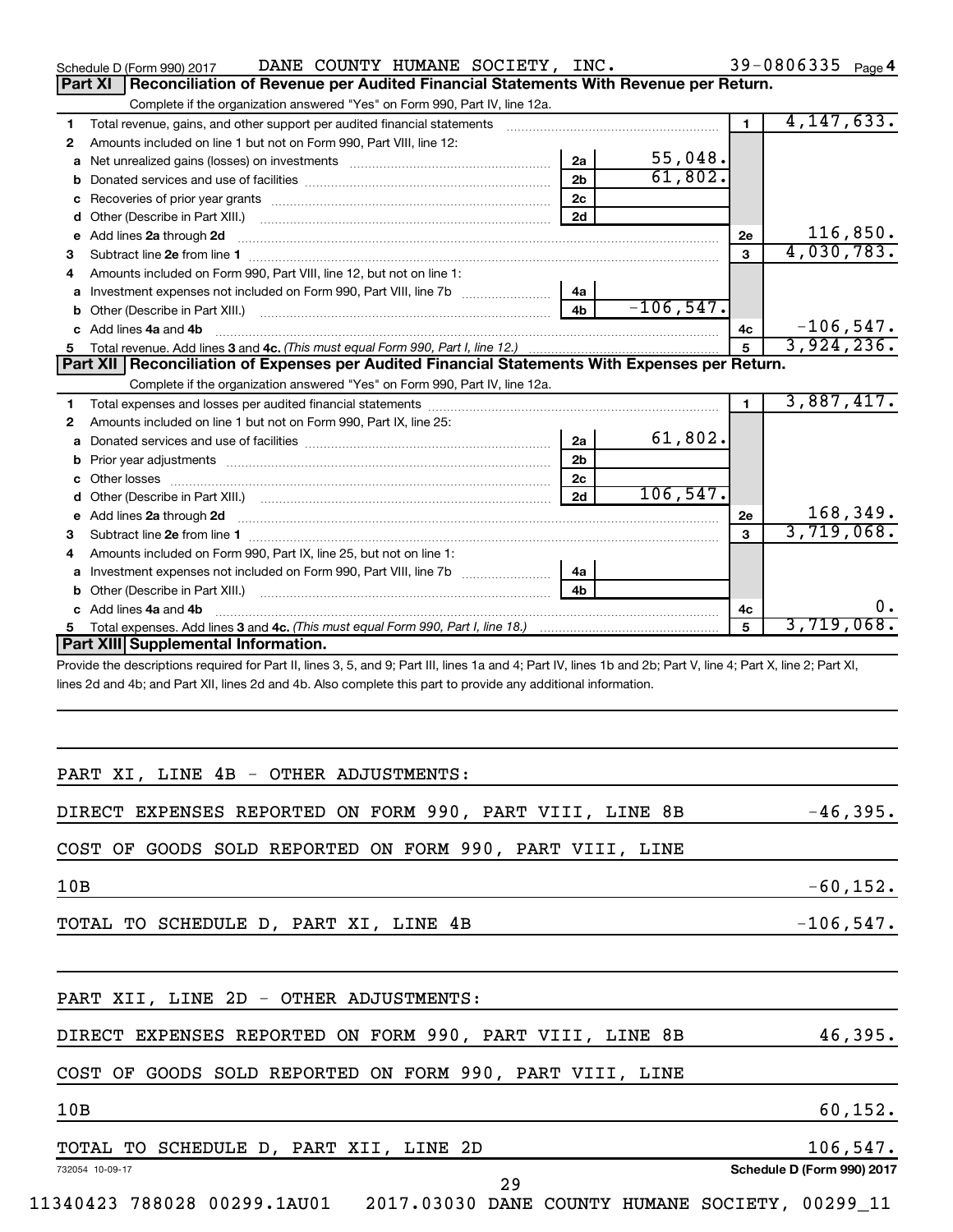|                                                                                         | DANE COUNTY HUMANE SOCIETY, INC. |  | 39-0806335 Page 5          |
|-----------------------------------------------------------------------------------------|----------------------------------|--|----------------------------|
| Schedule D (Form 990) 2017 DANE COUNT<br>Part XIII Supplemental Information (continued) |                                  |  |                            |
|                                                                                         |                                  |  |                            |
|                                                                                         |                                  |  |                            |
|                                                                                         |                                  |  |                            |
|                                                                                         |                                  |  |                            |
|                                                                                         |                                  |  |                            |
|                                                                                         |                                  |  |                            |
|                                                                                         |                                  |  |                            |
|                                                                                         |                                  |  |                            |
|                                                                                         |                                  |  |                            |
|                                                                                         |                                  |  |                            |
|                                                                                         |                                  |  |                            |
|                                                                                         |                                  |  |                            |
|                                                                                         |                                  |  |                            |
|                                                                                         |                                  |  |                            |
|                                                                                         |                                  |  |                            |
|                                                                                         |                                  |  |                            |
|                                                                                         |                                  |  |                            |
|                                                                                         |                                  |  |                            |
|                                                                                         |                                  |  |                            |
|                                                                                         |                                  |  |                            |
|                                                                                         |                                  |  |                            |
|                                                                                         |                                  |  |                            |
|                                                                                         |                                  |  |                            |
|                                                                                         |                                  |  |                            |
|                                                                                         |                                  |  |                            |
|                                                                                         |                                  |  |                            |
|                                                                                         |                                  |  |                            |
|                                                                                         |                                  |  |                            |
|                                                                                         |                                  |  |                            |
|                                                                                         |                                  |  |                            |
|                                                                                         |                                  |  |                            |
|                                                                                         |                                  |  |                            |
|                                                                                         |                                  |  |                            |
|                                                                                         |                                  |  |                            |
|                                                                                         |                                  |  |                            |
|                                                                                         |                                  |  |                            |
|                                                                                         |                                  |  |                            |
|                                                                                         |                                  |  |                            |
|                                                                                         |                                  |  |                            |
|                                                                                         |                                  |  |                            |
|                                                                                         |                                  |  |                            |
|                                                                                         |                                  |  |                            |
|                                                                                         |                                  |  |                            |
|                                                                                         |                                  |  |                            |
|                                                                                         |                                  |  |                            |
|                                                                                         |                                  |  |                            |
|                                                                                         |                                  |  |                            |
|                                                                                         |                                  |  |                            |
|                                                                                         |                                  |  |                            |
|                                                                                         |                                  |  |                            |
|                                                                                         |                                  |  |                            |
|                                                                                         |                                  |  | Schedule D (Form 990) 2017 |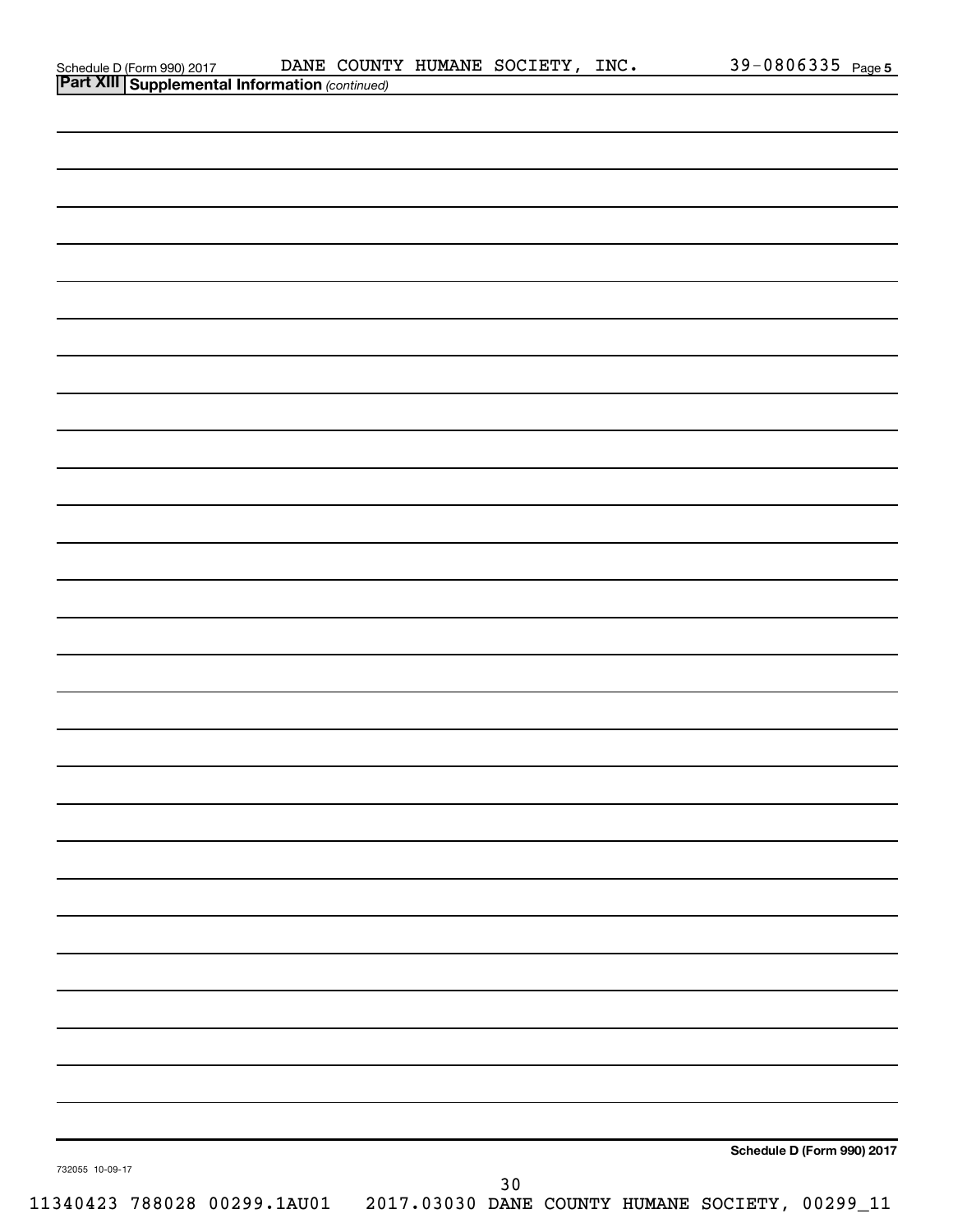| <b>SCHEDULE G</b><br>(Form 990 or 990-EZ)<br>Department of the Treasury<br>Internal Revenue Service                                                                               | <b>Supplemental Information Regarding Fundraising or Gaming Activities</b><br>Complete if the organization answered "Yes" on Form 990, Part IV, line 17, 18, or 19, or if the<br>organization entered more than \$15,000 on Form 990-EZ, line 6a.<br>Attach to Form 990 or Form 990-EZ.<br>$\triangleright$ Go to www.irs.gov/Form990 for the latest instructions. |                                                                                                                                                                                                                                                                                                                                                                                                                                                                                                                                                    |                                                                            |    |                                                                            |  |                                                                            |                                                         |  |  |  |  |
|-----------------------------------------------------------------------------------------------------------------------------------------------------------------------------------|--------------------------------------------------------------------------------------------------------------------------------------------------------------------------------------------------------------------------------------------------------------------------------------------------------------------------------------------------------------------|----------------------------------------------------------------------------------------------------------------------------------------------------------------------------------------------------------------------------------------------------------------------------------------------------------------------------------------------------------------------------------------------------------------------------------------------------------------------------------------------------------------------------------------------------|----------------------------------------------------------------------------|----|----------------------------------------------------------------------------|--|----------------------------------------------------------------------------|---------------------------------------------------------|--|--|--|--|
| Name of the organization                                                                                                                                                          |                                                                                                                                                                                                                                                                                                                                                                    | DANE COUNTY HUMANE SOCIETY, INC.                                                                                                                                                                                                                                                                                                                                                                                                                                                                                                                   |                                                                            |    |                                                                            |  | 39-0806335                                                                 | <b>Employer identification number</b>                   |  |  |  |  |
| Part I<br>required to complete this part.                                                                                                                                         |                                                                                                                                                                                                                                                                                                                                                                    | Fundraising Activities. Complete if the organization answered "Yes" on Form 990, Part IV, line 17. Form 990-EZ filers are not                                                                                                                                                                                                                                                                                                                                                                                                                      |                                                                            |    |                                                                            |  |                                                                            |                                                         |  |  |  |  |
| Mail solicitations<br>a<br>Internet and email solicitations<br>b<br>Phone solicitations<br>с<br>In-person solicitations<br>d<br>compensated at least \$5,000 by the organization. |                                                                                                                                                                                                                                                                                                                                                                    | 1 Indicate whether the organization raised funds through any of the following activities. Check all that apply.<br>е<br>f<br>Special fundraising events<br>g<br>2 a Did the organization have a written or oral agreement with any individual (including officers, directors, trustees, or<br>key employees listed in Form 990, Part VII) or entity in connection with professional fundraising services?<br>b If "Yes," list the 10 highest paid individuals or entities (fundraisers) pursuant to agreements under which the fundraiser is to be |                                                                            |    | Solicitation of non-government grants<br>Solicitation of government grants |  |                                                                            | Yes<br><b>No</b>                                        |  |  |  |  |
| (i) Name and address of individual<br>or entity (fundraiser)                                                                                                                      |                                                                                                                                                                                                                                                                                                                                                                    | (ii) Activity                                                                                                                                                                                                                                                                                                                                                                                                                                                                                                                                      | (iii) Did<br>fundraiser<br>have custody<br>or control of<br>contributions? |    | (iv) Gross receipts<br>from activity                                       |  | (v) Amount paid<br>to (or retained by)<br>fundraiser<br>listed in col. (i) | (vi) Amount paid<br>to (or retained by)<br>organization |  |  |  |  |
|                                                                                                                                                                                   |                                                                                                                                                                                                                                                                                                                                                                    |                                                                                                                                                                                                                                                                                                                                                                                                                                                                                                                                                    | Yes                                                                        | No |                                                                            |  |                                                                            |                                                         |  |  |  |  |
|                                                                                                                                                                                   |                                                                                                                                                                                                                                                                                                                                                                    |                                                                                                                                                                                                                                                                                                                                                                                                                                                                                                                                                    |                                                                            |    |                                                                            |  |                                                                            |                                                         |  |  |  |  |
|                                                                                                                                                                                   |                                                                                                                                                                                                                                                                                                                                                                    |                                                                                                                                                                                                                                                                                                                                                                                                                                                                                                                                                    |                                                                            |    |                                                                            |  |                                                                            |                                                         |  |  |  |  |
|                                                                                                                                                                                   |                                                                                                                                                                                                                                                                                                                                                                    |                                                                                                                                                                                                                                                                                                                                                                                                                                                                                                                                                    |                                                                            |    |                                                                            |  |                                                                            |                                                         |  |  |  |  |
|                                                                                                                                                                                   |                                                                                                                                                                                                                                                                                                                                                                    |                                                                                                                                                                                                                                                                                                                                                                                                                                                                                                                                                    |                                                                            |    |                                                                            |  |                                                                            |                                                         |  |  |  |  |
|                                                                                                                                                                                   |                                                                                                                                                                                                                                                                                                                                                                    |                                                                                                                                                                                                                                                                                                                                                                                                                                                                                                                                                    |                                                                            |    |                                                                            |  |                                                                            |                                                         |  |  |  |  |
|                                                                                                                                                                                   |                                                                                                                                                                                                                                                                                                                                                                    |                                                                                                                                                                                                                                                                                                                                                                                                                                                                                                                                                    |                                                                            |    |                                                                            |  |                                                                            |                                                         |  |  |  |  |
|                                                                                                                                                                                   |                                                                                                                                                                                                                                                                                                                                                                    |                                                                                                                                                                                                                                                                                                                                                                                                                                                                                                                                                    |                                                                            |    |                                                                            |  |                                                                            |                                                         |  |  |  |  |
|                                                                                                                                                                                   |                                                                                                                                                                                                                                                                                                                                                                    |                                                                                                                                                                                                                                                                                                                                                                                                                                                                                                                                                    |                                                                            |    |                                                                            |  |                                                                            |                                                         |  |  |  |  |
|                                                                                                                                                                                   |                                                                                                                                                                                                                                                                                                                                                                    |                                                                                                                                                                                                                                                                                                                                                                                                                                                                                                                                                    |                                                                            |    |                                                                            |  |                                                                            |                                                         |  |  |  |  |
| Total                                                                                                                                                                             |                                                                                                                                                                                                                                                                                                                                                                    | 3 List all states in which the organization is registered or licensed to solicit contributions or has been notified it is exempt from registration                                                                                                                                                                                                                                                                                                                                                                                                 |                                                                            |    |                                                                            |  |                                                                            |                                                         |  |  |  |  |
| or licensing.                                                                                                                                                                     |                                                                                                                                                                                                                                                                                                                                                                    |                                                                                                                                                                                                                                                                                                                                                                                                                                                                                                                                                    |                                                                            |    |                                                                            |  |                                                                            |                                                         |  |  |  |  |
|                                                                                                                                                                                   |                                                                                                                                                                                                                                                                                                                                                                    |                                                                                                                                                                                                                                                                                                                                                                                                                                                                                                                                                    |                                                                            |    |                                                                            |  |                                                                            |                                                         |  |  |  |  |
|                                                                                                                                                                                   |                                                                                                                                                                                                                                                                                                                                                                    |                                                                                                                                                                                                                                                                                                                                                                                                                                                                                                                                                    |                                                                            |    |                                                                            |  |                                                                            |                                                         |  |  |  |  |
|                                                                                                                                                                                   |                                                                                                                                                                                                                                                                                                                                                                    |                                                                                                                                                                                                                                                                                                                                                                                                                                                                                                                                                    |                                                                            |    |                                                                            |  |                                                                            |                                                         |  |  |  |  |
|                                                                                                                                                                                   |                                                                                                                                                                                                                                                                                                                                                                    |                                                                                                                                                                                                                                                                                                                                                                                                                                                                                                                                                    |                                                                            |    |                                                                            |  |                                                                            |                                                         |  |  |  |  |
|                                                                                                                                                                                   |                                                                                                                                                                                                                                                                                                                                                                    |                                                                                                                                                                                                                                                                                                                                                                                                                                                                                                                                                    |                                                                            |    |                                                                            |  |                                                                            |                                                         |  |  |  |  |
|                                                                                                                                                                                   |                                                                                                                                                                                                                                                                                                                                                                    |                                                                                                                                                                                                                                                                                                                                                                                                                                                                                                                                                    |                                                                            |    |                                                                            |  |                                                                            |                                                         |  |  |  |  |
|                                                                                                                                                                                   |                                                                                                                                                                                                                                                                                                                                                                    |                                                                                                                                                                                                                                                                                                                                                                                                                                                                                                                                                    |                                                                            |    |                                                                            |  |                                                                            |                                                         |  |  |  |  |

**For Paperwork Reduction Act Notice, see the Instructions for Form 990 or 990-EZ. Schedule G (Form 990 or 990-EZ) 2017** LHA

732081 09-13-17

31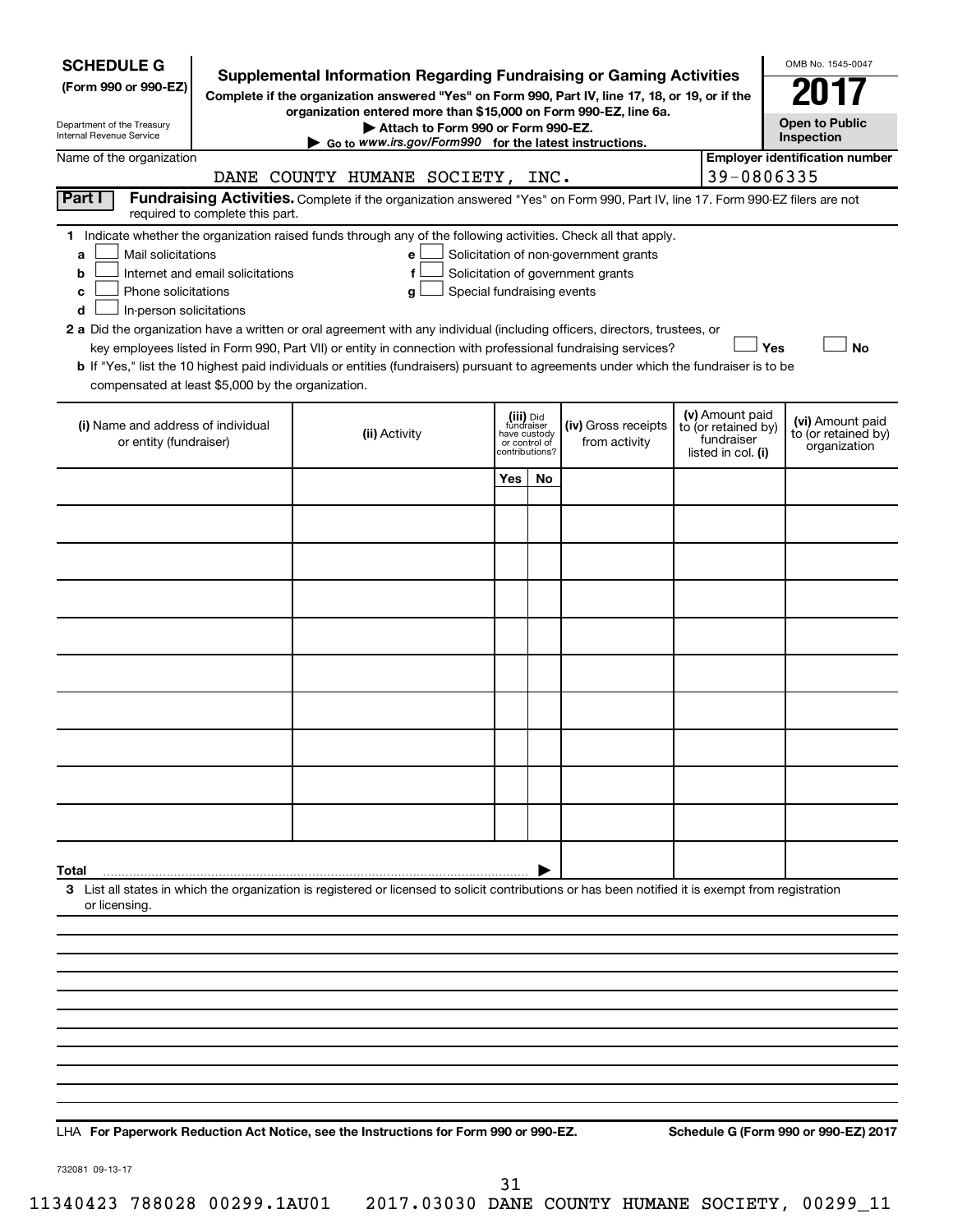39-0806335 Page 2 Schedule G (Form 990 or 990-EZ) 2017  $\verb|DANE"$  COUNTY HUMANE SOCIETY, INC.  $39-0806335$   $_{\sf Page}$ Part II | Fundraising Events. Complete if the organization answered "Yes" on Form 990, Part IV, line 18, or reported more than \$15,000

|                        |              | of fundraising event contributions and gross income on Form 990-EZ, lines 1 and 6b. List events with gross receipts greater than \$5,000.                                   |                         |                                                  |                       |                                                     |
|------------------------|--------------|-----------------------------------------------------------------------------------------------------------------------------------------------------------------------------|-------------------------|--------------------------------------------------|-----------------------|-----------------------------------------------------|
|                        |              |                                                                                                                                                                             | (a) Event $#1$          | $(b)$ Event #2                                   | (c) Other events      | (d) Total events                                    |
|                        |              |                                                                                                                                                                             | TOTO'S GALA BARK & WINE |                                                  | $\overline{2}$        | (add col. (a) through                               |
|                        |              |                                                                                                                                                                             | (event type)            | (event type)                                     | (total number)        | col. (c)                                            |
| Revenue                |              |                                                                                                                                                                             | 129,765.                | 90,142.                                          | 39,771.               | 259,678.                                            |
|                        |              |                                                                                                                                                                             | 122,590.                | 90,142.                                          | 39,771.               | 252,503.                                            |
|                        | 3            | Gross income (line 1 minus line 2)                                                                                                                                          | 7,175.                  |                                                  |                       | 7,175.                                              |
|                        |              |                                                                                                                                                                             |                         |                                                  |                       |                                                     |
|                        | 5            |                                                                                                                                                                             |                         |                                                  |                       |                                                     |
| Direct Expenses        | 6            |                                                                                                                                                                             | 540.                    | 2,623.                                           |                       | 3,163.                                              |
|                        | $\mathbf{7}$ |                                                                                                                                                                             | 10, 269.                | 2,714.                                           | 955.                  | 13,938.                                             |
|                        | 8            |                                                                                                                                                                             | 1,500.                  | 3,270.                                           | 250.                  | 5,020.                                              |
|                        |              |                                                                                                                                                                             | 12,489.                 | 11, 141.                                         | 644.                  | 24, 274.                                            |
|                        |              | Direct expense summary. Add lines 4 through 9 in column (d)                                                                                                                 |                         |                                                  |                       | 46,395.<br>$-39,220.$                               |
| Part III               |              | 11 Net income summary. Subtract line 10 from line 3, column (d)<br>Gaming. Complete if the organization answered "Yes" on Form 990, Part IV, line 19, or reported more than |                         |                                                  |                       |                                                     |
|                        |              | \$15,000 on Form 990-EZ, line 6a.                                                                                                                                           |                         |                                                  |                       |                                                     |
| Revenue                |              |                                                                                                                                                                             | (a) Bingo               | (b) Pull tabs/instant<br>bingo/progressive bingo | (c) Other gaming      | (d) Total gaming (add<br>col. (a) through col. (c)) |
|                        | 1            |                                                                                                                                                                             |                         |                                                  |                       |                                                     |
|                        |              |                                                                                                                                                                             |                         |                                                  |                       |                                                     |
|                        | 3            |                                                                                                                                                                             |                         |                                                  |                       |                                                     |
| <b>Direct Expenses</b> |              |                                                                                                                                                                             |                         |                                                  |                       |                                                     |
|                        | 5            |                                                                                                                                                                             |                         |                                                  |                       |                                                     |
|                        |              | 6 Volunteer labor                                                                                                                                                           | Yes<br>%<br><b>No</b>   | Yes<br>%<br>No                                   | Yes<br>%<br><b>No</b> |                                                     |
|                        |              | 7 Direct expense summary. Add lines 2 through 5 in column (d)                                                                                                               |                         |                                                  |                       |                                                     |

**8** Net gaming income summary. Subtract line 7 from line 1, column (d) |

**9** Enter the state(s) in which the organization conducts gaming activities:

**a** Is the organization licensed to conduct gaming activities in each of these states? ~~~~~~~~~~~~~~~~~~~~ **b** If "No," explain:  $\Box$  Yes  $\Box$  No

**10 a Yes No** Were any of the organization's gaming licenses revoked, suspended, or terminated during the tax year? ~~~~~~~~~ † † **b** If "Yes," explain:

732082 09-13-17

**Schedule G (Form 990 or 990-EZ) 2017**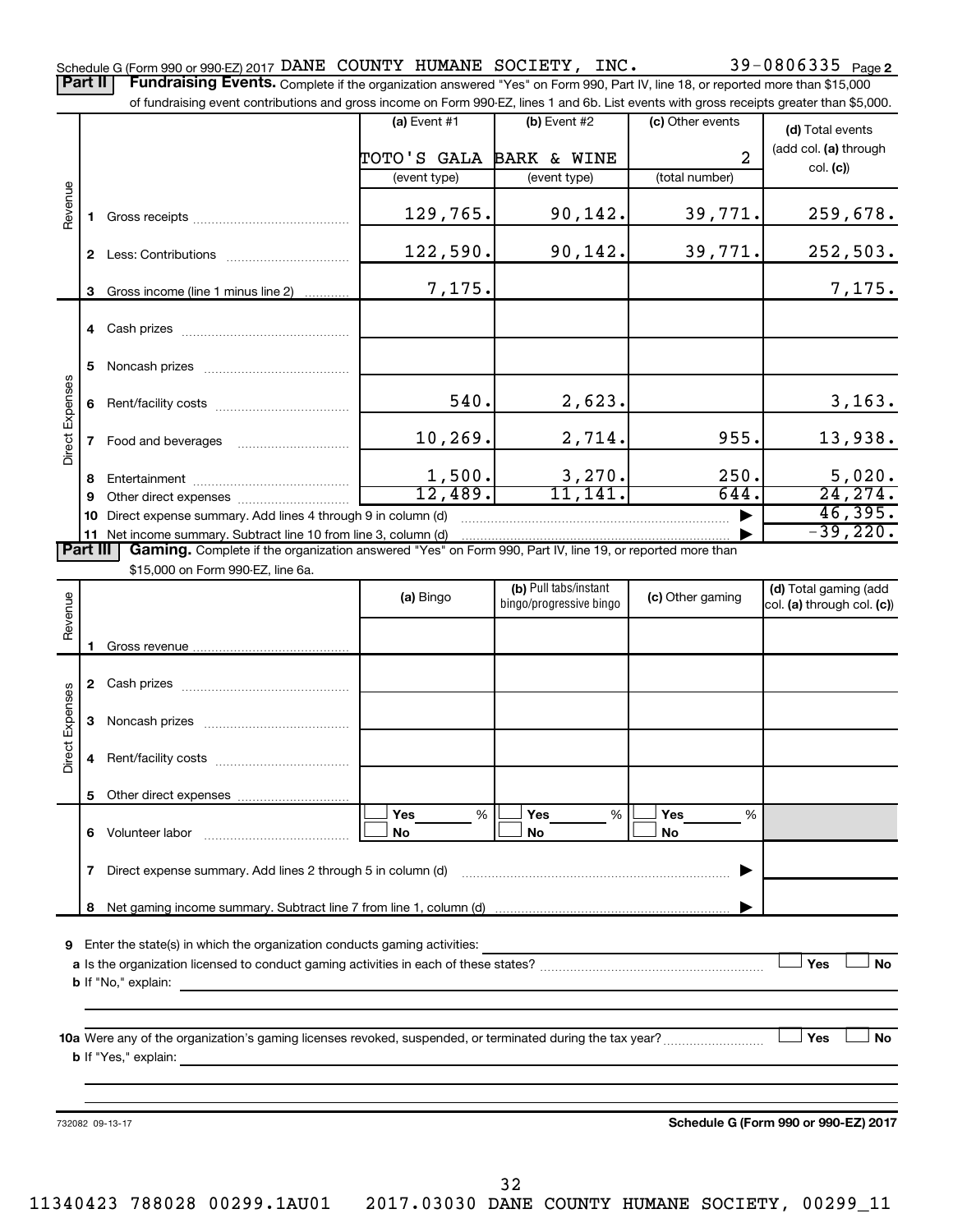| Schedule G (Form 990 or 990-EZ) 2017 DANE COUNTY HUMANE SOCIETY, INC.                                                                                                                                                                   |                                      | 39-0806335 | Page 3    |
|-----------------------------------------------------------------------------------------------------------------------------------------------------------------------------------------------------------------------------------------|--------------------------------------|------------|-----------|
|                                                                                                                                                                                                                                         |                                      | $\Box$ Yes | No        |
| 12 Is the organization a grantor, beneficiary or trustee of a trust, or a member of a partnership or other entity formed                                                                                                                |                                      |            |           |
|                                                                                                                                                                                                                                         |                                      | $\Box$ Yes | No        |
| 13 Indicate the percentage of gaming activity conducted in:                                                                                                                                                                             |                                      |            |           |
| a The organization's facility www.communication.communications.com/international/                                                                                                                                                       |                                      | 1За        | %         |
| b An outside facility www.communications.com/news/communications.com/news/communications.com/news/communicatio                                                                                                                          |                                      | 13b l      | $\%$      |
| 14 Enter the name and address of the person who prepares the organization's gaming/special events books and records:                                                                                                                    |                                      |            |           |
| Name $\blacktriangleright$<br><u> 1990 - John Harry Harry Harry Harry Harry Harry Harry Harry Harry Harry Harry Harry Harry Harry Harry Harry H</u>                                                                                     |                                      |            |           |
| Address $\blacktriangleright$<br><u> 1989 - Johann Stoff, amerikansk politiker (d. 1989)</u>                                                                                                                                            |                                      |            |           |
|                                                                                                                                                                                                                                         |                                      |            | <b>No</b> |
|                                                                                                                                                                                                                                         |                                      |            |           |
| of gaming revenue retained by the third party $\triangleright$ \$                                                                                                                                                                       |                                      |            |           |
| c If "Yes," enter name and address of the third party:                                                                                                                                                                                  |                                      |            |           |
|                                                                                                                                                                                                                                         |                                      |            |           |
| Address $\blacktriangleright$<br><u> 1989 - Johann Harry Harry Harry Harry Harry Harry Harry Harry Harry Harry Harry Harry Harry Harry Harry Harry</u>                                                                                  |                                      |            |           |
|                                                                                                                                                                                                                                         |                                      |            |           |
| Gaming manager information:<br>16.                                                                                                                                                                                                      |                                      |            |           |
| Name $\blacktriangleright$                                                                                                                                                                                                              |                                      |            |           |
| Gaming manager compensation > \$                                                                                                                                                                                                        |                                      |            |           |
|                                                                                                                                                                                                                                         |                                      |            |           |
| Description of services provided > example and the contract of the contract of the contract of the contract of                                                                                                                          |                                      |            |           |
|                                                                                                                                                                                                                                         |                                      |            |           |
|                                                                                                                                                                                                                                         |                                      |            |           |
| Director/officer<br>Employee<br>Independent contractor                                                                                                                                                                                  |                                      |            |           |
|                                                                                                                                                                                                                                         |                                      |            |           |
| <b>17</b> Mandatory distributions:                                                                                                                                                                                                      |                                      |            |           |
| a Is the organization required under state law to make charitable distributions from the gaming proceeds to                                                                                                                             |                                      | $\Box$ Yes | $\Box$ No |
| retain the state gaming license?                                                                                                                                                                                                        |                                      |            |           |
| <b>b</b> Enter the amount of distributions required under state law to be distributed to other exempt organizations or spent in the                                                                                                     |                                      |            |           |
| organization's own exempt activities during the tax year $\triangleright$ \$<br> Part IV<br>Supplemental Information. Provide the explanations required by Part I, line 2b, columns (iii) and (v); and Part III, lines 9, 9b, 10b, 15b, |                                      |            |           |
| 15c, 16, and 17b, as applicable. Also provide any additional information. See instructions.                                                                                                                                             |                                      |            |           |
|                                                                                                                                                                                                                                         |                                      |            |           |
|                                                                                                                                                                                                                                         |                                      |            |           |
|                                                                                                                                                                                                                                         |                                      |            |           |
|                                                                                                                                                                                                                                         |                                      |            |           |
|                                                                                                                                                                                                                                         |                                      |            |           |
|                                                                                                                                                                                                                                         |                                      |            |           |
|                                                                                                                                                                                                                                         |                                      |            |           |
|                                                                                                                                                                                                                                         |                                      |            |           |
|                                                                                                                                                                                                                                         |                                      |            |           |
|                                                                                                                                                                                                                                         |                                      |            |           |
|                                                                                                                                                                                                                                         |                                      |            |           |
|                                                                                                                                                                                                                                         |                                      |            |           |
|                                                                                                                                                                                                                                         |                                      |            |           |
|                                                                                                                                                                                                                                         |                                      |            |           |
|                                                                                                                                                                                                                                         |                                      |            |           |
|                                                                                                                                                                                                                                         |                                      |            |           |
|                                                                                                                                                                                                                                         |                                      |            |           |
| 732083 09-13-17<br>33                                                                                                                                                                                                                   | Schedule G (Form 990 or 990-EZ) 2017 |            |           |
|                                                                                                                                                                                                                                         |                                      |            |           |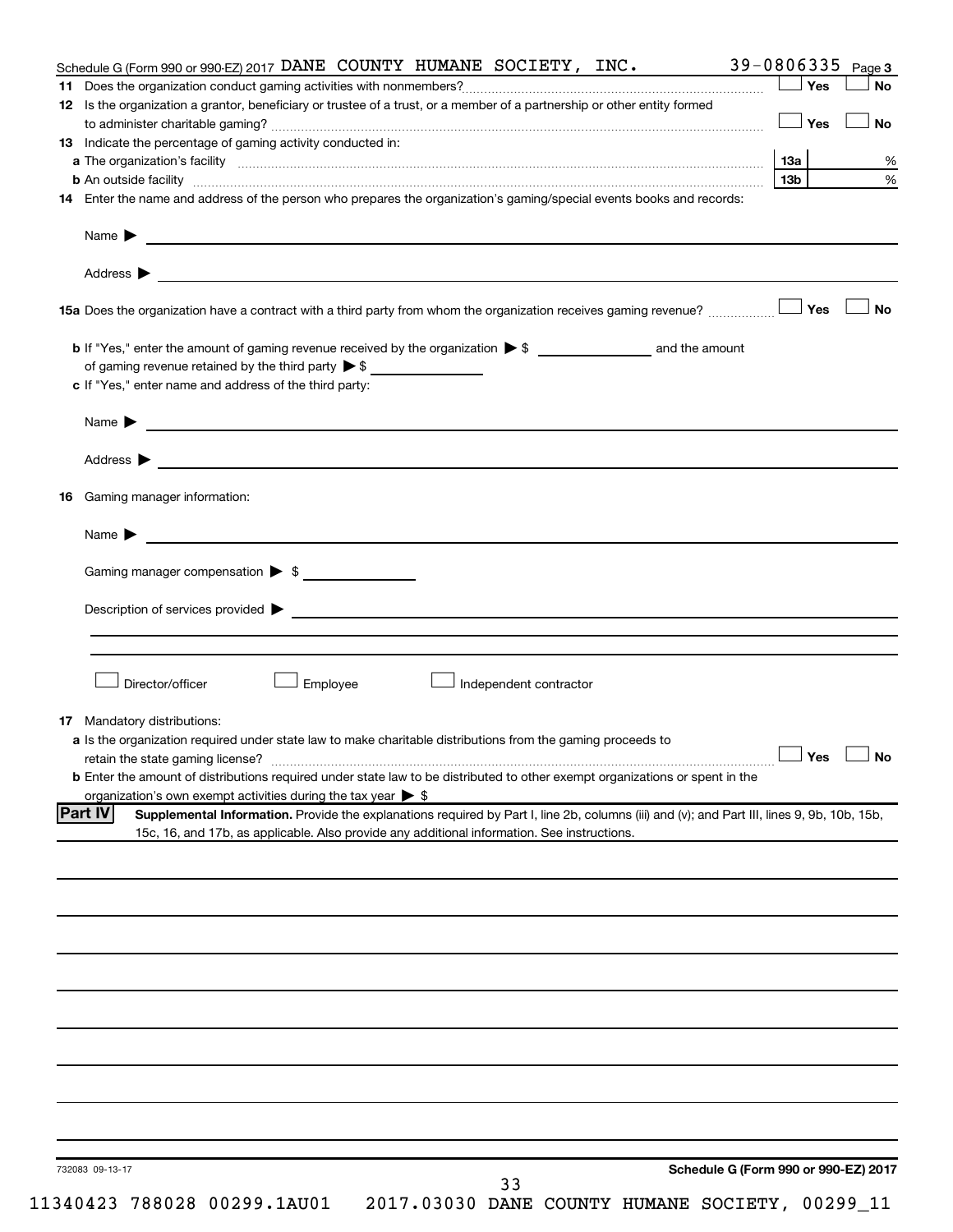| Schedule G (Form 990 or 990-EZ) DANE COUNT<br><b>Part IV   Supplemental Information</b> (continued)<br>Schedule G (Form 990 or 990-EZ) |                 |  |  | DANE COUNTY HUMANE SOCIETY, INC. |  |  | 39-0806335 Page 4 |
|----------------------------------------------------------------------------------------------------------------------------------------|-----------------|--|--|----------------------------------|--|--|-------------------|
|                                                                                                                                        |                 |  |  |                                  |  |  |                   |
|                                                                                                                                        |                 |  |  |                                  |  |  |                   |
|                                                                                                                                        |                 |  |  |                                  |  |  |                   |
|                                                                                                                                        |                 |  |  |                                  |  |  |                   |
|                                                                                                                                        |                 |  |  |                                  |  |  |                   |
|                                                                                                                                        |                 |  |  |                                  |  |  |                   |
|                                                                                                                                        |                 |  |  |                                  |  |  |                   |
|                                                                                                                                        |                 |  |  |                                  |  |  |                   |
|                                                                                                                                        |                 |  |  |                                  |  |  |                   |
|                                                                                                                                        |                 |  |  |                                  |  |  |                   |
|                                                                                                                                        |                 |  |  |                                  |  |  |                   |
|                                                                                                                                        |                 |  |  |                                  |  |  |                   |
|                                                                                                                                        |                 |  |  |                                  |  |  |                   |
|                                                                                                                                        |                 |  |  |                                  |  |  |                   |
|                                                                                                                                        |                 |  |  |                                  |  |  |                   |
|                                                                                                                                        |                 |  |  |                                  |  |  |                   |
|                                                                                                                                        |                 |  |  |                                  |  |  |                   |
|                                                                                                                                        |                 |  |  |                                  |  |  |                   |
|                                                                                                                                        |                 |  |  |                                  |  |  |                   |
|                                                                                                                                        |                 |  |  |                                  |  |  |                   |
|                                                                                                                                        |                 |  |  |                                  |  |  |                   |
|                                                                                                                                        |                 |  |  |                                  |  |  |                   |
|                                                                                                                                        |                 |  |  |                                  |  |  |                   |
|                                                                                                                                        |                 |  |  |                                  |  |  |                   |
|                                                                                                                                        |                 |  |  |                                  |  |  |                   |
|                                                                                                                                        |                 |  |  |                                  |  |  |                   |
|                                                                                                                                        |                 |  |  |                                  |  |  |                   |
|                                                                                                                                        |                 |  |  |                                  |  |  |                   |
|                                                                                                                                        |                 |  |  |                                  |  |  |                   |
|                                                                                                                                        |                 |  |  |                                  |  |  |                   |
|                                                                                                                                        |                 |  |  |                                  |  |  |                   |
|                                                                                                                                        |                 |  |  |                                  |  |  |                   |
|                                                                                                                                        |                 |  |  |                                  |  |  |                   |
|                                                                                                                                        |                 |  |  |                                  |  |  |                   |
|                                                                                                                                        |                 |  |  |                                  |  |  |                   |
|                                                                                                                                        |                 |  |  |                                  |  |  |                   |
|                                                                                                                                        |                 |  |  |                                  |  |  |                   |
|                                                                                                                                        |                 |  |  |                                  |  |  |                   |
|                                                                                                                                        |                 |  |  |                                  |  |  |                   |
|                                                                                                                                        |                 |  |  |                                  |  |  |                   |
|                                                                                                                                        |                 |  |  |                                  |  |  |                   |
|                                                                                                                                        |                 |  |  |                                  |  |  |                   |
|                                                                                                                                        |                 |  |  |                                  |  |  |                   |
|                                                                                                                                        |                 |  |  |                                  |  |  |                   |
|                                                                                                                                        |                 |  |  |                                  |  |  |                   |
|                                                                                                                                        |                 |  |  |                                  |  |  |                   |
|                                                                                                                                        |                 |  |  |                                  |  |  |                   |
|                                                                                                                                        |                 |  |  |                                  |  |  |                   |
| 34                                                                                                                                     | 732084 04-01-17 |  |  |                                  |  |  |                   |
| 11340423 788028 00299.1AU01  2017.03030 DANE COUNTY HUMANE SOCIETY, 00299_11                                                           |                 |  |  |                                  |  |  |                   |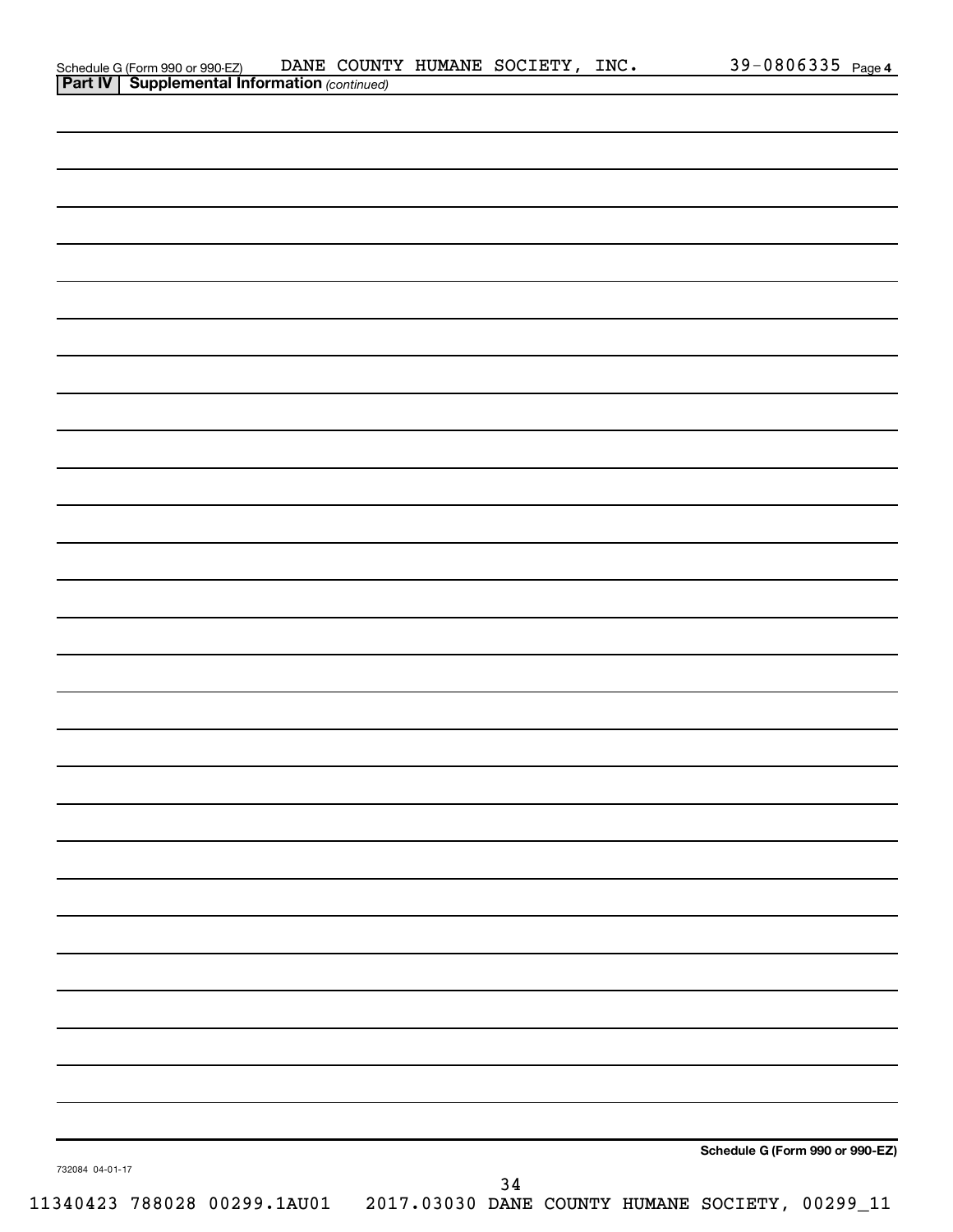| <b>SCHEDULE I</b><br>(Form 990)                                                                                                                                                                                                                                                                                          |            | <b>Grants and Other Assistance to Organizations,</b><br>Governments, and Individuals in the United States |                             |                                         |                                                                |                                          | OMB No. 1545-0047                                            |  |  |  |
|--------------------------------------------------------------------------------------------------------------------------------------------------------------------------------------------------------------------------------------------------------------------------------------------------------------------------|------------|-----------------------------------------------------------------------------------------------------------|-----------------------------|-----------------------------------------|----------------------------------------------------------------|------------------------------------------|--------------------------------------------------------------|--|--|--|
|                                                                                                                                                                                                                                                                                                                          |            |                                                                                                           |                             |                                         |                                                                |                                          |                                                              |  |  |  |
| Complete if the organization answered "Yes" on Form 990, Part IV, line 21 or 22.<br>Attach to Form 990.<br><b>Open to Public</b><br>Department of the Treasury<br>Internal Revenue Service<br>Go to www.irs.gov/Form990 for the latest information.                                                                      |            |                                                                                                           |                             |                                         |                                                                |                                          |                                                              |  |  |  |
| Name of the organization                                                                                                                                                                                                                                                                                                 |            | DANE COUNTY HUMANE SOCIETY, INC.                                                                          |                             |                                         |                                                                |                                          | <b>Employer identification number</b><br>39-0806335          |  |  |  |
| Part I<br><b>General Information on Grants and Assistance</b>                                                                                                                                                                                                                                                            |            |                                                                                                           |                             |                                         |                                                                |                                          |                                                              |  |  |  |
| Does the organization maintain records to substantiate the amount of the grants or assistance, the grantees' eligibility for the grants or assistance, and the selection<br>$\mathbf 1$<br>Describe in Part IV the organization's procedures for monitoring the use of grant funds in the United States.<br>$\mathbf{2}$ |            |                                                                                                           |                             |                                         |                                                                |                                          | $\boxed{\text{X}}$ Yes<br>No                                 |  |  |  |
| Part II<br>Grants and Other Assistance to Domestic Organizations and Domestic Governments. Complete if the organization answered "Yes" on Form 990, Part IV, line 21, for any                                                                                                                                            |            |                                                                                                           |                             |                                         |                                                                |                                          |                                                              |  |  |  |
| recipient that received more than \$5,000. Part II can be duplicated if additional space is needed.<br>1 (a) Name and address of organization<br>or government                                                                                                                                                           | $(b)$ EIN  | (c) IRC section<br>(if applicable)                                                                        | (d) Amount of<br>cash grant | (e) Amount of<br>non-cash<br>assistance | (f) Method of<br>valuation (book,<br>FMV, appraisal,<br>other) | (g) Description of<br>noncash assistance | (h) Purpose of grant<br>or assistance                        |  |  |  |
| HAPPILY EVER AFTER ANIMAL<br>SANCTUARY, INC. - E5714 BORK RD -<br>MARION, WI 54950-9602                                                                                                                                                                                                                                  | 20-4031006 | 501(C)(3)                                                                                                 | 13,000.                     | $\mathbf 0$ .                           |                                                                |                                          | COVER CARE AND TREATMENT<br>OF DOGS TRANSFERRED FROM<br>DCHS |  |  |  |
|                                                                                                                                                                                                                                                                                                                          |            |                                                                                                           |                             |                                         |                                                                |                                          |                                                              |  |  |  |
|                                                                                                                                                                                                                                                                                                                          |            |                                                                                                           |                             |                                         |                                                                |                                          |                                                              |  |  |  |
|                                                                                                                                                                                                                                                                                                                          |            |                                                                                                           |                             |                                         |                                                                |                                          |                                                              |  |  |  |
|                                                                                                                                                                                                                                                                                                                          |            |                                                                                                           |                             |                                         |                                                                |                                          |                                                              |  |  |  |
|                                                                                                                                                                                                                                                                                                                          |            |                                                                                                           |                             |                                         |                                                                |                                          |                                                              |  |  |  |
| $\mathbf{2}$<br>Enter total number of other organizations listed in the line 1 table<br>3                                                                                                                                                                                                                                |            |                                                                                                           |                             |                                         |                                                                |                                          | 1.<br>▶                                                      |  |  |  |

**For Paperwork Reduction Act Notice, see the Instructions for Form 990. Schedule I (Form 990) (2017)** LHA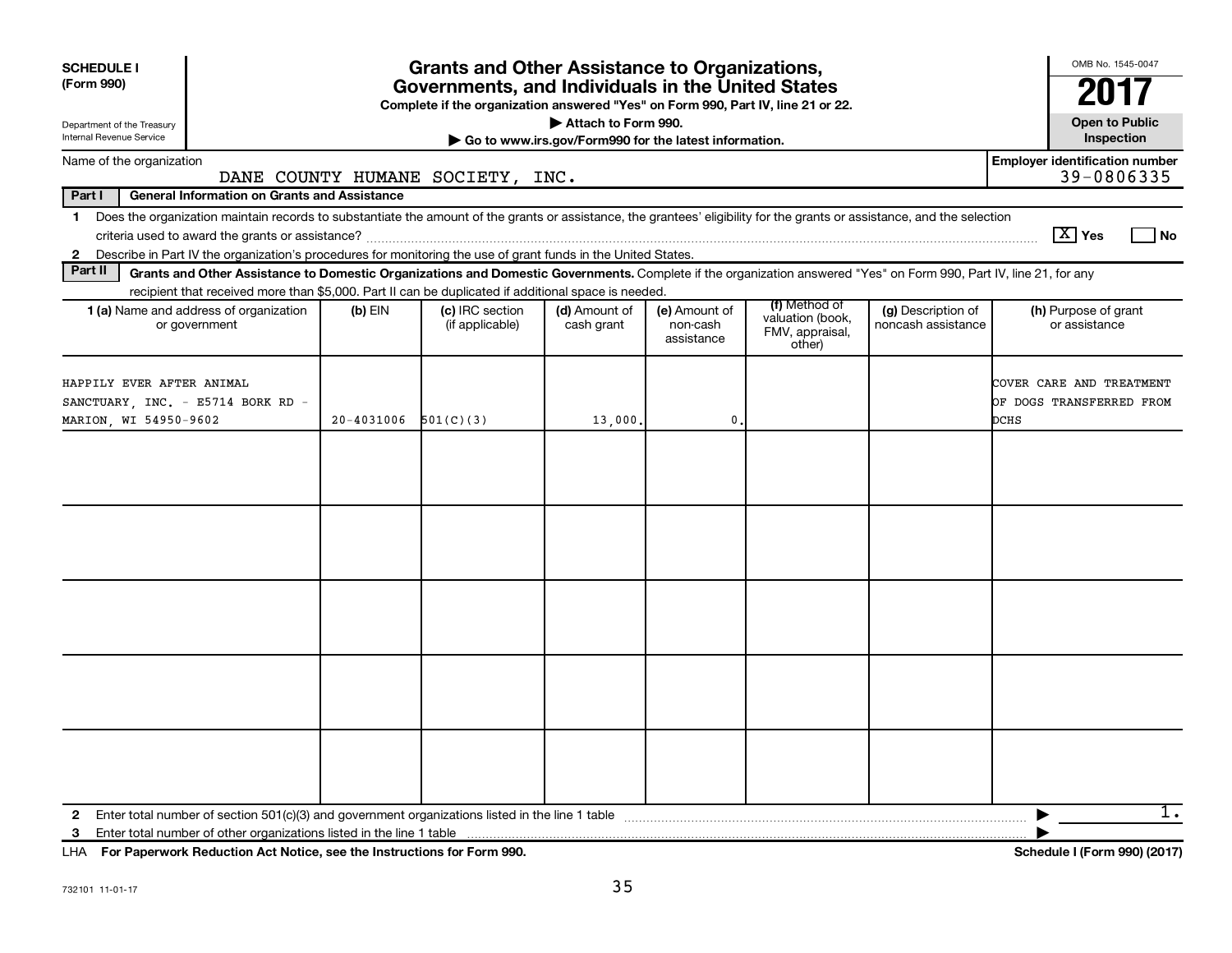#### Schedule I (Form 990) (2017) DANE COUNTY HUMANE SOCIETY, INC. 39-0806335 Page

**2**

Part III | Grants and Other Assistance to Domestic Individuals. Complete if the organization answered "Yes" on Form 990, Part IV, line 22. Part III can be duplicated if additional space is needed.

| (a) Type of grant or assistance | (b) Number of<br>recipients | (c) Amount of<br>cash grant | (d) Amount of non-<br>cash assistance | (e) Method of valuation<br>(book, FMV, appraisal, other) | (f) Description of noncash assistance |
|---------------------------------|-----------------------------|-----------------------------|---------------------------------------|----------------------------------------------------------|---------------------------------------|
|                                 |                             |                             |                                       |                                                          |                                       |
|                                 |                             |                             |                                       |                                                          |                                       |
|                                 |                             |                             |                                       |                                                          |                                       |
|                                 |                             |                             |                                       |                                                          |                                       |
|                                 |                             |                             |                                       |                                                          |                                       |
|                                 |                             |                             |                                       |                                                          |                                       |
|                                 |                             |                             |                                       |                                                          |                                       |
|                                 |                             |                             |                                       |                                                          |                                       |
|                                 |                             |                             |                                       |                                                          |                                       |
|                                 |                             |                             |                                       |                                                          |                                       |

Part IV | Supplemental Information. Provide the information required in Part I, line 2; Part III, column (b); and any other additional information.

PART I, LINE 2:

DCHS DISBURSES GRANT FUNDS TO DESIGNATED ORGANIZATIONS FOR THE CARE AND

TREATMENT OF SPECIFIC INDIVIDUAL ANIMALS. DCHS MONITORS THE PROGRESS OF

THESE ANIMALS THROUGHOUT THEIR STAYS AT THESE ORGANIZATIONS. DCHS ALSO

ROUTINELY VERIFIES THAT THE ORGANIZATIONS ARE FULFILLING THEIR DECLARED

MISSIONS.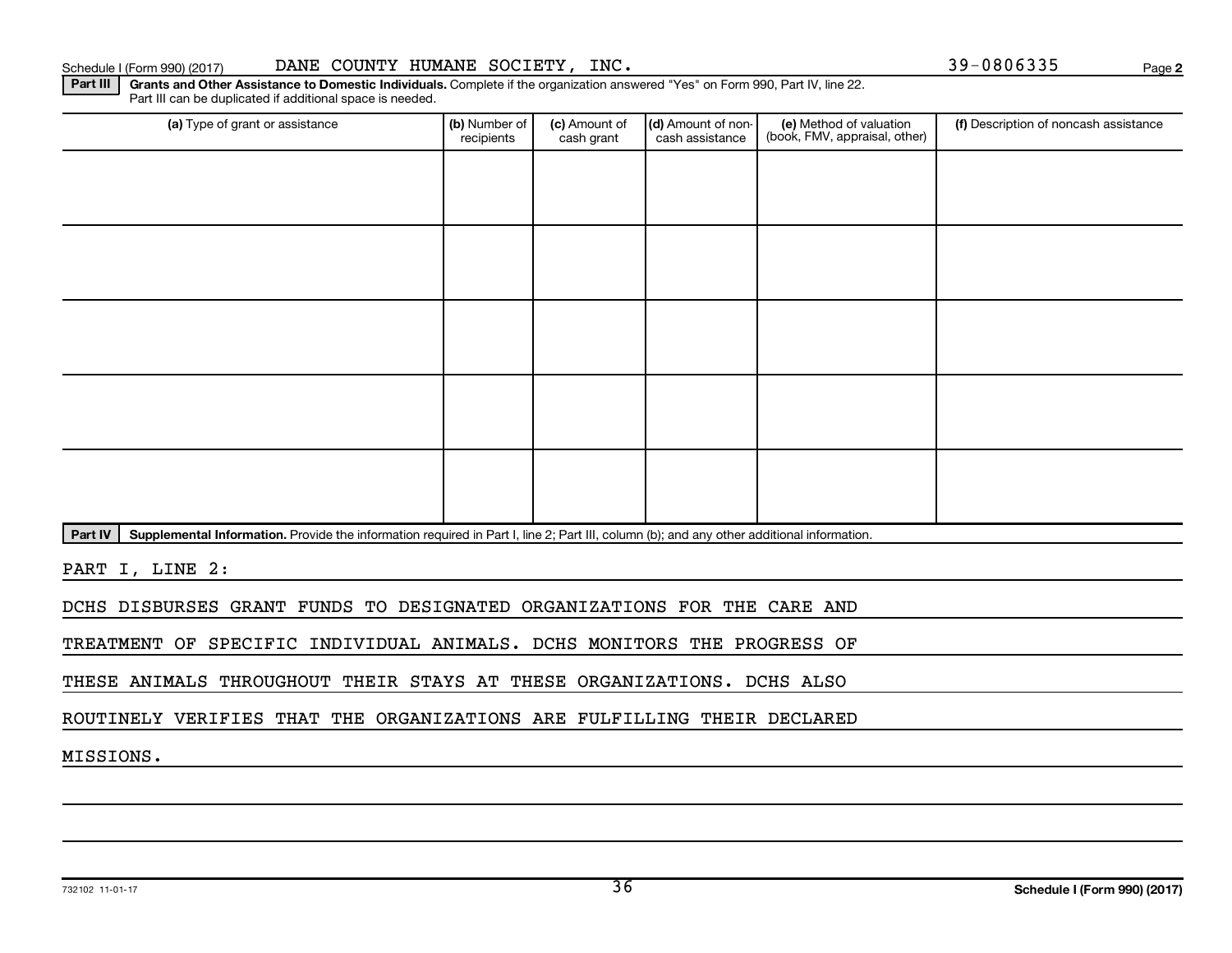| <b>SCHEDULE M</b><br>(Form 990)                               |                          |                     |                               | <b>Noncash Contributions</b>                          |                                                                                                      | OMB No. 1545-0047<br>2017                                    |
|---------------------------------------------------------------|--------------------------|---------------------|-------------------------------|-------------------------------------------------------|------------------------------------------------------------------------------------------------------|--------------------------------------------------------------|
| Department of the Treasury<br><b>Internal Revenue Service</b> |                          | Attach to Form 990. |                               | Go to www.irs.gov/Form990 for the latest information. | Complete if the organizations answered "Yes" on Form 990, Part IV, lines 29 or 30.                   | <b>Open To Public</b><br>Inspection                          |
| Name of the organization                                      |                          |                     |                               |                                                       |                                                                                                      | <b>Employer identification num</b>                           |
|                                                               | DANE                     |                     |                               | COUNTY HUMANE SOCIETY,                                | INC.                                                                                                 | 39-0806335                                                   |
| <b>Part</b> I                                                 | <b>Types of Property</b> |                     |                               |                                                       |                                                                                                      |                                                              |
|                                                               |                          |                     | (a)<br>Check if<br>applicable | (b)<br>Number of<br>contributions or                  | (c)<br>Noncash contribution<br>amounts reported on<br>items contributed Form 990, Part VIII, line 1g | (d)<br>Method of determining<br>noncash contribution amounts |
| Art - Works of art                                            |                          |                     |                               |                                                       |                                                                                                      |                                                              |
| 2                                                             |                          |                     |                               |                                                       |                                                                                                      |                                                              |
| 3<br>Art - Fractional interests                               |                          |                     |                               |                                                       |                                                                                                      |                                                              |
| Books and publications<br>4                                   |                          |                     |                               |                                                       |                                                                                                      |                                                              |
| Clothing and household goods<br>5                             |                          |                     |                               |                                                       |                                                                                                      |                                                              |
| Cars and other vehicles<br>6                                  |                          |                     |                               |                                                       |                                                                                                      |                                                              |
| Boats and planes                                              |                          |                     |                               |                                                       |                                                                                                      |                                                              |

| З  | Art Fractional interests                                                                |                             |   |    |                             |          |
|----|-----------------------------------------------------------------------------------------|-----------------------------|---|----|-----------------------------|----------|
| 4  |                                                                                         |                             |   |    |                             |          |
| 5  | Clothing and household goods                                                            |                             |   |    |                             |          |
| 6  |                                                                                         |                             |   |    |                             |          |
| 7  |                                                                                         |                             |   |    |                             |          |
| 8  |                                                                                         |                             |   |    |                             |          |
| 9  | Securities - Publicly traded                                                            | $\overline{\mathbf{x}}$     | 4 |    | 29,690.QUOTED MARKET PRICES |          |
| 10 | Securities - Closely held stock                                                         |                             |   |    |                             |          |
| 11 | Securities - Partnership, LLC, or                                                       |                             |   |    |                             |          |
|    |                                                                                         |                             |   |    |                             |          |
| 12 | Securities - Miscellaneous                                                              |                             |   |    |                             |          |
| 13 | Qualified conservation contribution -                                                   |                             |   |    |                             |          |
|    | Historic structures                                                                     |                             |   |    |                             |          |
| 14 | Qualified conservation contribution - Other                                             |                             |   |    |                             |          |
| 15 |                                                                                         |                             |   |    |                             |          |
| 16 | Real estate - Commercial                                                                |                             |   |    |                             |          |
| 17 |                                                                                         |                             |   |    |                             |          |
| 18 |                                                                                         |                             |   |    |                             |          |
| 19 |                                                                                         | $\overline{\textnormal{x}}$ |   |    | 40,187. COST/SELLING PRICE  |          |
| 20 |                                                                                         |                             |   |    |                             |          |
| 21 |                                                                                         |                             |   |    |                             |          |
| 22 |                                                                                         |                             |   |    |                             |          |
| 23 |                                                                                         |                             |   |    |                             |          |
| 24 |                                                                                         |                             |   |    |                             |          |
| 25 | (SUPPLIES<br>Other $\blacktriangleright$                                                | $\overline{\text{x}}$       |   |    | 3,210.COST/SELLING PRICE    |          |
| 26 | EQUIPMENT<br>Other $\blacktriangleright$                                                | $\overline{\mathbf{X}}$     |   |    | 860.COST/SELLING PRICE      |          |
| 27 | Other $\blacktriangleright$                                                             |                             |   |    |                             |          |
| 28 | Other $\blacktriangleright$                                                             |                             |   |    |                             |          |
| 29 | Number of Forms 8283 received by the organization during the tax year for contributions |                             |   |    |                             |          |
|    | for which the organization completed Form 8283, Part IV, Donee Acknowledgement          |                             |   | 29 |                             |          |
|    |                                                                                         |                             |   |    |                             | Yes   No |

| 33 If the organization didn't report an amount in column (c) for a type of property for which column (a) is checked, |
|----------------------------------------------------------------------------------------------------------------------|
| describe in Part II.                                                                                                 |

**32 a** Does the organization hire or use third parties or related organizations to solicit, process, or sell noncash

**30 a** During the year, did the organization receive by contribution any property reported in Part I, lines 1 through 28, that it

must hold for at least three years from the date of the initial contribution, and which isn't required to be used for

**31** Does the organization have a gift acceptance policy that requires the review of any nonstandard contributions?  $\ldots$  $\ldots$  $\ldots$ 

exempt purposes for the entire holding period? ~~~~~~~~~~~~~~~~~~~~~~~~~~~~~~~~~~~~~~

contributions? ~~~~~~~~~~~~~~~~~~~~~~~~~~~~~~~~~~~~~~~~~~~~~~~~~~~~~~

| LHA | For Paperwork Reduction Act Notice, see the Instructions for Form 990. |  |
|-----|------------------------------------------------------------------------|--|
|-----|------------------------------------------------------------------------|--|

**b** If "Yes," describe the arrangement in Part II.

**b** If "Yes," describe in Part II.

**Schedule M (Form 990) 2017** 

**30a**

X

X

X

**31**

**32a**

**Example 1**<br> **Example 1** 

732141 09-07-17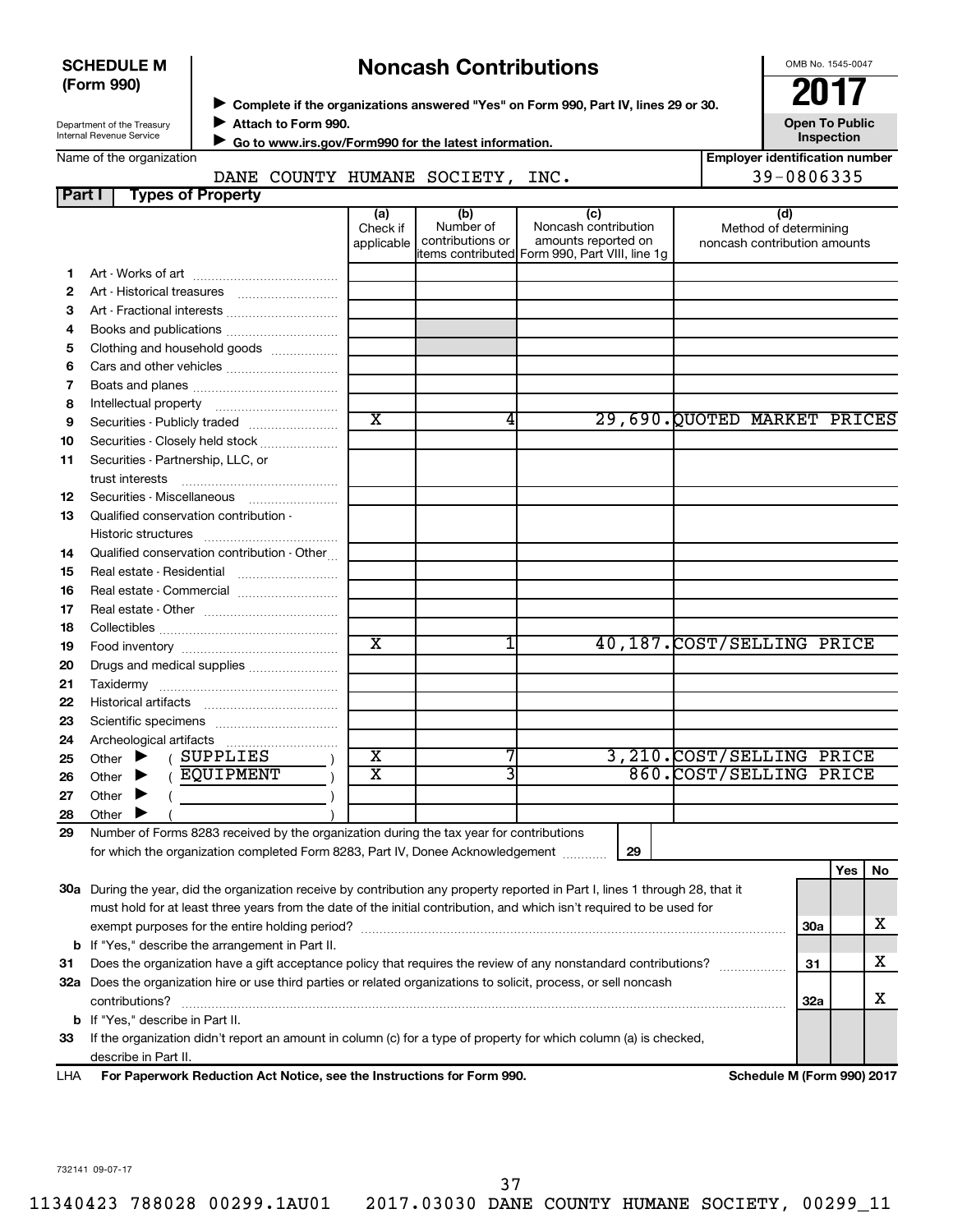|  |  |  |  |  | Schedule M (Form 990) 2017 DANE COUNTY HUMANE SOCIETY, INC. |  | 39-0806335 | Page |  |
|--|--|--|--|--|-------------------------------------------------------------|--|------------|------|--|
|--|--|--|--|--|-------------------------------------------------------------|--|------------|------|--|

Part II | Supplemental Information. Provide the information required by Part I, lines 30b, 32b, and 33, and whether the organization is reporting in Part I, column (b), the number of contributions, the number of items received, or a combination of both. Also complete this part for any additional information.

SCHEDULE M, PART I, COLUMN (B):

DCHS IS REPORTING THE NUMBER OF CONTRIBUTIONS IN PART I, COLUMN (B).

DCHS ANNUALLY RECEIVES APPROXIMATELY \$40,000 OF PET FOOD FROM ONE

CONTRIBUTOR. SHIPMENTS OF THIS FOOD ARE RECEIVED PERIODICALLY

THROUGHOUT THE YEAR.

**Schedule M (Form 990) 2017**

**2**

732142 09-07-17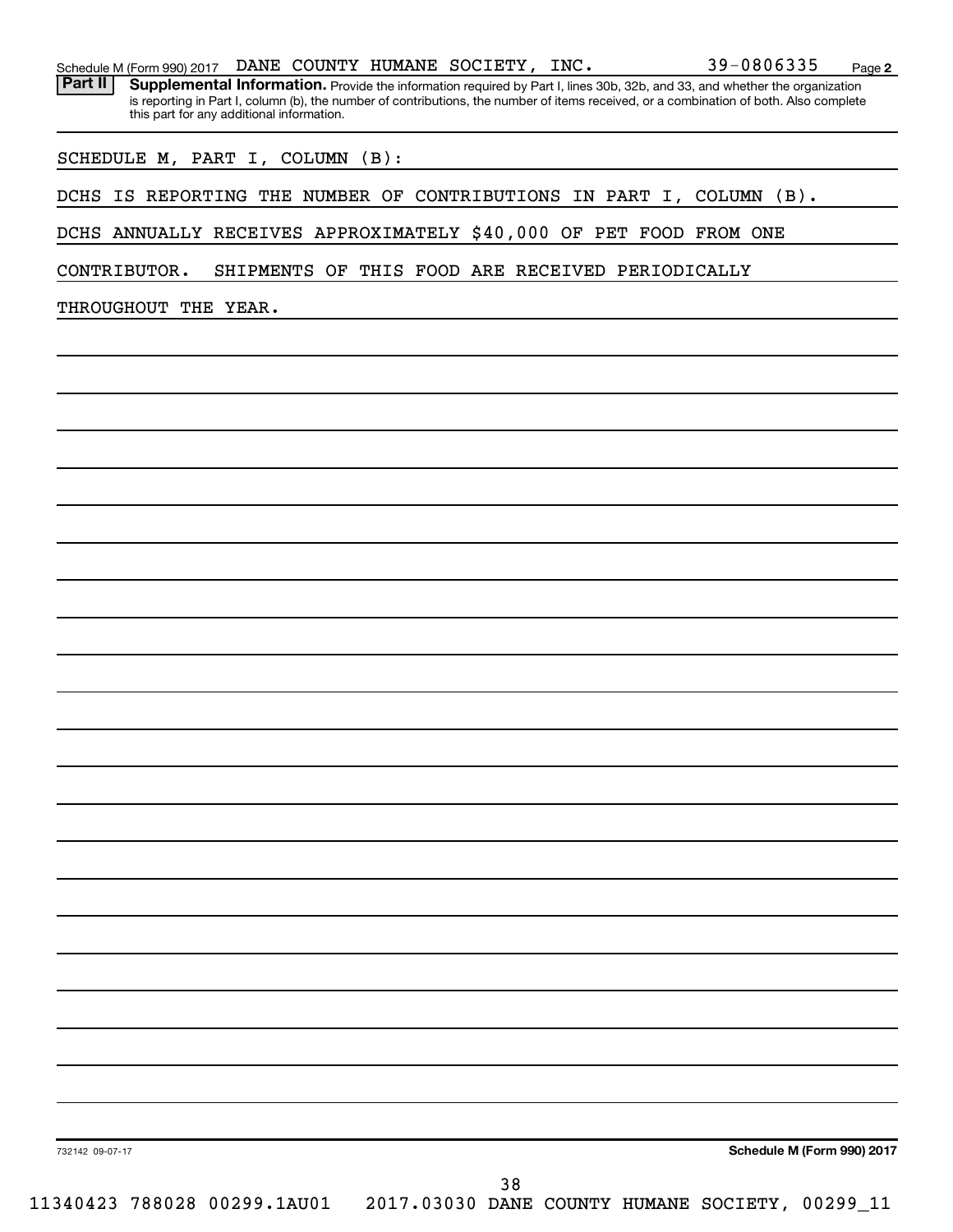OMB No. 1545-0047 Department of the Treasury Internal Revenue Service **Complete to provide information for responses to specific questions on Form 990 or 990-EZ or to provide any additional information. | Attach to Form 990 or 990-EZ. | Go to www.irs.gov/Form990 for the latest information. (Form 990 or 990-EZ) Open to Public Inspection Employer identification number** Name of the organization **SCHEDULE O Supplemental Information to Form 990 or 990-EZ** <br>(Form 990 or 990-EZ) Complete to provide information for responses to specific questions on DANE COUNTY HUMANE SOCIETY, INC. FORM 990, PART III, LINE 1, DESCRIPTION OF ORGANIZATION MISSION: MAINTAINING FINANCIALLY STABLE AND SUSTAINABLE OPERATIONS WITH BALANCED REVENUE AND EXPENSES. DCHS EDUCATES AND SUPPORTS THE PUBLIC REGARDING ANIMAL WELFARE AND COMPANION ANIMAL OWNERSHIP AND INSTILLS THE VALUE THAT A PET IS A LIFE-LONG COMMITMENT AND PRIVILEGE. DCHS'S WILDLIFE PROGRAM PROVIDES RESPONSIBLE CARE FOR THE ILL, INJURED, AND ORPHANED WILDLIFE OF SOUTH CENTRAL WISCONSIN. DCHS'S WORK ALSO INCLUDES PROMOTING A LEGISLATIVE AGENDA IN SUPPORT OF CREATING A MORE HUMANE COMMUNITY. FORM 990, PART III, LINE 4D, OTHER PROGRAM SERVICES: DCHS'S EDUCATION AND OUTREACH SERVICES INCLUDE YOUTH, ADULT, AND PUBLIC EDUCATION PROGRAMS SUCH AS CAMP PAWPRINT, HUMANE HEROES, GIRL SCOUT BADGE WORKSHOPS, DOG TRAINING CLASSES, SCHOOL FIELD TRIPS, SHELTER TOURS, AND PUBLIC SPEAKING ENGAGEMENTS.

EXPENSES \$ 187,932. INCLUDING GRANTS OF \$ 0. REVENUE \$ 118,203.

DCHS'S VOLUNTEER PROGRAM INCLUDES RECRUITMENT, TRAINING, SUPERVISION,

AND RETENTION OF DCHS'S VOLUNTEERS. IN 2017, 1,381 VOLUNTEERS PROVIDED

APPROXIMATELY 113,000 VOLUNTEER HOURS TO DCHS.

EXPENSES \$ 136,355. INCLUDING GRANTS OF \$ 0. REVENUE \$ 10,596.

FORM 990, PART VI, SECTION A, LINE 6:

DCHS HAS A SINGLE CATEGORY OF MEMBERSHIP FOR WHICH A MINIMUM AMOUNT OF DUES IS REQUIRED TO BE ENTITLED TO VOTING RIGHTS.

732211 09-07-17 LHA For Paperwork Reduction Act Notice, see the Instructions for Form 990 or 990-EZ. Schedule O (Form 990 or 990-EZ) (2017)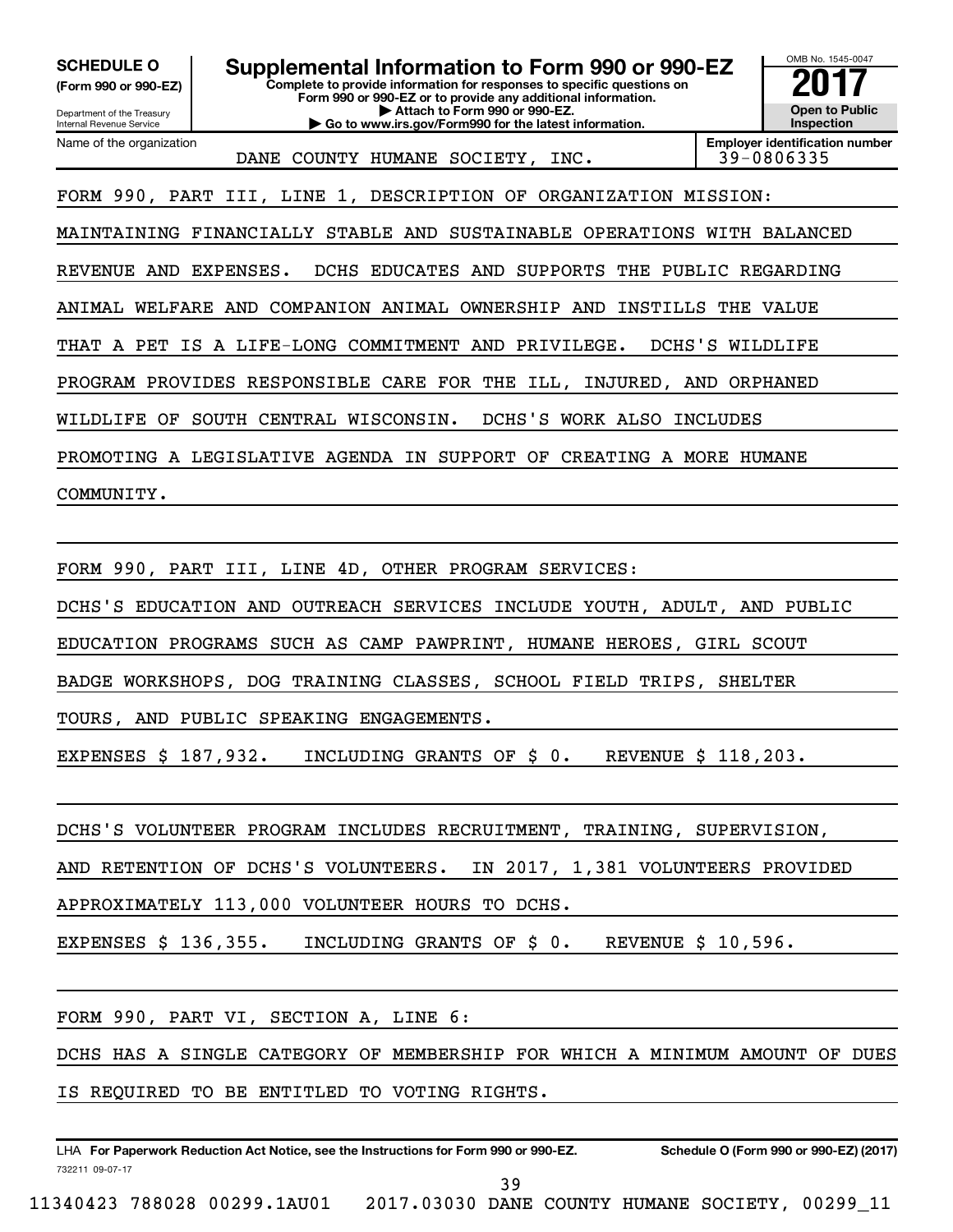| Schedule O (Form 990 or 990-EZ) (2017)                                        | Page 2                                              |
|-------------------------------------------------------------------------------|-----------------------------------------------------|
| Name of the organization<br>DANE COUNTY HUMANE SOCIETY, INC.                  | <b>Employer identification number</b><br>39-0806335 |
| FORM 990, PART VI, SECTION A, LINE 7A:                                        |                                                     |
| THE MEMBERSHIP ELECTS THE DIRECTORS OF DCHS AT THE ANNUAL MEMBERSHIP          |                                                     |
| MEETING.                                                                      |                                                     |
|                                                                               |                                                     |
| FORM 990, PART VI, SECTION A, LINE 7B:                                        |                                                     |
| ALL CURRENT MEMBERS SHALL BE ENTITLED TO VOTE ON ALL MATTERS SUBMITTED TO A   |                                                     |
| VOTE OF THE MEMBERSHIP AND SUCH OTHER ADDITIONAL RIGHTS AND POWERS AS SET     |                                                     |
| FORTH IN THE BYLAWS OR CONFERRED UPON VOTING MEMBERS OF NON-STOCK             |                                                     |
| CORPORATIONS UNDER APPLICABLE LAW; PROVIDED, HOWEVER, THAT NO MEMBER SHALL    |                                                     |
| HAVE VOTING RIGHTS UNTIL HE OR SHE HAS BEEN A MEMBER OF DCHS FOR THREE (3)    |                                                     |
| CONTINUOUS MONTHS IMMEDIATELY PRIOR TO THE DATE OF SUCH VOTE.                 | A MAJORITY                                          |
| THE VOTES ENTITLED TO BE CAST BY THE MEMBERSHIP AT A MEETING AT WHICH A<br>ΟF |                                                     |
| QUORUM IS PRESENT SHALL BE NECESSARY FOR THE ADOPTION OF ANY MATTER VOTED     |                                                     |
| UPON BY THE MEMBERSHIP, UNLESS A GREATER PROPORTION IS REQUIRED BY LAW, THE   |                                                     |
| BYLAWS, OR THE ARTICLES OF INCORPORATION.                                     | AT ANY MEMBERSHIP MEETING, THOSE                    |

VOTING MEMBERS PRESENT, BUT NOT FEWER THAN TWENTY-FIVE (25), SHALL HAVE THE AUTHORITY TO TRANSACT ALL BUSINESS THAT MAY COME BEFORE THE MEMBERSHIP MEETING.

| FORM 990, PART VI, SECTION B, LINE 11B:                                    |  |  |  |  |  |  |
|----------------------------------------------------------------------------|--|--|--|--|--|--|
| THE FORM 990 IS PREPARED BY AN INDEPENDENT CERTIFIED PUBLIC ACCOUNTANT AS  |  |  |  |  |  |  |
| PART OF THE ANNUAL FINANCIAL STATEMENT AUDIT ENGAGEMENT. WHEN COMPLETED,   |  |  |  |  |  |  |
| THE FORM 990 IS REVIEWED BY DCHS'S EXECUTIVE DIRECTOR AND THE GOVERNING    |  |  |  |  |  |  |
| BODY. UPON APPROVAL OF THE COMPLETED FORM 990 BY BOTH THE EXECUTIVE        |  |  |  |  |  |  |
| DIRECTOR AND THE GOVERNING BODY, THE FORM 990 WILL BE FILED WITH THE IRS.  |  |  |  |  |  |  |
| THE SECTIONS OF THE APPROVED FORM 990 OPEN TO PUBLIC INSPECTION ARE POSTED |  |  |  |  |  |  |
| ON DCHS'S WEBSITE ONCE FILED.                                              |  |  |  |  |  |  |
|                                                                            |  |  |  |  |  |  |

40

732212 09-07-17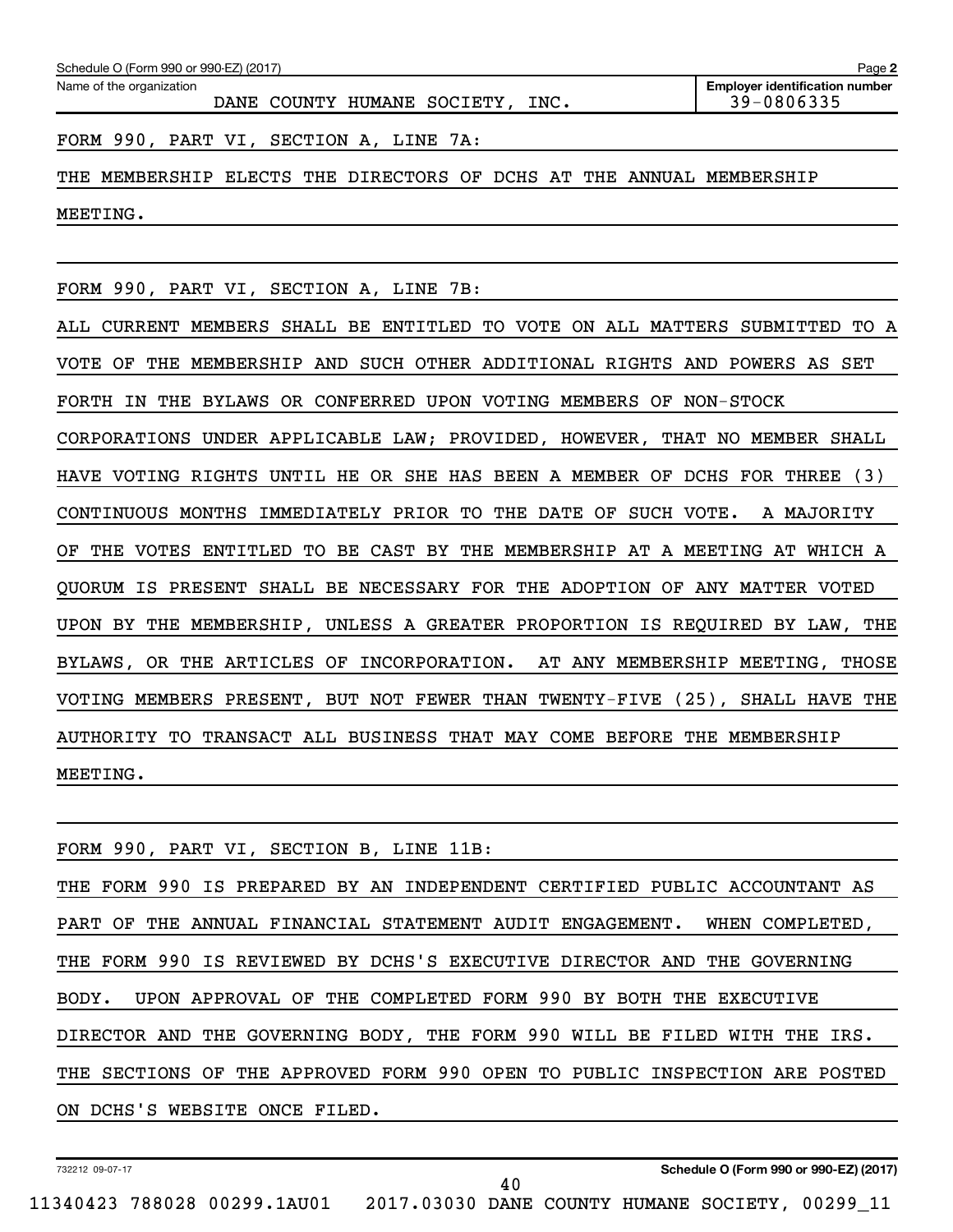| Schedule O (Form 990 or 990-EZ) (2017)                                        | Page 2                                              |
|-------------------------------------------------------------------------------|-----------------------------------------------------|
| Name of the organization<br>DANE COUNTY HUMANE SOCIETY, INC.                  | <b>Employer identification number</b><br>39-0806335 |
| FORM 990, PART VI, SECTION B, LINE 12C:                                       |                                                     |
| ANY DIRECTOR, PRINCIPAL OFFICER, OR MEMBER OF A COMMITTEE WITH GOVERNING      |                                                     |
| BODY DELEGATED POWERS AGREES TO BE BOUND BY DCHS'S CONFLICT OF                | INTEREST                                            |
| INTEREST POLICY REQUIRES SELF-REPORTING.<br>POLICY.<br>THIS CONFLICT OF       | ΙN                                                  |
| CONNECTION WITH ANY ACTUAL OR POSSIBLE REPORTED CONFLICT OF                   | INTEREST, AN                                        |
| INTERESTED PERSON MUST DISCLOSE THE EXISTENCE OF<br>THE                       | INTEREST AND BE GIVEN                               |
| OPPORTUNITY TO DISCLOSE ALL MATERIAL FACTS TO<br>THE                          | THE DIRECTORS AND MEMBERS                           |
| COMMITTEES WITH GOVERNING BODY DELEGATED POWERS.<br>OF                        | AFTER DISCLOSURE OF                                 |
| INTEREST AND ALL MATERIAL FACTS, THE INTERESTED PERSON SHALL LEAVE THE<br>THE |                                                     |
| GOVERNING BODY OR COMMITTEE MEETING WHILE THE DETERMINATION OF A CONFLICT     |                                                     |
| INTEREST IS DISCUSSED AND VOTED UPON BY THE REMAINING DIRECTORS OR<br>OF      |                                                     |
| COMMITTEE MEMBERS.<br>THE GOVERNING BODY OR A DESIGNATED COMMITTEE            | CONDUCTS                                            |
| PERIODIC REVIEWS TO<br>ENSURE THAT DCHS DOES NOT ENGAGE IN ACTIVITIES THAT    |                                                     |
| COULD JEOPARDIZE ITS TAX-EXEMPT STATUS.                                       |                                                     |
|                                                                               |                                                     |

FORM 990, PART VI, SECTION B, LINE 15A:

THE PERFORMANCE OF THE DCHS EXECUTIVE DIRECTOR IS REVIEWED BY THE GOVERNING BODY ON AN ANNUAL BASIS. THIS REVIEW OCCURS WITHIN FOUR WEEKS OF THE ANNIVERSARY OF THE EXECUTIVE DIRECTOR'S HIRE DATE. WHEN THE REVIEW HAS BEEN COMPLETED AND FORMALLY APPROVED BY THE GOVERNING BODY, THE DIRECTORS DETERMINE AND APPROVE ANY SALARY ADJUSTMENT AND SUBMIT THE CHANGE TO DCHS'S ACCOUNTANT. APPROXIMATELY 60 DAYS PRIOR TO THE EXECUTIVE DIRECTOR'S ANNIVERSARY DATE, THE GOVERNING BODY APPOINTS A DIRECTOR TO LEAD THE REVIEW EFFORT. THE LEAD COMPILES ALL COMMENTS SUBMITTED BY THE DIRECTORS AND CREATES A SINGLE COHESIVE REVIEW THAT IS SHARED WITH THE EXECUTIVE DIRECTOR AFTER BEING APPROVED BY THE GOVERNING BODY.

| 990<br>FORM     | PART VI | SECTION C. | LINE | ؛ 19 |    |                                        |
|-----------------|---------|------------|------|------|----|----------------------------------------|
| 732212 09-07-17 |         |            |      |      | 41 | Schedule O (Form 990 or 990-EZ) (2017) |